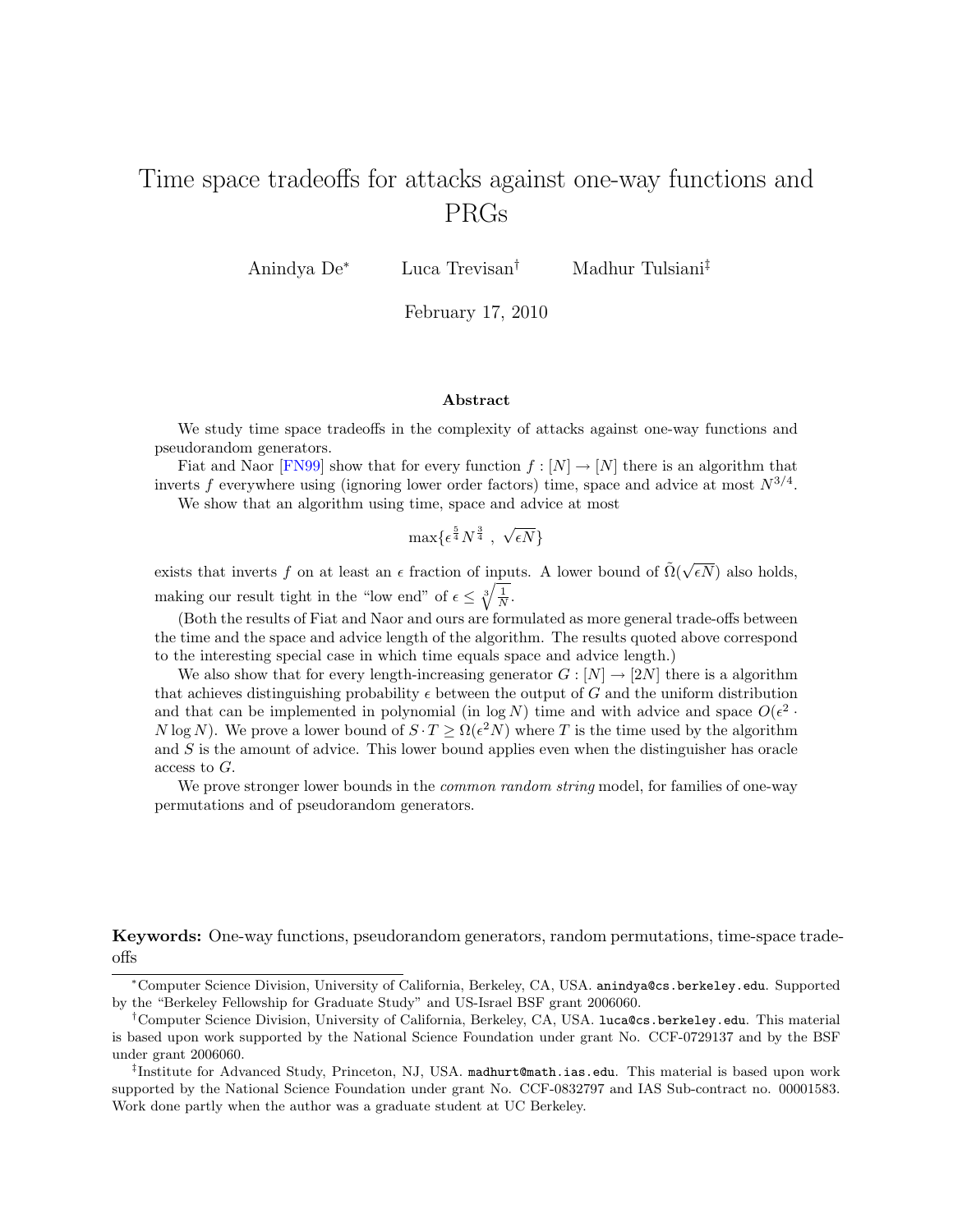## 1 Introduction

In the applied cryptography literature, a cryptographic primitive with a key of length  $k$  is typically considered "broken" if the key can be recovered in time less than  $2^k$ , that is, faster than via an exhaustive brute force search. Implicit in this attitude is the belief in the existence of primitives for which a brute force attack is optimal. A time  $t$  brute force attack against a one-way function  $f: \{0,1\}^n \to \{0,1\}^n$ , consisting in trying about t random guesses for the inverse, only succeeds with probability about  $t/2^n$ , and a brute force attack that attempts to distinguish a length increasing generator  $G: \{0,1\}^{n-1} \to \{0,1\}^n$  from the uniform distribution by attempting to guess the seed achieves distinguishing probability about  $t/2^n$ . Is it plausible that such trade-offs are optimal? Would it be plausible to assume that AES with 128 key bit cannot be distinguished from a random permutation with distinguishing probability more than  $2^{-40}$  by adversaries running in time  $2^{60}$ ?

If we apply a non-uniform measure of complexity, that is, if we restrict ourselves to a fixed finite oneway function or pseudorandom generator, and allow our adversary to use precomputed information as advice, then it turns out that the above "brute force" bounds can always be improved upon.

In 1980, Hellman [\[Hel80\]](#page-37-0) proved that for every one-way *permutation*  $f : [N] \to [N]$  (for this discussion, it will be convenient to set  $N = 2^n$  and identify  $\{0, 1\}^n$  with  $[N]$  and for every parameters S, T satisfying  $S \cdot T \geq N$ , there is a data structure of size  $\tilde{O}(S)$  and an algorithm that, with the help of the data structure, given  $f(x)$  is always able to find x in time  $\tilde{O}(T)$ . The notation  $\tilde{O}(\cdot)$ hides lower order factors that are polynomial in  $\log N$ ; we will ignore such factors from now on in the interest of readability. We shall refer to  $S$ , the size of the pre-computed data structure used by the algorithm, as the space used by the algorithm.

In particular, every one-way permutation can be inverted in time  $\sqrt{N}$  using  $\sqrt{N}$  bits of advice.<sup>[2](#page-1-1)</sup>

Hellman's algorithm only requires oracle access to the permutation. Yao [\[Yao90\]](#page-37-1) proves that, in this oracle setting, Hellman's trade-off is tight for random permutations. (See also [\[Gol09\]](#page-36-1).)

Hellman also considers the problem of inverting a random function  $f : [N] \to [N]$  given oracle access to f. He provides a heuristic argument suggesting that for every  $S, T$  satisfying  $TS^2 \geq N^2$ , and with high probability over the choice or a random function  $f : [N] \to [N]$ , there is a data structure of size S and an algorithm of complexity T that inverts f everywhere using the data structure and given oracle access f. This trade-off yields the interesting special case  $S = T = N^{2/3}$ .

Fiat and Naor [\[FN99\]](#page-36-0) prove Hellman's result rigorously, and are able to handle arbitrary functions. not just random functions. If the given function  $f : [N] \to [N]$  has collision probability<sup>[3](#page-1-2)</sup>  $\lambda$ , then the algorithm of Fiat and Naor requires the trade-off  $TS^2 \geq \lambda \cdot N^3$ . Note that with high probability a random function has collision probability about  $1/N$  (recall that we ignore  $(\log N)^{O(1)}$  terms), and so one recovers Hellman's tradeoff. For general functions, Fiat and Naor are able to prove the trade-off  $TS^3 \geq N^3$ , which has the special case  $S = T = N^{3/4}$ .

<span id="page-1-0"></span><sup>&</sup>lt;sup>1</sup>The answer to the last question is no. It follows from our results in Appendix [7](#page-24-0) that there is a distinguisher that makes two queries, then performs a computation realizable as a circuit of size 2<sup>56</sup>, assuming a complete basis of fan-in two gates, and achieves distinguishing probability  $\geq 2^{-40}$  between  $AES_{128}$  and a random permutation  $\{0,1\}^{128} \rightarrow \{0,1\}^{128}$ . Otherwise, after the two oracle queries, the distinguisher can be implemented in a 64-bit architecture with two table look-ups and three unit-cost RAM operations, given access to a precomputed table of  $2^{49}$ entries.

<span id="page-1-1"></span><sup>&</sup>lt;sup>2</sup>This doesn't mean that there is a circuit of size  $\tilde{O}(\sqrt{N})$ ; the running time of  $\tilde{O}(\sqrt{N})$  is in the RAM model. The relationship between non-uniform time/space complexity measures and circuit complexity is the following: a circuit of size C can be simulated using time at most  $O(C)$  given a pre-computed data structure of size  $O(C)$ ; and an algorithm that uses time T and a pre-computed data structure of size S can be simulated by a circuit of size  $\tilde{O}((S+T)^2)$ .

<span id="page-1-2"></span><sup>&</sup>lt;sup>3</sup>Here by the collision probability of a function we mean the probability that after sampling two independent random inputs x, y we have  $f(x) = f(y)$ .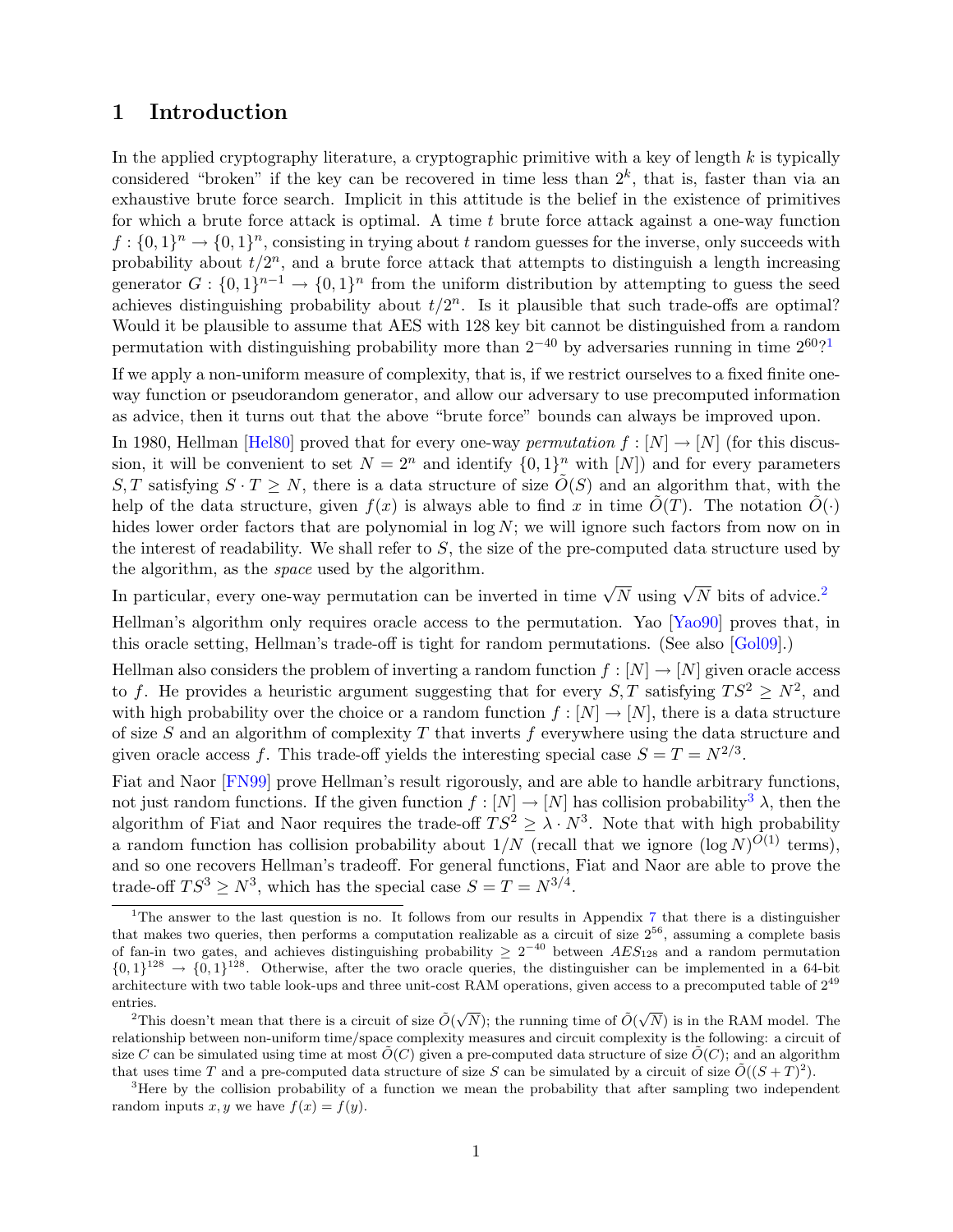<span id="page-2-0"></span>Barkan, Biham, and Shamir [\[BBS06\]](#page-36-2) prove that the  $TS^2 = N^2$  trade-off of Fiat and Naor for random functions is optimal under certain assumptions on what is stored in the data structure and on the behavior of the algorithm.

The result of Fiat and Naor can also be applied to the task of distinguishing a given pseudorandom generator from the uniform distribution (and hence a given pseudorandom permutation from a random permutation or a given pseudorandom function from a random function) by recovering the seed. We are not aware of previous work that focused specifically on the complexity of distinguishers for pseudorandom generators. Two related results, however, should be mentioned. It has been known for a long time (going back to, as far we know, [\[AGHP92\]](#page-36-3)) that every distribution that has constant statistical distance from the uniform distribution, and, in particular, the output of any length increasing generator, can be distinguished from the uniform distribution over  $n$  bits using a parity function (of linear circuit complexity), and with distinguishing probability  $\Omega(2^{-\frac{n}{2}})$ . The other result is due to Andreev, Clementi and Rolim [\[ACR97\]](#page-36-4), who prove that for every boolean predicate  $P: \{0,1\}^n \to \{0,1\}$  and every  $\epsilon$  there is a circuit of size  $O(\epsilon^2 2^n)$  that computes P on at least a  $1/2 + \epsilon$  fraction of inputs. This implies that for every pseudorandom generator of the form  $x \to f(x)P(x)$ , where f is a permutation and P is a hard-core predicate for f, and every  $\epsilon > 0$ , there is a circuit of size  $O(\epsilon^2 2^n)$  that achieves distinguishing probability  $\epsilon$ .

#### Our Results

#### Upper bounds for inverting one-way functions

We introduce a new way to analyze the Fiat-Naor construction. Instead of being limited by the collision probability, it is limited by the "irregularity" of the function. In particular, if  $f$  is a regular function, then our bound is as good as that for a random function. While this approach yields no improvement for the worst-case complexity of inverting a function everywhere, it improves the complexity if we only seek to invert on an  $\epsilon$  fraction of the inputs. In particular, we show that there is an algorithm such that for every  $f : [N] \to [N]$  and every  $\epsilon$ , the algorithm inverts f on an  $\epsilon$  fraction of inputs and its time complexity, space complexity and advice length are bounded by

$$
\tilde{O}\left(\max\left\{\sqrt{\epsilon N}\,\,,\epsilon^{\frac{5}{4}}N^{\frac{3}{4}}\right\}\right)
$$

Here the  $\tilde{O}$  hides factors of 2<sup>poly log log</sup>. It follows from known results, and we present a proof in Here the O mass factors of  $2^{p \times q}$  as  $\infty$ . It follows from known results, and we present a proof in Appendix [8,](#page-28-0) that, in an oracle setting, it is not possible to do better than  $\Omega(\sqrt{\epsilon N})$ , so our result is best possible when  $\epsilon < N^{1/3}$ .

Indeed, we establish the following more general trade-off: for every  $T < 1/\epsilon$  and S satisfying the trade-off  $ST = \epsilon N$  we can construct an algorithm that has time T and uses a data structure of size S (up to lower order factors); for every  $T > 1/\epsilon$ , we can use time T and space S provided  $TS^3 = \epsilon^5 N^3$ . As we discuss below, a straight-forward application of the analysis of Fiat and Naor would have given a trade-off  $TS^3 = \epsilon^3 N^3$ , or a time and space complexity  $\tilde{O}(\epsilon^{\frac{3}{4}} N^{\frac{3}{4}})$  in the  $T = S$  case. For comparison, when  $\epsilon = N^{-1/3}$ , we can achieve (optimal) time and space  $N^{1/3}$ ;  $t = S$  case. For comparison, when  $\epsilon = N^{-\gamma}$ , we can achieve (optimal) time and space  $N^{-\gamma}$ ;<br>the straight-forward use of the Fiat-Naor analysis would have given time and space  $\sqrt{N}$ . Given an upper bound  $\lambda$  on the collision probability, we can achieve the optimal trade-off  $TS = \epsilon N$  if  $S \geq \epsilon^2 N^2 \lambda$ , and the trade-off  $TS = \epsilon^2 N^2 \lambda$  otherwise. For example, if we have a function with collision probability close to  $1/N$ , and we want to achieve inversion probability  $\epsilon = N^{-1/4}$ , then we can do so, using the latter construction, employing time, space and advice at most  $N^{5/12} = N^{.416}$ ...; using our generic construction (which applies to functions of arbitrary collision probability) would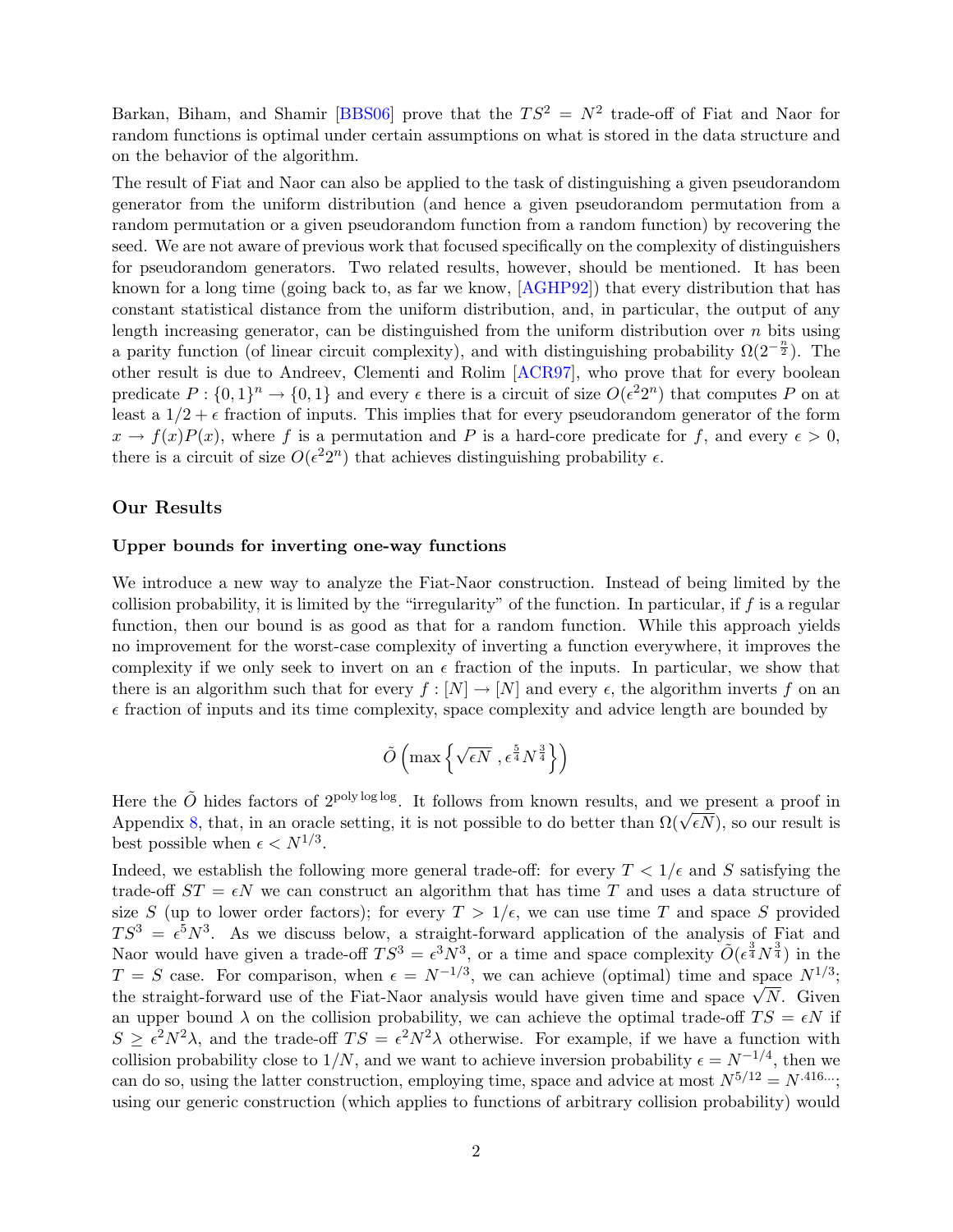<span id="page-3-0"></span>have given a complexity of  $N^{7/16} = N^{.4375}$ . We note however that all our tradeoffs (as well as the previous ones that we state) apply only for  $S = \tilde{\Omega}(\sqrt{\epsilon N})$ . The difference between our analysis and the one in [\[FN99\]](#page-36-0) is explained in Section [2.1.](#page-4-0)

#### Upper bounds for breaking pseudorandom generators

We also give non-uniform attacks to distinguish between distributions with significant statistical difference. For the sake of simplicity, in the introduction, we only consider the case of distinguishing the output of a pseudorandom generator from the uniform distribution. Given an arbitrary lengthincreasing generator  $G: \{0,1\}^n \to \{0,1\}^m$ ,  $m > n$ , we show that, for every  $\epsilon$ , there is a distinguisher that runs in polynomial time, uses a data structure of size  $O(\epsilon^2 2^n)$ , and achieves distinguishing probability  $\epsilon$ . The distinguisher can also be implemented as a circuit of size  $O(\epsilon^2 2^n)$ . Notably, the distinguisher need not have oracle access to  $G$ , and so our result applies to generators constructed for applications in derandomization, in which the generator may have complexity  $2^{O(n)}$ , or even higher. In this setting, in which the complexity of the generator is not bounded, it is easy to see that advice  $\Omega(\epsilon^2 2^n)$  is necessary. We also present a simpler construction that achieves the slightly worse circuit size  $O(\epsilon^2 n 2^n)$ .

### Lower bounds

We prove lower bounds for non-uniform attacks on one-way permutations and pseudorandom generators. Our lower bound for permutations is proven in the following model : Given any permutation f, the algorithm (call it A) is allowed to store a data structure of size S which can be arbitrarily dependent on f. Further, on any input x, A is allowed to make T queries to f along with any other computation it may perform. We say that there is a lower bound on time space tradeoff of time T and space S for inverting permutations on  $\epsilon$  fraction of the inputs, if for any such algorithm A, there exists a permutation f such that to invert f on  $\epsilon$  fraction of the inputs, if A stores a data structure of size  $S$ , then it must make  $T$  queries on some of its inputs. In this model, we prove that  $S \cdot T = \Omega(\epsilon N)$ . This in particular implies that the technique to invert a permutation described previously is optimal. While such lower bounds had previously been proven by Yao [\[Yao90\]](#page-37-1), Gen-naro and Trevisan [\[GT00\]](#page-37-2) and Wee [\[Wee05\]](#page-37-3), they were only applicable till  $T = O(\sqrt{\epsilon N})$  while our proof shows the lower bound for the full range of  $T$ . Also, arguably our proof is simpler than the previous proofs.

Another problem we consider is that of showing lower bounds on time space tradeoffs for attacks on pseudorandom generators. The model is the same as that of permutations except that the algorithm is given access to the stretching function  $G$  and it is required to distinguish between the output of the pseudorandom generator from the uniform by at least  $\epsilon$ . In this model, we get a lower bound of  $S \cdot T = \tilde{\Omega}(\epsilon^2 N)$ . From the previous discussion, this is tight even when restricted to distinguishers with no oracle access. To the best of our knowledge, this question has not been considered previously. Interestingly, the family G that we use to prove the lower bound is a random permutation  $f : [N] \to [N]$  followed by a random predicate  $P : [N] \to \{0,1\}$  i.e.  $G(x) = f(x) \circ P(x)$ .

#### Common random string model

Finally, we prove time space lower bounds for the problem of inverting a function (or breaking a pseudorandom generator) sampled from a family of functions (or a family of pseudorandom generators). This is the case when a common source of randomness is available to all the parties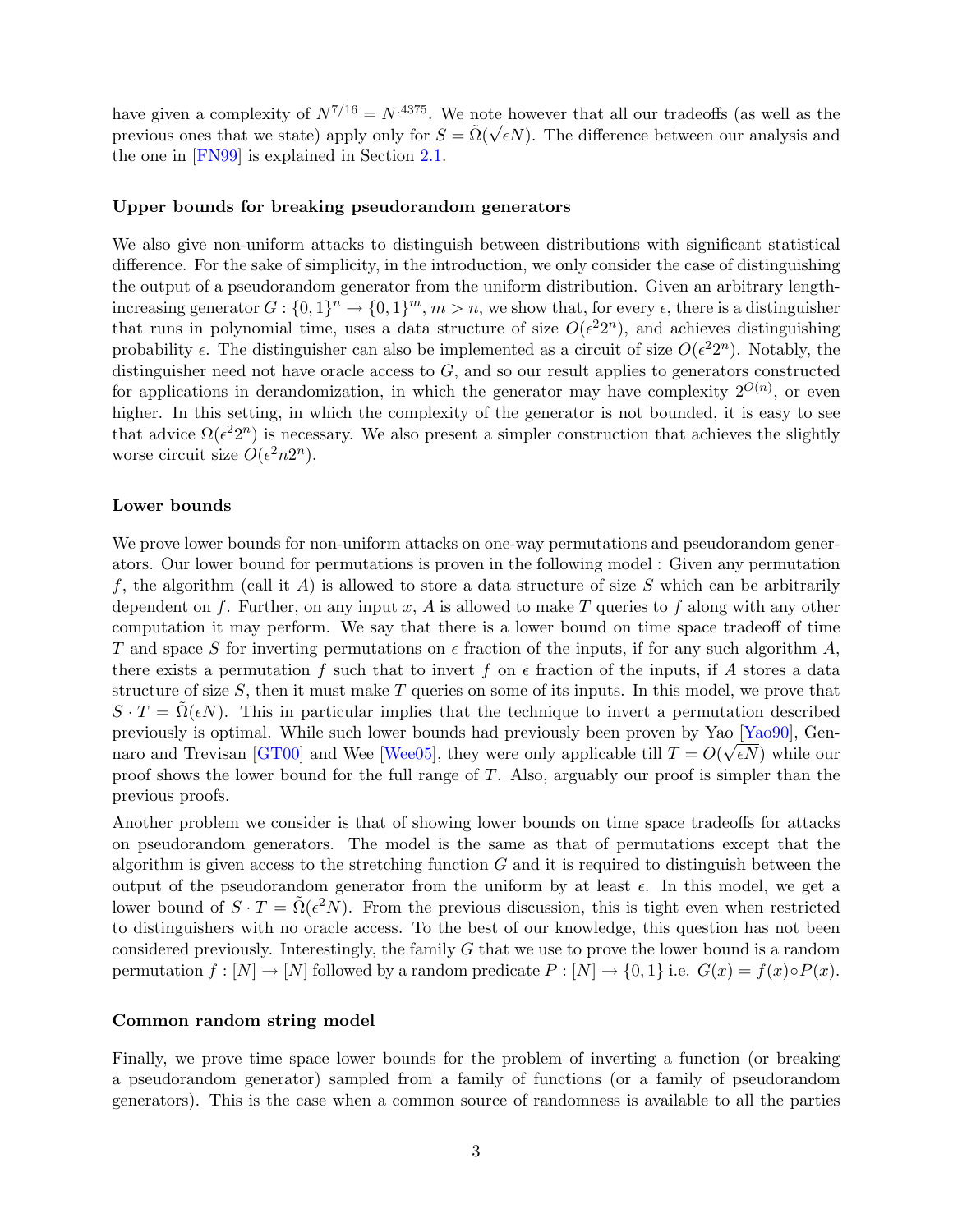<span id="page-4-1"></span>and this randomness is used to sample the one-way permutation or the pseudorandom generator as the case may be. We prove stronger lower bounds in this model. In particular, we show that if there is an algorithm which inverts any family of permutation  $f : [N] \times [K] \to [N]$  (where K denotes the common randomness), then for large  $K$ , the brute force attack in the best possible. Similarly, if there is an algorithm which for any family of pseudorandom generators,  $G : [N] \times [K] \rightarrow [N] \times \{0, 1\}$ distinguishes the output of G from uniform by more than  $\epsilon$ , then  $S \cdot T = \tilde{\Omega}(\epsilon^2 K N)$  provided K is large enough. Here S and T have their usual meanings. We specify the exact trade-offs with K in the next section.

### Open Questions

It remains open to either improve the Fiat-Naor construction or to prove a stronger lower bound for the problem of inverting a random function or an arbitrary function everywhere. It is plausible that the optimal trade-off  $ST = N$ , while achievable for permutations, is impossible to achieve for general functions, maybe even impossible for random functions. Such a separation between the complexity of dealing with general or random functions versus permutations would be extremely interesting.

If one wants to invert a random permutation or function uniformly (that is, given no advice), then the lower bound  $T \geq N$  (ignoring lower-order factors) holds. A quantum computer, however, can achieve  $T = \sqrt{N}$  [\[Gro96\]](#page-37-4), which is optimal [\[BBBV97\]](#page-36-5). What is the complexity of inverting a random permutation, a random function, or an arbitrary function with a quantum computation that takes advice?

We do not have matching upper and lower bounds for the problem of constructing distinguishers for pseudorandom generators, except in the extremal case  $T = O(1)$ ,  $S = \epsilon^2 N$ . Is  $T = \epsilon^2 N$ ,  $S = O(1)$ achievable? More generally, for what range of parameters is it possible to achieve distinguishability even though inversion of one-way permutations or functions is impossible?

## 2 Overview of Previous Techniques and Our Results

### <span id="page-4-0"></span>2.1 One-Way Functions

How can one invert one-way functions, in general, faster than by brute force?

### 2.1.1 An Overview of the Ideas of Hellman and of Fiat and Naor

If we are given a one-way *permutation*  $f : [N] \to [N]$ , then it is easy to construct an inverter for  $f()$  that uses time and space  $\tilde{O}(\sqrt{N})$ . Suppose for simplicity that  $f()$  is a cyclic permutation for  $J()$  that uses time and space  $O(VN)$ . Suppose for simplicity that  $J()$  is a cyclic permutation and that  $N = s^2$  is a perfect square: then pick  $\sqrt{N}$  "equally spaced" points  $x_1, \ldots, x_s$ , such that  $x_{i+1} = f^{(s)}(x_i)$ , and create a data structure to store the pairs  $(x_i, x_{i+1})$ . Then given y, we compute  $f(y)$ ,  $f(f(y))$ , and so on, until, for some j, we reach a point  $f^{(j)}(x)$  which is one of the special points in the data structure. Then we can read from the data structure the value  $f^{(j-s)}(y)$ , and then by repeatedly computing f again we will eventually reach  $f^{(-1)}(y)$ . Note that this takes  $O(s)$ evaluations of f and table look-ups, so both the time and space complexity are approximately  $s = \sqrt{N}$ . If  $f()$  is not cyclic, we do a similar construction for each cycle of length less than s, and if N is not a perfect square we can round s to  $\lceil \sqrt{N} \rceil$ .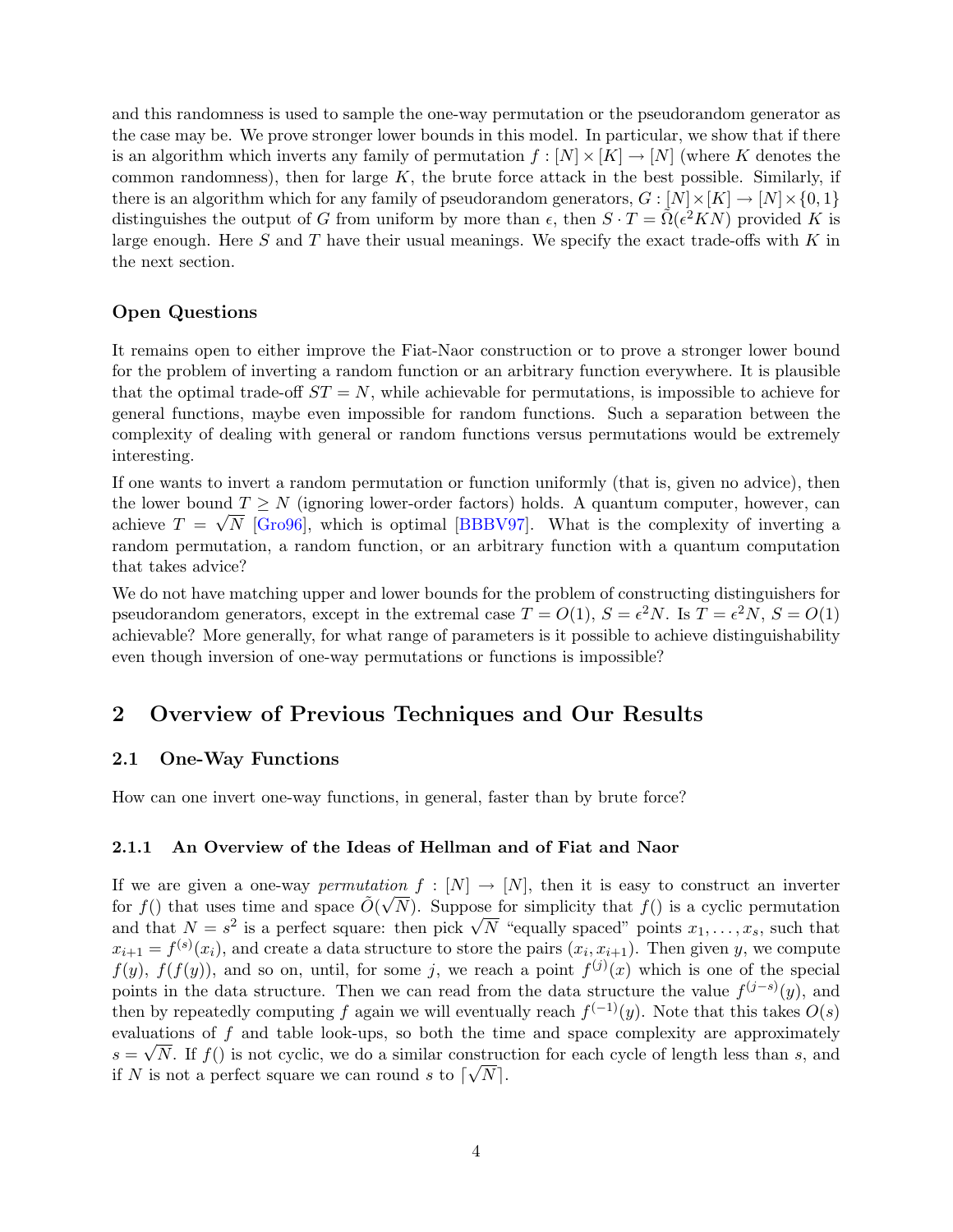<span id="page-5-1"></span>

<span id="page-5-0"></span>Figure 1: A graph  $G_f$  that cannot be partitioned into few edge-disjoing paths and the graph  $G_{f \circ g}$ where  $q$  is a random permutation.

Abstractly, this construction works for the following reason. Consider the graph  $G_f = ([N], E)$ that has [N] as set of vertices and that for every x has the directed edge  $(x, f(x))$ . Then, if f is a that has  $[N]$  as set of vertices and that for every x has the directed edge  $(x, f(x))$ . Then, if f is a<br>permutation, it is possible to cover  $G_f$  using  $\sqrt{N}$  edge-disjoing paths, each of length  $\sqrt{N}$  or, more generally, S edge-disjoing paths of length T, provided  $ST \geq N$ . Furthermore, if f is a function such that  $G_f$  can be covered using S edge-disjoint paths, each of length at most T, then we have an algorithm to invert  $f$  using space  $S$  and time  $T$ .

The problem is that, in general, no good collection of paths may exist. Suppose, for example, that  $G_f$  looks like the graph on the left in Figure [1:](#page-5-0) a directed path of length  $\frac{1}{3}N$  with a length-2 path joining in at each point. Then we see that there is a set  $S$  (the vertices of indegree zero in the picture) of size  $N/3$  such that no path can contain more than one vertex of S, and so no collection of  $o(N)$  paths can cover the entire graph.

Hellman [\[Hel80\]](#page-37-0) considers the case in which  $f()$  is a *random* function. Then, even though it's not clear how many edge-disjoint paths of what length can cover  $G_f$  it is not hard to see that one can find  $N^{\frac{1}{3}}$  paths of length  $N^{\frac{1}{3}}$  having very few "collisions." This gives a construction that uses time and space  $N^{\frac{1}{3}}$  and that inverts  $f()$  at  $N^{\frac{2}{3}}$  points. Hellman then suggests to modify  $f()$ by composing it with a fixed permutation of the input bits, and to reason heuristically as if the new function behaved as an independently chosen new random function. Then one can repeat the construction, and have a new algorithm of time and space complexity  $N^{\frac{1}{3}}$  that inverts  $f()$  at  $N^{\frac{2}{3}}$ points, which are assumed to be an independent random subset of size  $N^{\frac{2}{3}}$ . After iterating this process  $N^{\frac{1}{3}}$  times one has  $N^{\frac{1}{3}}$  candidate algorithms, each of time and space complexity  $N^{\frac{1}{3}}$ , such that, for every  $x, f(x)$  is inverted by at least one of the algorithms. Overall, one gets an algorithm of complexity  $N^{\frac{2}{3}}$  that inverts f everywhere.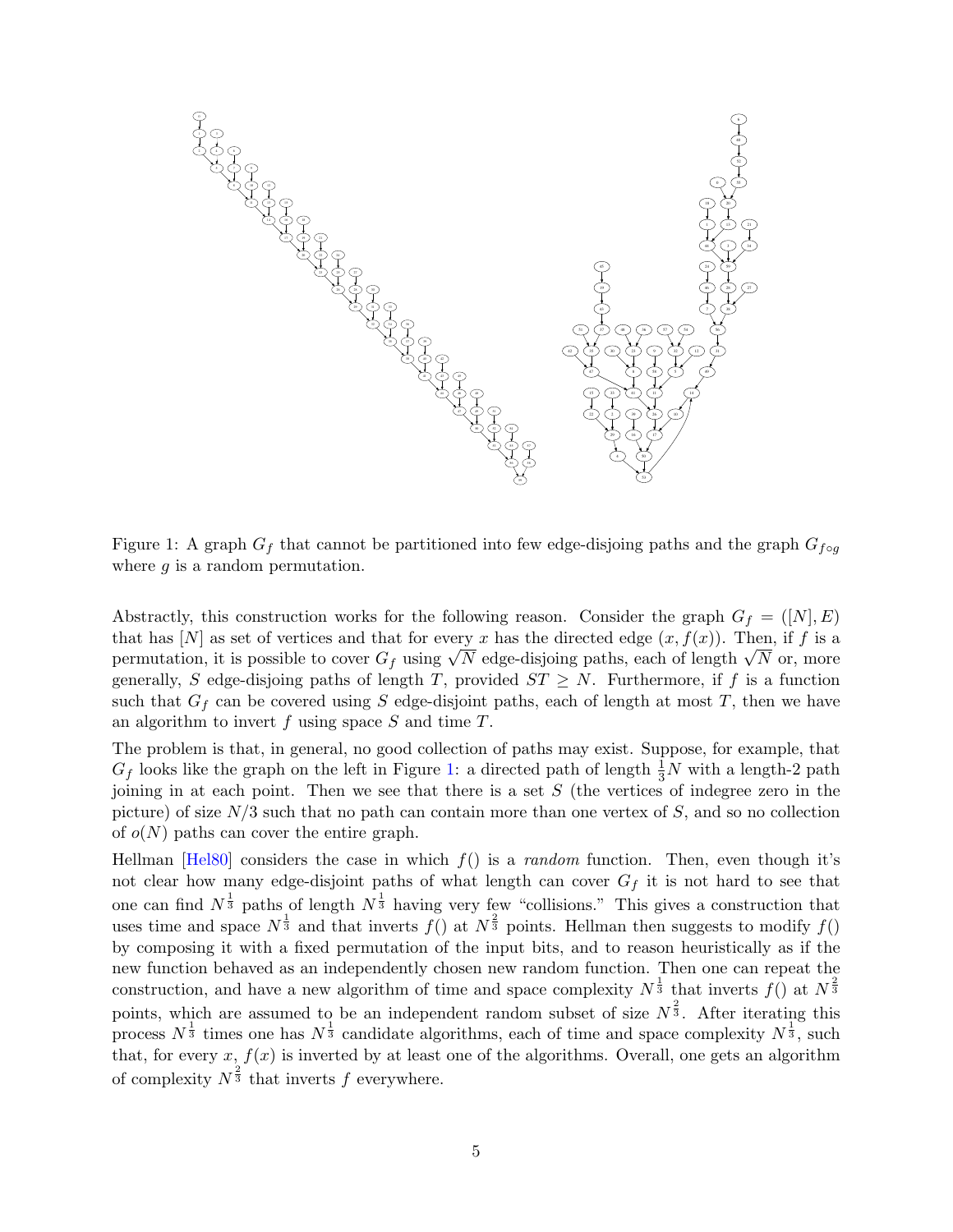<span id="page-6-0"></span>Fiat and Naor [\[FN99\]](#page-36-0) make Hellman's argument rigorous. The idea of Fiat and Naor is to pick a good random hash function g, and then work with the new function  $h(x) := g(f(x))$ . (See Figure [1](#page-5-0)) for an example of the effect of this randomization.) If  $g$  were a truly random function, and  $f$  where a function such that every output has few pre-images, then one can repeat Hellman's calculation that  $N^{\frac{1}{3}}$  nearly disjoint paths of length  $N^{\frac{1}{3}}$  exist. Picking  $N^{\frac{1}{3}}$  random functions  $g_i$  then would give a rigorous version of the full argument, except for the dependancy on several random oracles. For a more general trade-off, it is possible to pick m nearly disjoint paths of length  $t$  provided that  $m \cdot t^2 < N$ , and then iterate the construction r times, where  $r = N/mt$ . Thus one gets a data structure of size  $r \cdot m$ , plus the space needed to store the descriptions of the hash functions, and an inversion procedure whose complexity is dominated by the complexity of evaluating the r random hash functions at t points each. Fiat and Naor then show that each  $g_i$  only needs to be k-wise independent where k is approximately t, the length of the paths. While one evaluation of a t-wise independent hash function would take time  $t$ , Fiat and Naor show that the overall time for the rt evaluations can be made  $t^2 + rt$  via a careful evaluation process and amortized analysis. The different  $g_i$ , in turn, only need to be pair-wise independent with respect to each other. Overall, the  $r$  hash functions can be represented using only about  $t$  bits, so that the space complexity is of the order of  $r \cdot m + t$ . Choosing the parameters  $r, m, t$  optimally shows that the time-space tradeoff  $TS^2 = N^2$  is achievable.

For general functions, the above ideas continue to work if the collision probability  $\lambda$  of the distribution  $f(U_{[N]})$  is small. In particular, one can have an algorithm of space  $S = m \cdot r + t$  and time  $T = t^2 + t \cdot r$  provided that  $m \cdot t^2 \leq 1/\lambda$  and  $m \cdot t \cdot r \geq N$ . This optimizes to the time-space tradeoff  $TS^2 = \lambda \cdot N^3$ .

For functions having large collision probability, the idea is to create an additional look-up table L (we also refer to it as a list), containing, for each of the  $\ell$  elements y such that  $f^{(-1)}(y)$  is largest, the pair  $(x, y)$  where x is an arbitrary preimage of y. Then, given  $f(x) \in L$  we can immediately find an inverse by searching  $L$ , and the problem of inverting f reduces to the problem of inverting the restriction of f to  $\{0,1\}^n - f^{(-1)}(L)$ , which, intuitively, is the problem of inverting a function of low collision probability. More precisely, if we define the "effective" collision probability of f relative to L as the probability that, picking x, x' uniformly at random we have  $f(x) = f(x')$  conditioned on  $f(x) \notin L$ , then the effective collision probability is at most  $1/\ell$ . The  $TS^2 = \lambda N^3$  trade-off can be extended to the case in which  $\lambda$  is the effective collision probability, although at the additional cost of  $\ell$  in the space. The optimal choice ends up being  $\ell = S$ , and so the trade-off becomes  $TS^3 = N^3$ . One additional difficulty that comes up in the analysis is that we need hash functions  $q_i$  with the property that  $g_i(f(x)) \notin f^{(-1)}(L)$  if  $f(x) \notin L$ . This is achieved by realizing  $g_i$  by starting from a sequence of functions  $g_i^1, \ldots, g_i^k$ , and then defining  $g_i(y)$  to be  $h_i^j$  $i(y)$  for the first j such that  $h_i^j$  $i(y) \notin f^{(-1)}(L).$ 

## 2.1.2 Scaling Down the Fiat-Naor Construction and Efficient k-wise Independent Hash Functions

Consider now the issue of scaling down this construction in order to invert only  $\epsilon N$  points.

If we fix parameters  $r, m, t, \ell$  such that  $r \cdot m \cdot t = \epsilon N$  and  $m \cdot t^2 \leq \ell$ , then we have an algorithm that inverts the function at  $\epsilon N$  points and whose time complexity is  $t^2 + rt$  and whose space complexity is  $\ell + rm + t$ . Some calculations show that this gives a time-space trade-off of  $TS^3 = (\epsilon N)^3$ .

A first improvement comes by considering that if  $|f^{(-1)}(L)| \geq \epsilon N$ , then just by constructing L we are done. This means that we may assume that the elements not in L have each at most  $\epsilon N/\ell$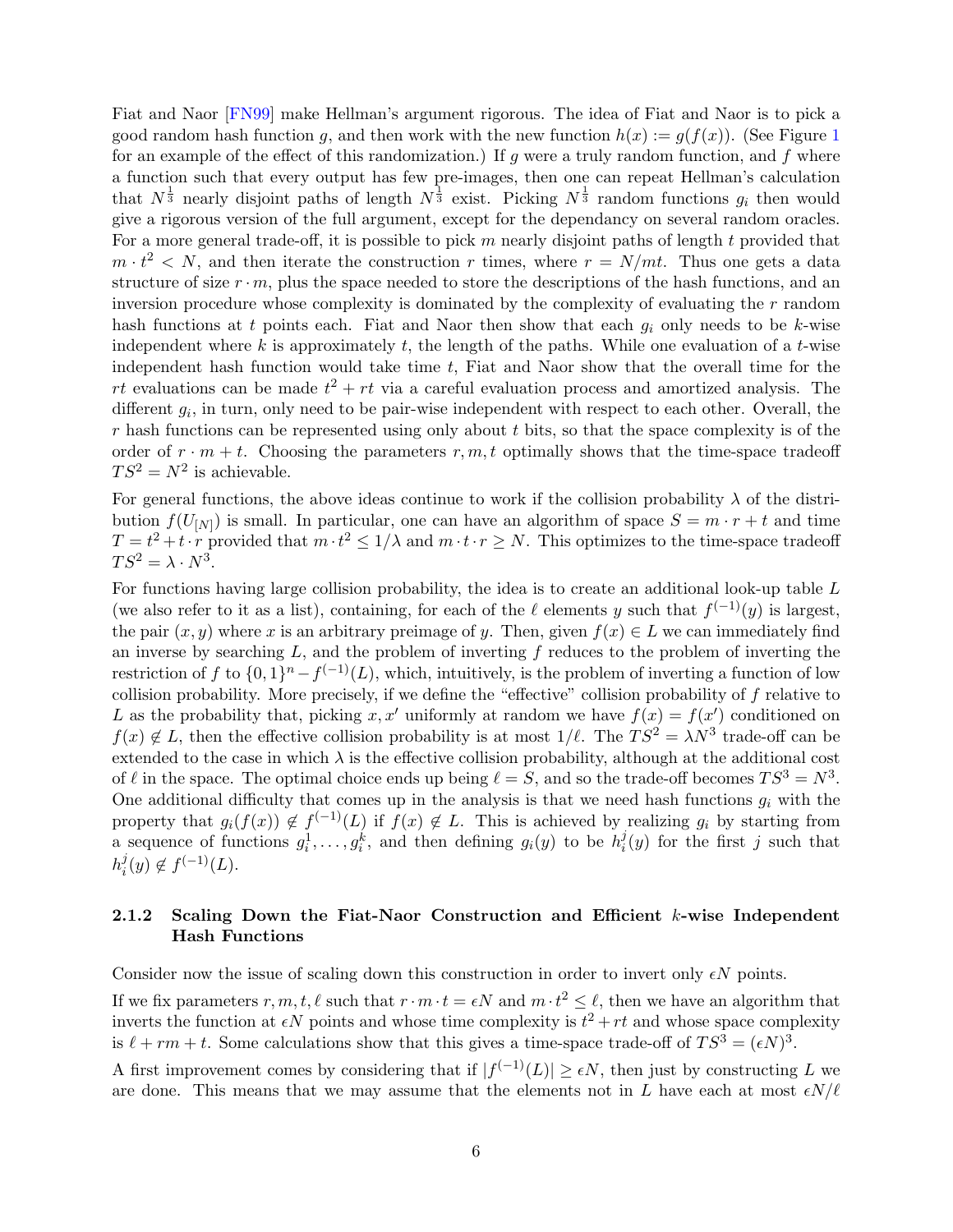<span id="page-7-1"></span>pre-images, and there are  $(1 - \epsilon)N > N/2$  elements not in  $f^{(-1)}(L)$ , meaning that the collision probability of f restricted to  $\{0,1\}^n - f^{(-1)}(L)$  is at most  $\epsilon/\ell$ . This is a stronger bound than the "effective collision probability" bound  $1/\ell$  in the Fiat-Naor analysis. This means that we can set the parameters so that  $rmt = \epsilon N$ ,  $mt^2 \le \ell/\epsilon$ , and have  $S = \ell + rm + t$  and  $T = t^2 + rt$ . This leads to the improved trade-off  $TS^3 = \epsilon^4 N^3$ , provided  $\epsilon N > T > \epsilon^{-2}$ .

A second improvement comes by using new constructions of t-wise independent hash functions that can be evaluated in time negligible in  $t$ . We present such a construction in Appendix [A.](#page-37-5) Using such a construction, the running time of the algorithm becomes just  $rt$ , rather than  $t^2 + rt$ . In the original Fiat-Naor construction, the two bounds are of the same order, because optimizing the parameters always leads to  $r > t$ . In the scaled-down construction we described above, however,  $r > t$  is optimal only as long as  $T > \epsilon^{-2}$ , which is why we added such a constraint above. Hence, we require a family of hash functions with two properties:

- Small size: it is sufficient for our purposes that each function be representable with  $\Theta(t)$  +  $N^{o(1)}$  bits:
- *Efficient evaluation:* given the description of a function in the family and a point in the domain, we would like the evaluation of the function at that point to take time  $t^{o(1)} \cdot N^{o(1)}$

We note that most known constructions with small size do not satisfy the efficient computation requirement. The construction that we use in this paper is based on an observation by Siegel [?] coupled with the lossless expander construction by Capalbo et al. [\[CRVW02\]](#page-36-6). The only other construction to us, which satisfies both the properties is the construction by Ostlin and Pagh [\[OP03\]](#page-37-6) but their construction can differ from being uniform on a set of size t by an inverse polynomial in t which is too large an error for us. Using these hash functions would lead to the same trade-off  $TS^3 = \epsilon^4 N^3$ , but for the wider range of parameters  $\epsilon N > T > \epsilon^{-1}$ .

#### 2.1.3 The Main New Idea

Our main improvement over the techniques of Fiat and Naor comes from the use of a more precise counting of the number of inputs x such that  $f(x)$  can be inverted using a given data structure.

We note that if we have the endpoints of a path of length  $t$  in our data structure, then we are able to invert f not just at t inputs, but rather at as many inputs as the sum of the indegrees (in  $G_f$ ) of the vertices of the path.<sup>[4](#page-7-0)</sup> If, for example, the function f is k-regular (meaning that, for every x,  $f(x)$  has exactly k pre-images), then a special case of the analysis that we provide shows that we can invert everywhere with trade-off  $TS^2 = N^2/k^2$ , while the Fiat-Naor analysis would give a trade-off  $TS^2 = N^2 \cdot k$ . They are the same when  $k = \tilde{O}(1)$ , but for larger k the analysis of Fiat and Naor provides worse bounds, because the collision probability increases, while our analysis provides better bounds.

For functions that are not regular, providing a good bound on the number of elements that are inverted by the data structure is more challenging.

If the function has collision probability  $\lambda$  (or "effective" collision probability  $\lambda$  after discounting the elements in the high-indegree table), and we construct  $r$  data structures, each having  $m$  paths of length t, then the average sum of the indegrees of the vertices in the data structure is  $m \cdot t \cdot r \cdot \lambda \cdot N$ .

<span id="page-7-0"></span><sup>&</sup>lt;sup>4</sup>Said differently, Fiat and Naor count the number of y which are inverted, while one should count the number of x such that  $f(x)$  is inverted.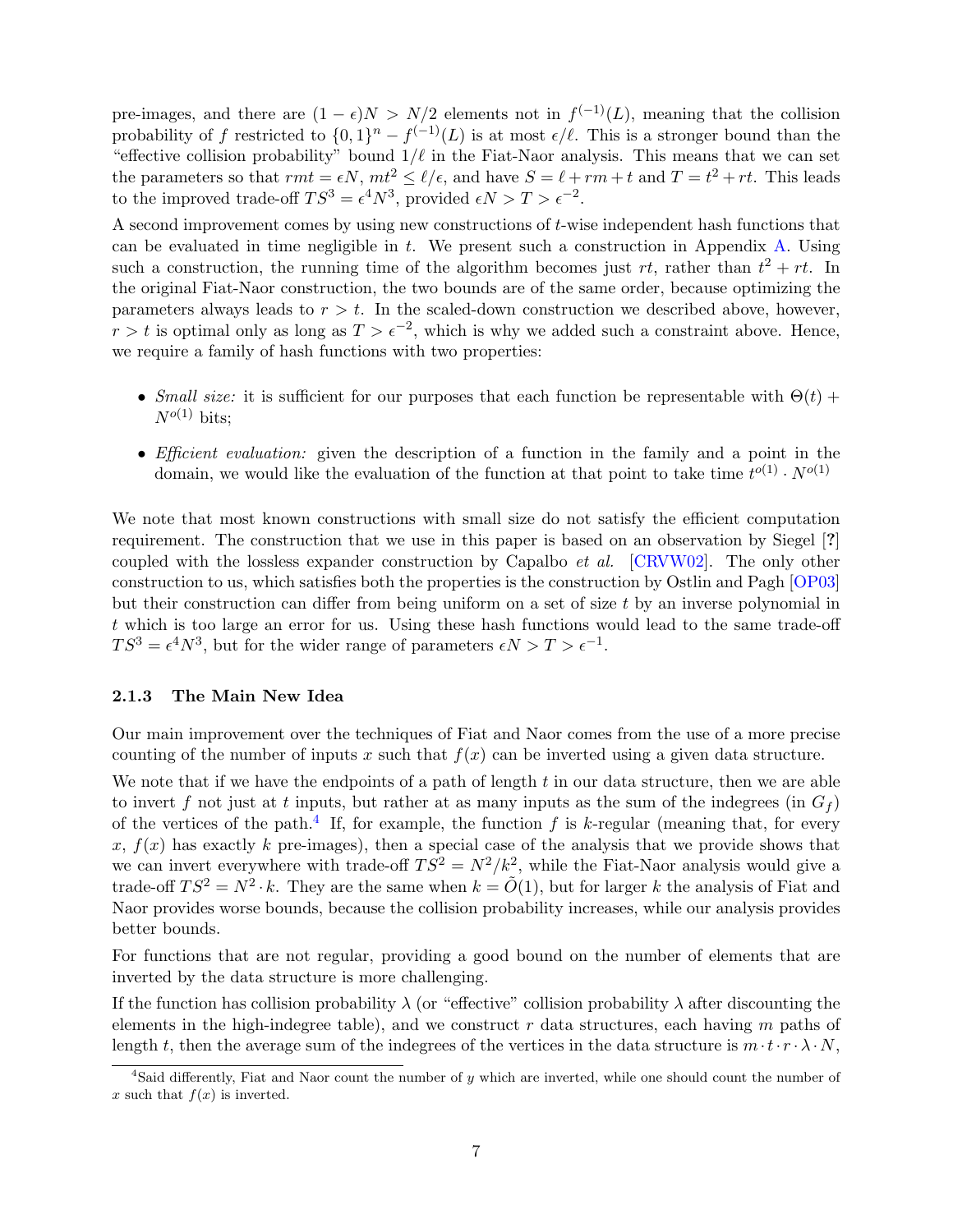<span id="page-8-1"></span>which is potentially much more than  $mtr$  if the collision probability is large. It seems, then, that we could fix parameters  $m, t, r$  such that

<span id="page-8-0"></span>
$$
m \cdot t^2 \le \lambda^{-1}
$$
  
\n
$$
m \cdot t \cdot r \cdot \lambda N \ge \epsilon N
$$
\n(1)

and be able to invert  $\epsilon N$  elements using time rt and space  $rm + t$ . This would optimize, in the interesting case in which space and time are equal, to having space and time  $\max\{\sqrt{\epsilon N}, \epsilon N^{2/3}\},\$ which would be great. In particular, it would improve the Fiat-Naor construction even when  $\epsilon = 1$ . Unfortunately, while  $m\tau\lambda N$  is the expectation of the sum of the indegrees of the vertices in all the paths of the data structure, it is not the expectation of the number of x such that  $f(x)$  is inverted: the problem is that, if the collision probability is very high, there might be elements  $y$  with many pre-images that occur in multiple data structures, and which would then be counted multiple times. We then proceed by considering three cases. If the collision probability is small, that is, less than  $\epsilon^2/S$ , where S is the amount of space we plan to use, then we find parameters  $m, t, r$  such that

$$
mt^2 \le S/\epsilon^2
$$
  

$$
mtr \ge \epsilon N
$$

that is, we take advantage of the bound on collision probability but we do not attempt to improve the Fiat-Naor count on the number of inverted elements. This allows us to invert an  $\epsilon$  fraction of elements using time and space at most max $\{\sqrt{\epsilon N}, \epsilon^{5/4} N^{3/4}\}.$ 

If the collision probability is more than  $\epsilon^2/S$ , then we consider how much  $mrt\lambda N$  is overcounting the real number of inverted elements. The overcounting is dominated by the elements  $x$  such that, for a given choice of r, m, t,  $f(x)$  has probability  $\Omega(1)$ , say, probability  $\geq 1/100$ , of belonging to one of the data structures. Call such a  $y = f(x)$  a heavy image to invert.

If the number of pre-images of heavy elements is at least  $100\epsilon N$ , then we are done, because we expect to be able to invert at least a 1/100 fraction of heavy elements.

The remaining case, then, is when the collision probability is more than  $\epsilon^2/S$ , but the total number of preimages of heavy elements is less than  $100\epsilon N$ . This information, together with the fact that (thanks to the size-S high-indegree table) we are only trying to invert elements with at most  $\epsilon N/S$ preimages, allows us to bound the total number of occurrences of heavy elements in the data structure, and to conclude that the total number of pre-images of non-heavy elements (which are inverted) is at least  $\Omega(mrt\lambda N)$ . This means that a choice of  $m, r, t$  satisfying [\(1\)](#page-8-0) leads us to invert an  $\epsilon$  fraction of inputs, and to do so with time and space at most max $\{\sqrt{\epsilon N}, \epsilon N^{2/3}\}.$ 

Applying these ideas to get full time-space trade-offs give us that, if  $\epsilon < 1/N^{1/3}$  we can have the optimal trade-off  $TS = \epsilon N$ ; otherwise we achieve the trade-off  $TS^3 = \epsilon^5 N^3$ .

We remark that for most of the allowed range of the parameters we have  $r < t$ , and that in the "low-end" range  $\epsilon < N^{-1/3}$  for which our result is optimal we have  $r = 1$ . For this reason there is a notable improvement in using our efficient hash functions instead of the amortized hash function evaluation of Fiat and Naor.

#### 2.2 Pseudorandom Generators

The starting point of our result for pseudorandom generators is the fact [\[AGHP92\]](#page-36-3) that if two random variables ranging over  $\{0,1\}^m$  have constant statistical distance, then there is a linear function (of  $O(m)$  circuit complexity) that distinguishes the two random variables with advantage at least  $2^{-m/2}$ .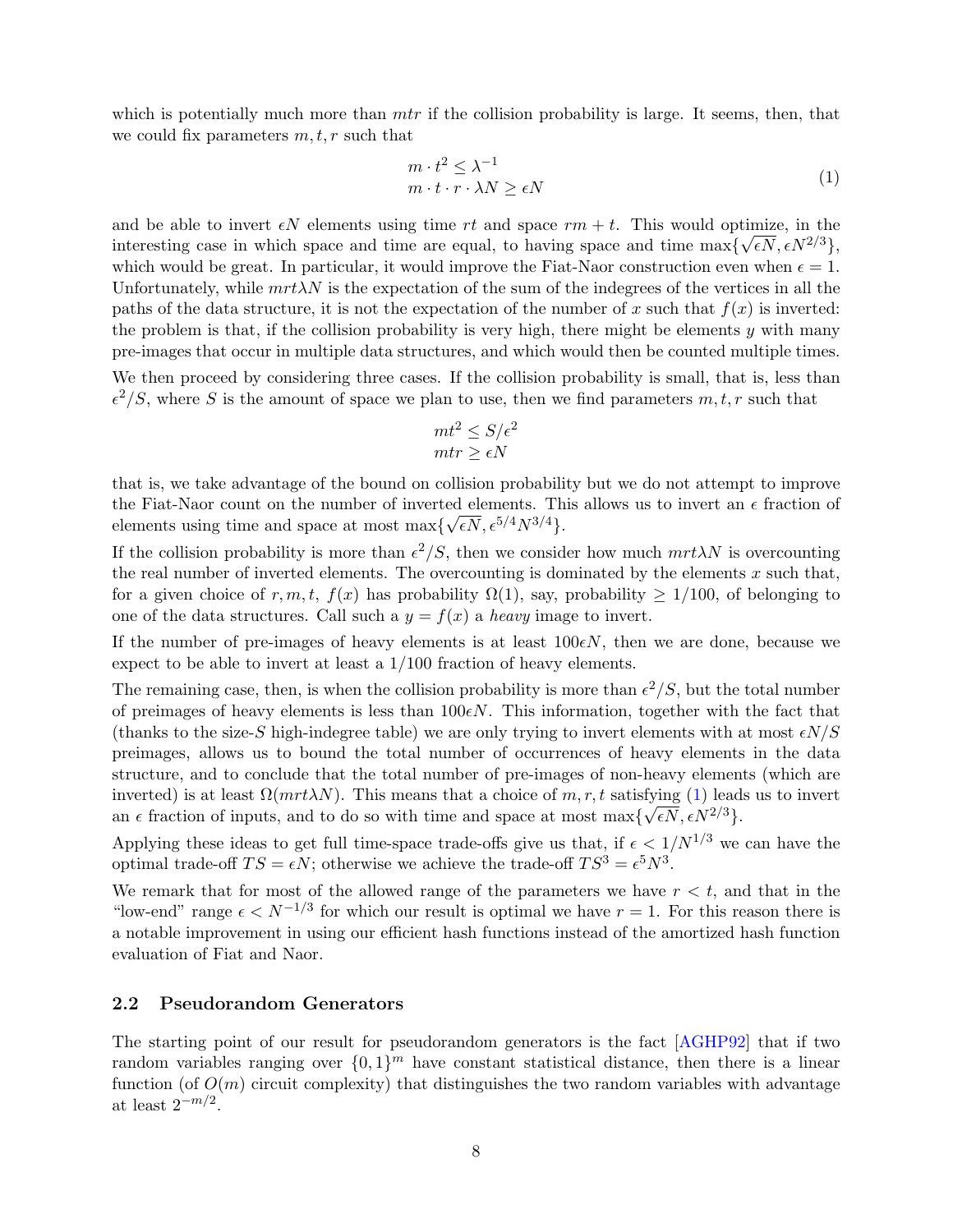<span id="page-9-1"></span>Suppose that we are given a length-increasing pseudorandom generator  $G: \{0,1\}^{n-1} \to \{0,1\}^n$ and that we want to construct a distinguisher achieving distinguishing probability  $\epsilon$ .

Our idea is to partition  $\{0,1\}^n$  into  $\epsilon^2 2^n$  sets each of size  $\epsilon^{-2}$ , for example based on the value of the first  $n - 2 \log 1/\epsilon$  bits, and then apply within each block the linear function that provides, within that block, the best distinguishing probability. Overall, this defines a function of circuit complexity  $O(\epsilon^2 \cdot n \cdot 2^n)$ . Then, intuitively, within each block we achieve distinguishing probability at least  $\epsilon$ , because each block is a set of size  $\epsilon^{-2}$ , and the distinguishing probability is at least the square root of the inverse of the block size.

The straightforward implementation of this intuition would be to use, in each block, the linear function that best distinguishes the uniform distribution within the block from the conditional distribution of the output of the generator conditioned on landing in the block. Unfortunately this approach would not work because the overall distinguishing probability is not a convex combination of the conditional distinguishing probabilities.<sup>[5](#page-9-0)</sup>

Instead, in each block, we choose the linear function that most contributes to the overall distinguishing probability. In order to quantify this contribution we need a slight generalization of the result of [\[AGHP92\]](#page-36-3).

We then present a more efficient distinguisher of circuit complexity  $O(\epsilon^2 \cdot 2^n)$  which employs a hash function sampled from a 4-wise independent family, and whose analysis employs a more involved fourth-moment argument, inspired by [\[ACR97\]](#page-36-4). As noted before, all our ideas apply to the case when we want to distinguish between two arbitrary distributions  $D_1$  and  $D_2$ . In particular, given two distributions  $D_1$  and  $D_2$  with statistical distance  $\delta$ , we can construct a circuit of size  $O(\epsilon^2 2^n)$ which distinguishes between  $D_1$  and  $D_2$  with probability  $\epsilon \delta$ .

#### 2.3 Lower Bounds

Using techniques of Yao  $[Yao90]$ , Gennaro and Trevisan  $[GT00]$ , and Wee  $[Wee05]$ , it is possible to show that, in the generic oracle setting that we consider in this paper, there are permutations for which the amount of advice  $S$  and the oracle query complexity  $T$  must satisfy

$$
S \cdot T \ge \tilde{\Omega}(\epsilon N)
$$

for any algorithm that inverts an  $\epsilon$  fraction of inputs. Such lower bound proofs are based on the idea that an algorithm with better performance could be used to encode every permutation  $f: [N] \to [N]$  using strictly less than log N! bits, which is impossible. Here, we simplify such proofs by using randomized encodings. (Even a randomized encodings cannot represent every permutation using less than  $\log N!$ , and showing that such an encoding would be possible if the lower bound were wrong is easier by using randomization.) In fact, while previous proofs gave a lower bound on the trade-off only when  $T = \tilde{O}(\sqrt{\epsilon N})$ , our lower bound works for the full range of parameters.

We then consider the question of the security of pseudorandom generators in the oracle setting. By using the known results for permutations and applying efficient hard-core predicates it could be possible to show the existence of generators for which  $S \cdot T \geq \epsilon^7 N$ . By instead applying the ideas of randomized encodings to a pair  $f, p$  where f is a random permutation (modeling a oneway permutation) and  $p$  is a random predicate (modeling a "hard-core predicate" for  $p$ ), we prove

<span id="page-9-0"></span><sup>5</sup>This is a subtle issue related to the fact that the condition of landing in a given block might have different probabilities in the uniform distribution versus the output of the generator. If so, then the respective conditional probabilities are normalized differently, and the use of a distinguisher for the conditional distributions in a block does not necessarily contribute to the task of distinguishing the original distributions.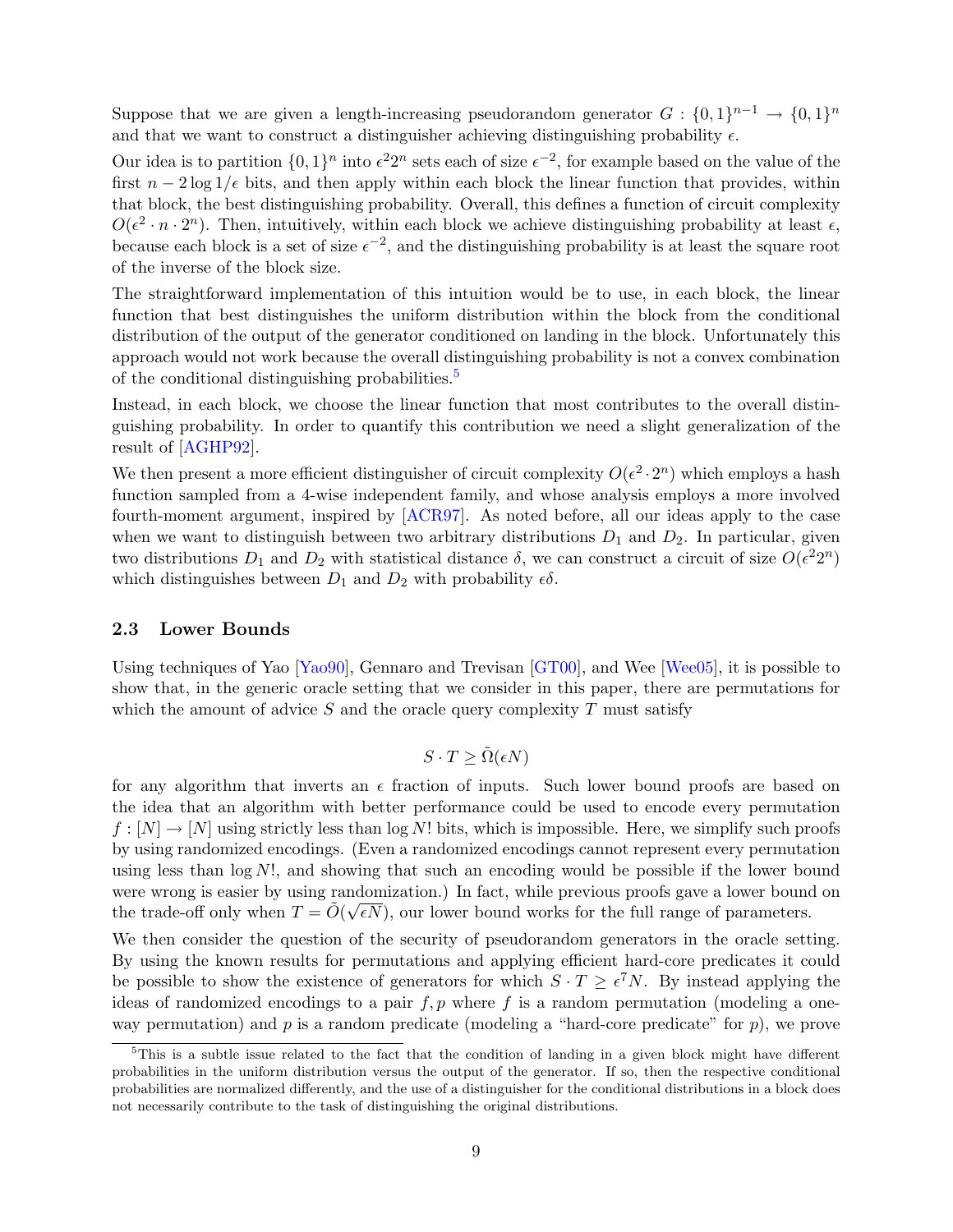<span id="page-10-0"></span>the existence of length-increasing generators such that for every distinguisher that makes T oracle queries to the generator, and which has advice S and distinguishing probability  $\epsilon$ , we have

$$
S \cdot T \ge \tilde{\Omega}(\epsilon^2 N)
$$

where  $N$  is the number of seeds. A key intermediate result used here is a lower bound on the following kind of computation. Given any predicate  $P: \{0,1\}^n \to \{0,1\}$  we are required to compute  $P(x)$  by querying the oracle P on any point but x. For this kind of computation, we establish a lower bound on the trade-off between length of advice and the number of queries to the oracle  $P$ . Such a lower bound had been established previously when one wants to correctly compute P at all points [\[Yao90\]](#page-37-1). We extend this to the case when we are only required to be correct at  $1/2 + \epsilon$  fraction of the places. There is still a gap, even for generators of the form  $x \to f(x)p(x)$ where  $f$  is a permutation, between our lower bound and known constructions of distinguishers. In particular, the best known algorithm is one of the following (depending on  $\epsilon$ , S, T) : Use the algorithm for inverting functions which can be at best  $S \cdot T \leq \Omega(\epsilon N)$  or use the circuit which we described in the previous subsection. That in particular uses  $S = \tilde{\Omega}(\epsilon^2 N)$  and  $T = \tilde{\Omega}(1)$ .

Finally, we look at the common random string model, in which all parties share a common random string k, which they can use to select a permutation  $f_k(\cdot)$  from a family of permutations, or a generator  $G_k(\cdot)$  from a family of generators. In such a setting, the trivial brute force attack that achieves inverting (and distinguishing) probability  $\epsilon = T/N$  with no advice remains possible. Alternatively, one can think of a family of permutations as a single permutation  $(k, x) \rightarrow (k, f_k(x))$ . We show that, for families of permutations, either the trivial uniform algorithm or Hellman's construction applied to the mapping  $(k, x) \rightarrow (k, f_k(x))$  are best possible, depending on whether the available advice is shorter or longer than the number of keys.

For generators in the common random string model we show that either  $T \geq \tilde{\Omega}(\epsilon^2 N)$  or  $ST \geq$  $\tilde{\Omega}(\epsilon^2 KN)$ , where K is the number of keys.

### 2.4 Model of Computation

#### Positive Results

In the time/space trade-offs of Hellman, of Fiat and Naor, and of this paper, an algorithm uses "time  $T$ " and "space  $S$ " if it runs in time at most  $T$  (in a RAM model), uses at most  $S$  bits of space, and works correctly upon receiving  $S$  bits of advice, in the form of an  $S$ -bit data structure that dominates the space requirement of the algorithm.

The "advice," in turn, can be computed in uniform time  $\tilde{O}(N)$ . In the work of Hellman and of Fiat and Naor, one cannot hope, in general, to have processing time significantly smaller than N in order to generate the data structure used by the algorithm. Otherwise, one would have a uniform algorithm that inverts an arbitrary one-way permutation (or function) in time noticeable smaller than N, which is impossible relative to a random permutation (or function) oracle.

In our paper, the data structure we use is also easily pre-computable in time  $\tilde{O}(N)$ . Pre-processing time significantly smaller than  $\epsilon N$  should not be expected, because then we would have a uniform algorithm to invert a random function on an  $\epsilon$  fraction of inputs in time significantly smaller than  $\epsilon N$ . With some care, our data structure can indeed be pre-computed using optimal uniform time  $O(\epsilon N)$ . We, however, do not describe it here for the sake of simplicity.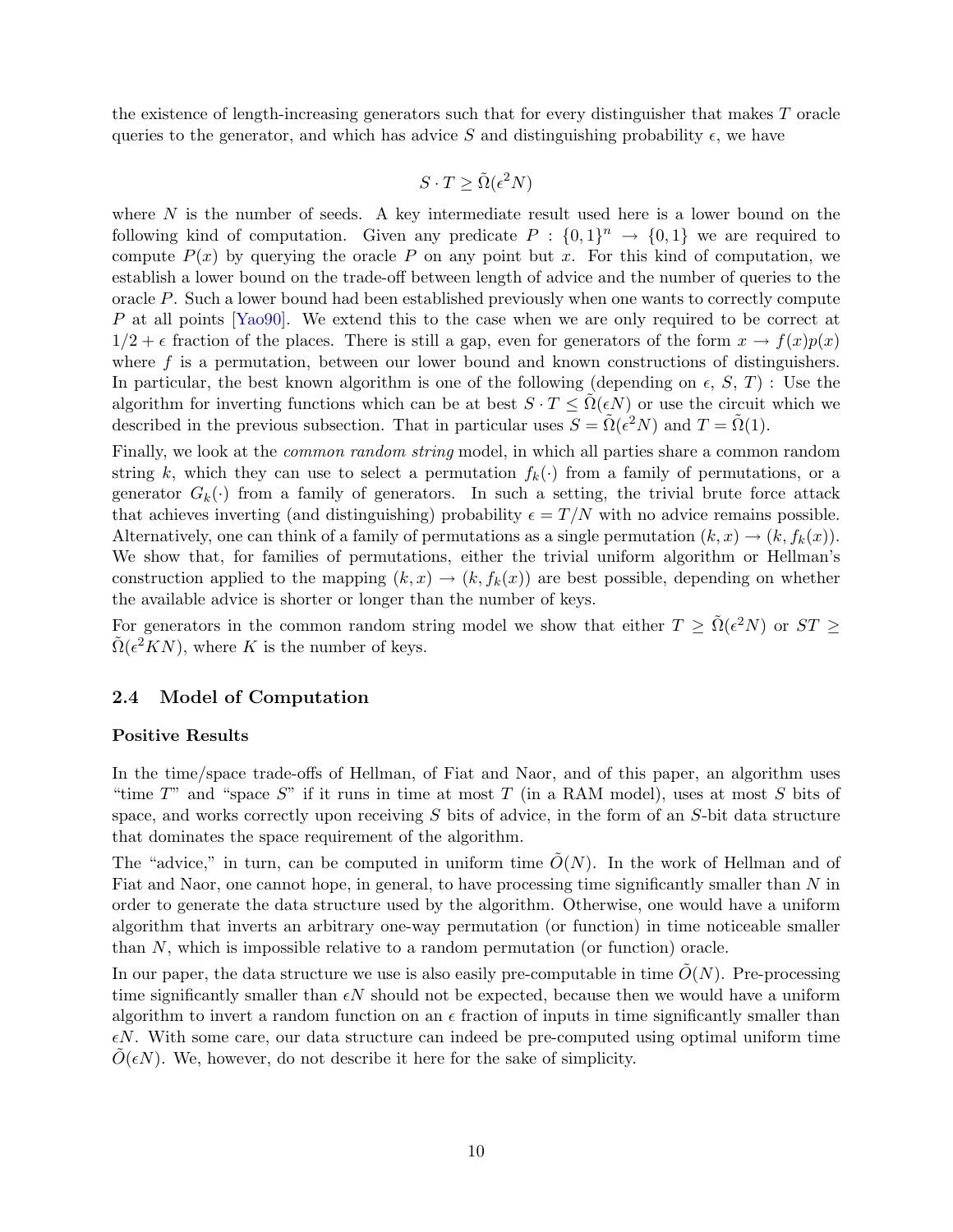#### <span id="page-11-0"></span>Negative Results

When we show that a particular combination of space  $S$  and time  $T$  is not achievable, our result rules out non-uniform algorithms that make at most  $T$  oracle queries to the function (or generator) oracle, and which receive at most  $S$  bits of advice. The actual space used by the algorithm, as well as the complexity of the computations performed between oracle queries, can be unbounded. Likewise, the non-uniform advice can have arbitrary complexity.

## 3 The Fiat-Naor construction and our modification

We first describe the scheme for inverting one-way functions described by Fiat and Naor [\[FN99\]](#page-36-0). While our aim is to invert only a fraction of the inputs, Fiat and Naor are interested in inverting  $f$ on all the inputs. Like Hellman, they also consider the composition  $h = g \circ f$  for a suitably chosen g (which was a random function for Hellman's scheme) and store walks (sequences of iterates) according to h. We define the notion formally below.

**Definition 3.1** Let f, g be two functions and let  $h = g \circ f$ . By a walk of length t starting at x, we mean the sequence of points  $(x, h(x), \ldots, h^t(x))$ . We say that for a point z, the walk inverts  $f(z)$  if there exists  $i \leq t-1$  such that  $f(h^i(x)) = f(z)$  i.e. one of the points in the walk is an inverse of  $f(z)$ .

The sequence above can be viewed as a walk if one considers the graph with all  $x \in [N]$  as vertices and directed edges from x to  $h(x)$ . The outdegree of every vertex in the graph is 1 and the indegree is exactly the number of pre-images of the element corresponding to the vertex. Fiat and Naor store the start and end points  $({x, h<sup>t</sup>(x)}$  of m walks according to  $h = g \circ f$  for a sufficiently random function g. Given an element y, they construct the sequence  $g(y)$ ,  $h(g(y))$ , ...,  $h^{t-1}(g(y))$ . If the sequence hits the endpoint for any of the stored walks, they search the the stored walk from the start looking for the inverse of y. Composing f with a random function q helps to ensure that the walks cover a large portion of the graph and hence invert many elements in the range of  $f$ .

However, naively implementing this scheme does not work if the distribution of indegrees in the graph is highly skewed. Note that for any g, the distribution of pre-images for the function  $h = q \circ f$ is at least as skewed as the distribution for  $f$ . Having a very skewed h can create the following problem: suppose that  $f$  maps half of the points in the domain to one point and is a permutation among the others. This means that irrespective of the randomness of  $g$ , the walk starting from any point  $x_i$  is going to cycle within a constant number of steps with very high probability. Hence, one can only invert  $\Theta(m)$  points from the image of permutation using m walks. Thus to invert all the points, one needs to make  $m = \Theta(N)$ .

The strategy in [\[FN99\]](#page-36-0) to take care of this problem is to construct a list L of size  $\ell$  ( $\ell = \tilde{O}(N^{3/4})$ ) in  $[FN99]$  in which they store  $\ell$  randomly chosen points (and their inverses) with probability proportional to the number of pre-images. Also, the function  $g : [N] \to [N]$  is chosen to be a (pseudo)random function conditioned on having its images outside the list. The walks are then used to only invert the elements which are outside the list (and are likely to have only few preimages) while the others can be inverted by searching the stored list L.

However, in the Fiat-Naor construction, the parameters  $m$  and  $t$  cannot be chosen to be too large. If the length of the walks  $t$  becomes too large then the walks might cycle and their analysis does not work for this case. Also, when the the number of walks is too large, starting the walk from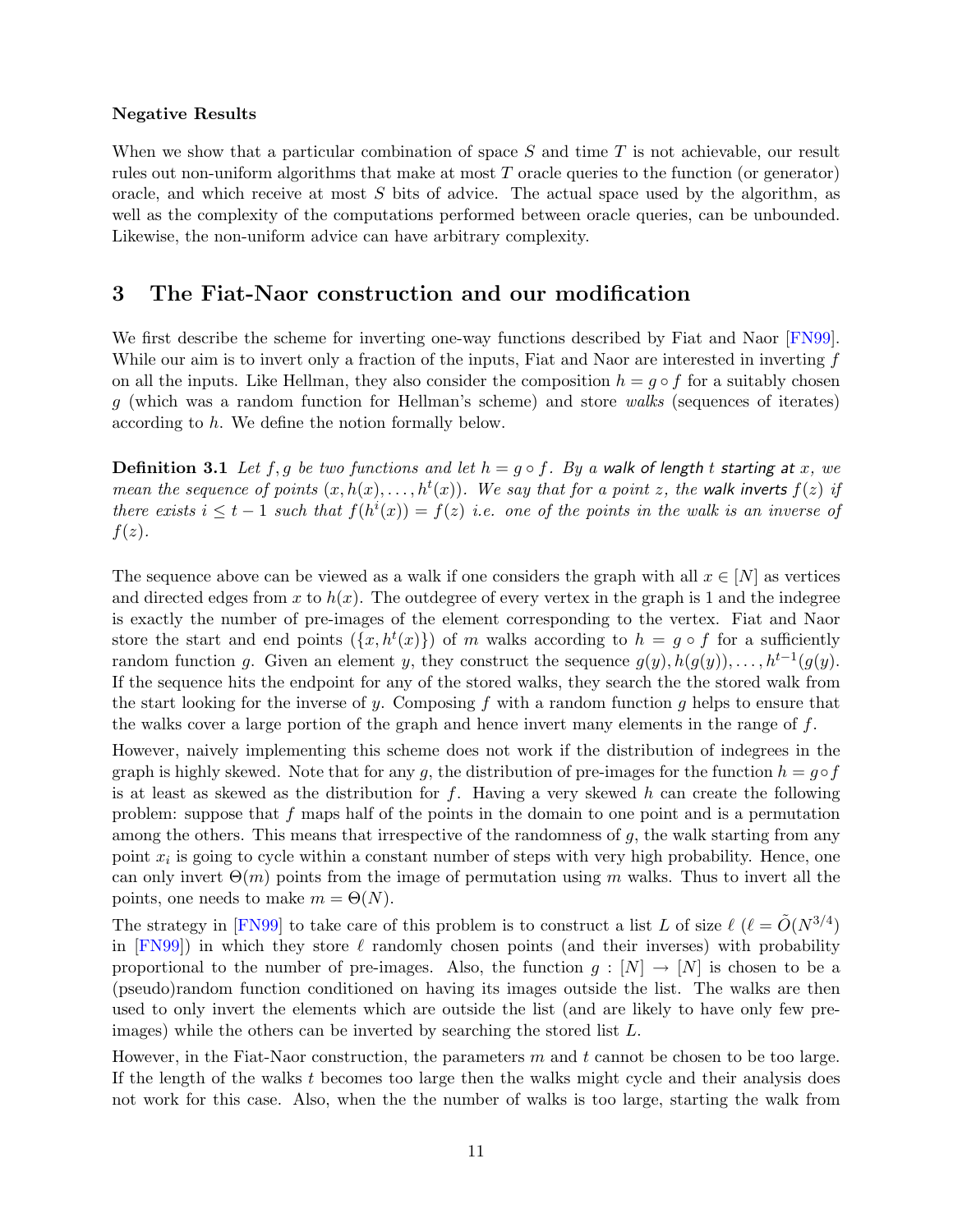<span id="page-12-1"></span>a given point y, one may reach the endpoint of many stored walks. It is then not clear which of the walks to search to find an inverse. To boost the probability of inversion, they repeat the entire construction r times according to  $r (r \approx O(N^{1/3})$  for their construction) randomly chosen functions  $g_1, \ldots, g_r.$ 

One subtlety missing in the above description is that the functions  $g_1, \ldots, g_r$  are actually chosen according to a family of  $O(t)$ -wise independent functions. Given an element y to invert, one needs to compute the sequences  $(g_i(y), h_i(g_i(y)), \ldots, h_i^{t-1}(g_i(y)))$  for all  $i \in [r]$ . It is not clear how to compute each function in  $\tilde{O}(1)$  time on a given input to achieve a total running time of  $\tilde{O}(r \cdot t)$ . However, their functions are chosen from a special family so that the r calls to  $g_1, \ldots, g_r$  can be computed in total  $\tilde{O}(r+t)$  time. This results in a total running time of  $\tilde{O}(t^2+tr)$ . As  $t=O(r)$  in the setting in [\[FN99\]](#page-36-0) (but not ours), they achieve a total running time of  $O(tr)$ .

### Our modification

As mentioned before, we only seek to invert f at an  $\epsilon$  fraction of the inputs rather than all the inputs (as was the case with Fiat and Naor [\[FN99\]](#page-36-0)). In case of inverting all the inputs, the major bottleneck is not the time and space for computing walks (which is about  $N^{2/3}$ ) but the space for storing list consisting of the high in-degree elements to prevent walks from cycling. This requires space  $N^{3/4}$  in the worst case. Since, we want to invert only  $\epsilon$  fraction of elements, one can hope to accomplish this with a much smaller table (list) space.

The basic structure of our construction is similar to the one by Fiat and Naor. We construct a data structure similar to theirs (see Figure [2\)](#page-13-0) with parameters  $\ell, m, t$  and r as described above. However our analysis differs from theirs in accounting for the number of inputs which can be inverted by presence of a single entry in the data structure. In particular, if an element  $y$  is present in a walk, then helps invert f on  $|f^{-1}(y)|$  many inputs. This fact is exploited in our analysis.

Another point of difference in the family of functions from which  $g_1, \ldots g_r$  are selected. As mentioned before, Fiat and Naor  $[FN99]$  use  $O(t)$ -wise independent functions. However, off-the-shelf constructions of t-wise independent functions take  $\Theta(t)$  time for evaluation at a single point and time for computing each walk would then be  $O(t^2)$  instead of  $O(t)$ . In the Fiat-Naor this problem was solved by choosing  $g_1, \ldots, g_r$  from a specific family so that one evaluation of each of the r functions could be performed in total  $\tilde{O}(t + r)$  time. In our case, when  $\epsilon$  is small, then the optimum parameters of the data structure are achieved with  $r = 1$  and hence amortizing over different functions is not an option.

We get rid of this problem by constructing a family of k-wise independent functions (we shall need  $k = 2t \cdot (\log N)^2$  such that evaluation time for any of the functions from the family is  $2^{O((\log \log N)^3)} = N^{o(1)}$ . This is good for us as this is  $k^{o(1)}$  because we always have  $k = N^{\Theta(1)}$  (As previously mentioned, our bounds are anyway specified hiding factors of  $N^{o(1)}$ ). The construction is made possible due to a remarkable construction of lossless expanders by Capalbo *et al.* [\[CRVW02\]](#page-36-6). The construction of the functions is described in Appendix [A.](#page-37-5) We only need the following fact from that section.

<span id="page-12-0"></span>**Theorem 3.2** For any  $N, N' \in \mathbb{N}$  and  $k \leq N^{0.99}$ , there exists an explicit construction of a family  $\mathcal{F}: [N] \times [N'] \to [N]$  of k-wise independent functions such that the randomness required to sample  $g \in \mathcal{F}$  is  $k2^{\Theta((\log \log N+\log \log N')^3)}$ . Further, for any such  $g \in \mathcal{F}$ , on any input x,  $g(x)$  can be computed in time  $2^{\Theta((\log \log N + \log \log N')^3)}$ .

We give a description of the data structure we construct in Figure [2.](#page-13-0) The functions  $g_1, \ldots, g_r$ :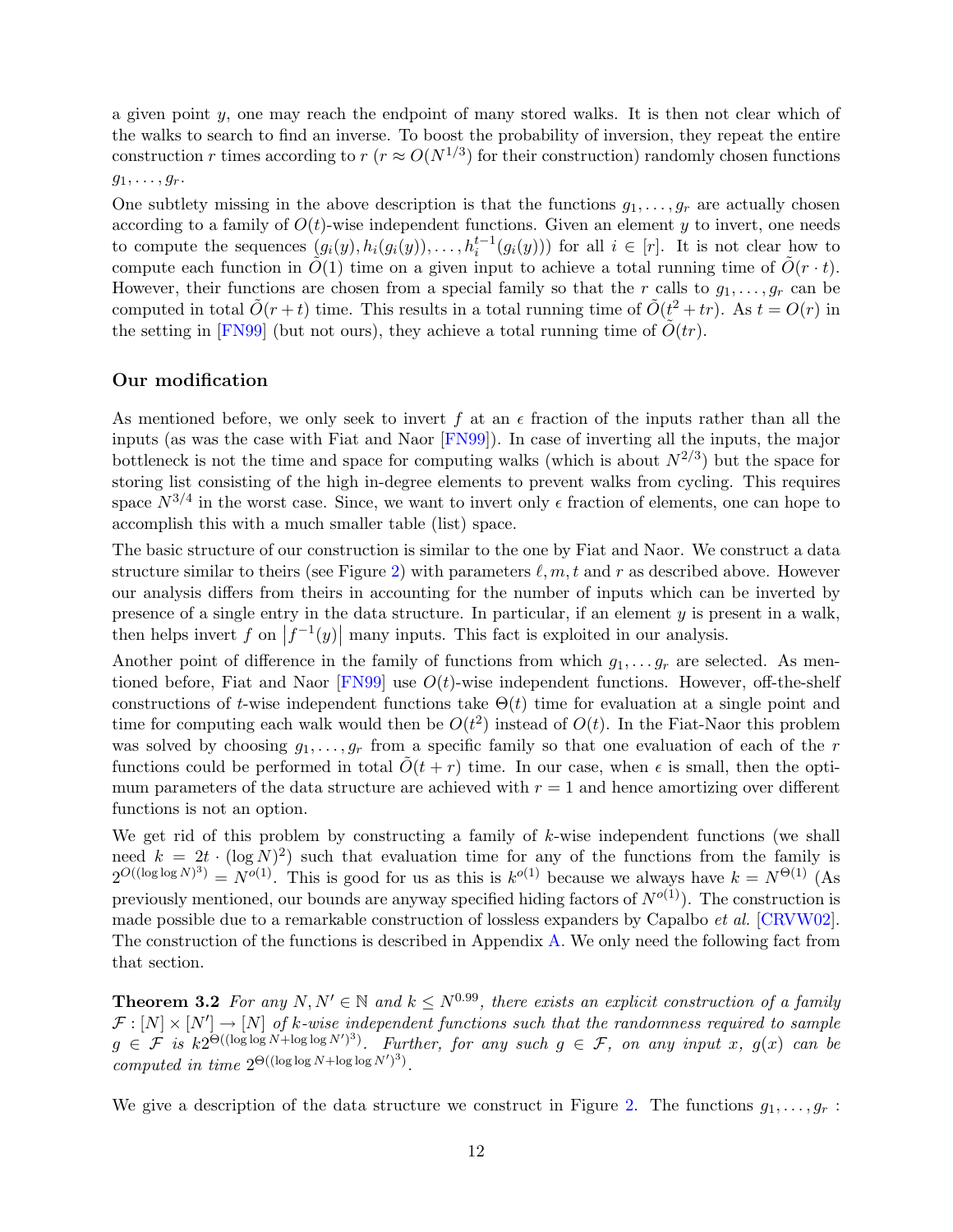#### **Parameters**

- $\ell$  := Size of list L
- $t$  := Length of each walk
- Number of independent functions  $g \in \mathcal{F}$  used
- $m$  := Number of walks according to each function  $g_i$

### Construction of Data Structure

- 1. Consider the  $\ell$  elements in the range of f with highest value of  $I(y)$ . For each such element y, store an entry  $(y, x)$  in the list for some  $x \in f^{-1}(y)$ .
- 2. Choose functions  $g_1, \ldots, g_r \in \mathcal{F}$  pairwise independently at random. For each function  $g_i$ , define the partial function  $g_i^* : [N] \to [N]$  as

 $g_i^*(x) =$  $\sqrt{ }$  $\int$  $\mathcal{L}$  $g_i(x, u)$  if u is the least index such that  $f(g_i(x, u)) \notin L$ undefined if  $\forall u \in [(\log N)^2]$ .  $f(g_i(x, u)) \in L$ 

For each *i*, define the partial function  $h_i = g_i^* \circ f$ .

- 3. For each  $i \in [r]$  and  $j \in [m]$ , construct a walk  $W_{ij}$  of length t; by starting at a random point  $x_{ij}$  and computing the sequence  $x_{ij}, h_i(x_{ij}), \ldots, h_i^{\overline{t}}(x_{ij}).$  Discard the walk if
	- for some  $t_1 \leq t$ ,  $h_i^{t_1}(x_{ij})$  is undefined.
	- the walk cycles i.e. for  $t_1, t_2 \leq t$ ,  $h_i^{t_1}(x_{ij}) = h_i^{t_2}(x_{ij})$ .

For walks  $W_{ij}$  that are not discarded, store the pairs  $(x_{ij}, h_i^t(x_{ij}))$ .

<span id="page-13-0"></span>Figure 2: Description of data structure for inverting f

 $[N] \times [n^2] \to [N]$  are chosen from a family  $\mathcal F$  of  $k = 2t \cdot (\log N)^2$ -wise independent functions, as described in Theorem [3.2.](#page-12-0)

We use  $I(y)$  to denote the number of pre-images of an element y according to the function f. The list L contains the  $\ell$  entries of the form  $(x, y)$  for the  $\ell$  elements in the range of f with the highest values of  $I(y)$ , and an arbitrary  $x \in f^{-1}(y)$ . We say that  $y \in L$  if  $(x, y) \in L$  for some x. One parameter which will be useful in our analysis is the collision probability of the ditribution of pre-images for the elements y not in L, which we denote by  $\lambda_{\ell}$ . Let  $\tilde{N} = N - \sum_{y \in L} I(y)$ . Then,

<span id="page-13-1"></span>
$$
\lambda_{\ell} := \sum_{y \notin L} \left( \frac{I(y)}{\tilde{N}} \right)^2 \tag{2}
$$

### The procedure for inversion

We now describe the algorithm used for inverting  $f$  on a given  $y$  using the data structure. Given a y, we treat y as  $f(x)$  for an unknown x and compute r walks of length t starting at x (note that we only need to know  $f(x)$  to compute the walk) according to the functions  $h_1, \ldots, h_r$ . If we hit the endpoint of a stored walk according to any of the  $r$  functions, we compute the walk from the stored starting point and check if it contains the inverse of y.

Note that we check only one of the walks  $W_{i1}, \ldots, W_{im}$  according to a function  $h_i$ . In particular, if the sequence  $(g_i^*(y), h_i(g_i^*(y)), \ldots, h_i^{t-1}(g_i^*(y)))$  contains the endpoints of two of the stored walks, we pick one arbitrarily and search that. This requires that our data structure avoids *false hits* for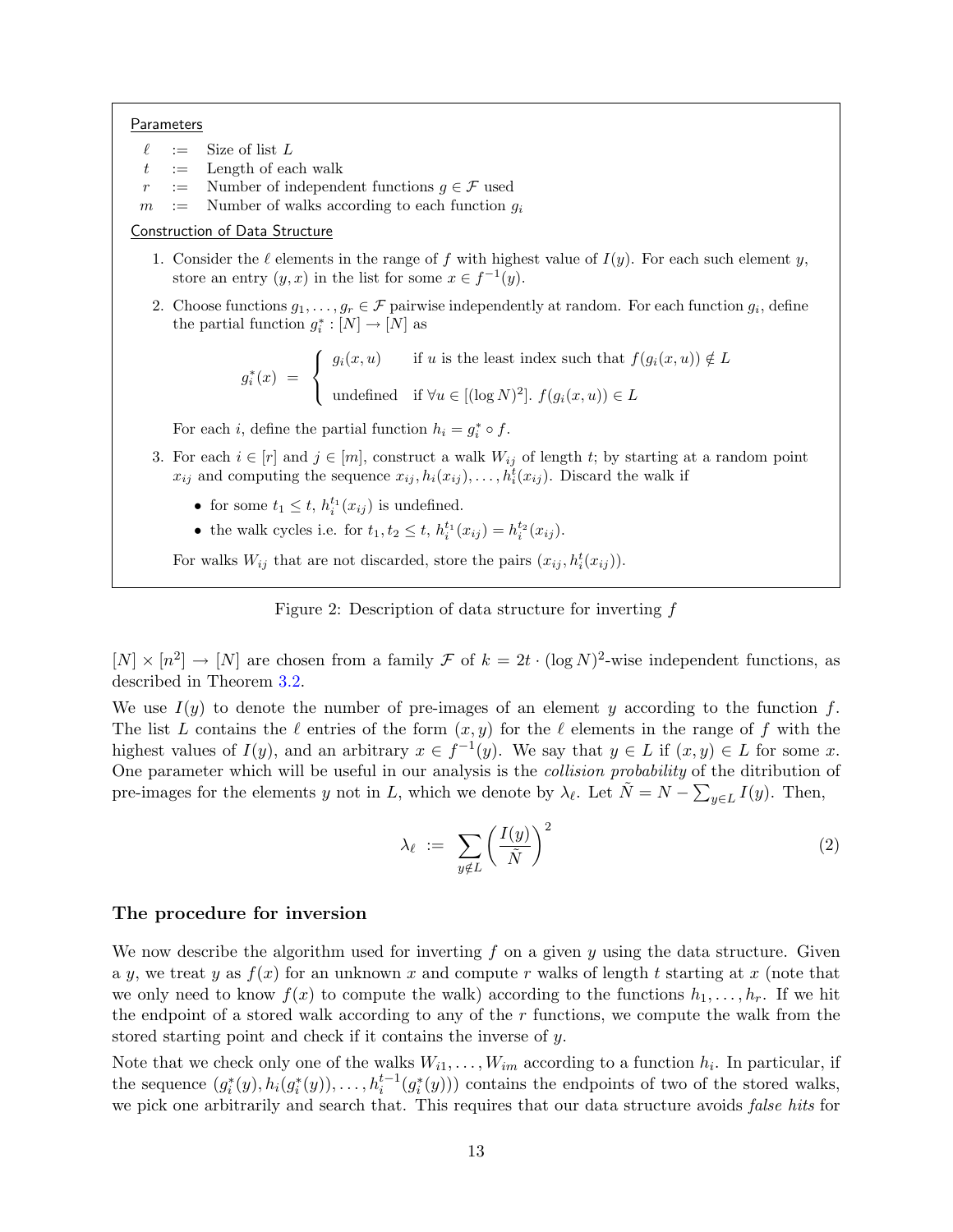<span id="page-14-2"></span> $Invert(y)$ 

- 1. If  $(x, y) \in L$  for some L, return x.
- 2. For each  $i \in [r]$ 
	- (a) Construct the sequence  $(g_i^*(y), h_i(g_i^*(y)), \ldots, h_i^{t-1}(g_i^*(y))).$
	- (b) If there are indices  $j_0 \in [m]$  and  $t_0 \le t-1$  such that  $h_i^{t_0}(g_i^*(y)) = h_i^t(x_{ij_0})$ , then compute  $h_i^{t-t_0-1}(x_{ij_0})$ . In case there are multiple choices for  $j_0$ , pick the smallest one.
	- (c) If  $f(h_i^{t-t_0-1}(x_{ij_0})) = y$ , output  $h_i^{t-t_0-1}(x_{ij_0})$  else output fail.

Figure 3: Procedure for inverting a given element  $y$ 

y, which we define formally below. We shall be concerned with the probability of false hits in our analysis of the data structure.

**Definition 3.3** We say that a walk  $W = (x, h(x), \ldots, h^t(x))$  for  $h = g \circ f$  produces a false hit for y if the sequence  $(g(y), h(g(y)), \ldots, h^{t-1}(g(y)))$  does contain the endpoint  $h^t(x)$  of W, but the walk does not invert y.

## 4 Analysis of the Data Structure

In this section, we establish the constraints on the parameters of the data structure such that if these constraints are satisfied, then the number of elements  $x \in [N]$  such that  $f(x)$  is contained in one of the walks is at least  $\epsilon N$ . In particular, we prove the following theorem (recall that  $\lambda_{\ell}$  is the "effective collision probability" defined in  $(2)$ ):

<span id="page-14-1"></span>**Theorem 4.1** For given  $\epsilon > 0$  and  $f : [N] \to [N]$ , let the parameters  $m, t, \ell$  in the data structure be such that  $m t^2 \lambda_\ell < 1/8$  and  $\epsilon t/\ell < 1/4$ . In case, the high in-degree list does not invert an  $\epsilon$ fraction trivially, then, there exists an  $r = O(\epsilon N/mt)$  such that

$$
\mathop{\mathbb{P}}_{x \in [N]} [\mathsf{Invert}(f(x)) \in f^{-1}(f(x))] \geq \epsilon
$$

Moreover, if  $\ell \cdot \lambda_\ell \geq 100\epsilon^2$ , then r can be taken to be  $O(\epsilon/mL)$ . In the above expression, the probability includes the probability over the randomness of the data structure. Further  $\lambda_\ell \leq 2\epsilon/\ell$ subject to the list itself not inverting an  $\epsilon$  fraction of the elements.

To prove the theorem, we first prove various claims regarding the probability of a single input being inverted by the data structure. Throughout the analysis, we will assume that  $\epsilon \leq c$  where c is an arbitrarily small constant (The value  $c = \frac{1}{1000}$  suffices). The case  $\epsilon \geq c$  can be handled by simply using the scheme in [\[FN99\]](#page-36-0) which inverts all the elements. For large  $\epsilon$ , the parameters we obtain are the same as in [\[FN99\]](#page-36-0) up to a multiplicative constant.

### 4.1 Inversion by the list

<span id="page-14-0"></span>We are interested in the fraction of elements x such that  $f(x)$  is inverted by the data structure. If the list itself does not suffice to invert  $f(x)$  on  $\epsilon N$  inputs, it does ensure that elements outside the list have only a small number of pre-images. We formalize this in the claim below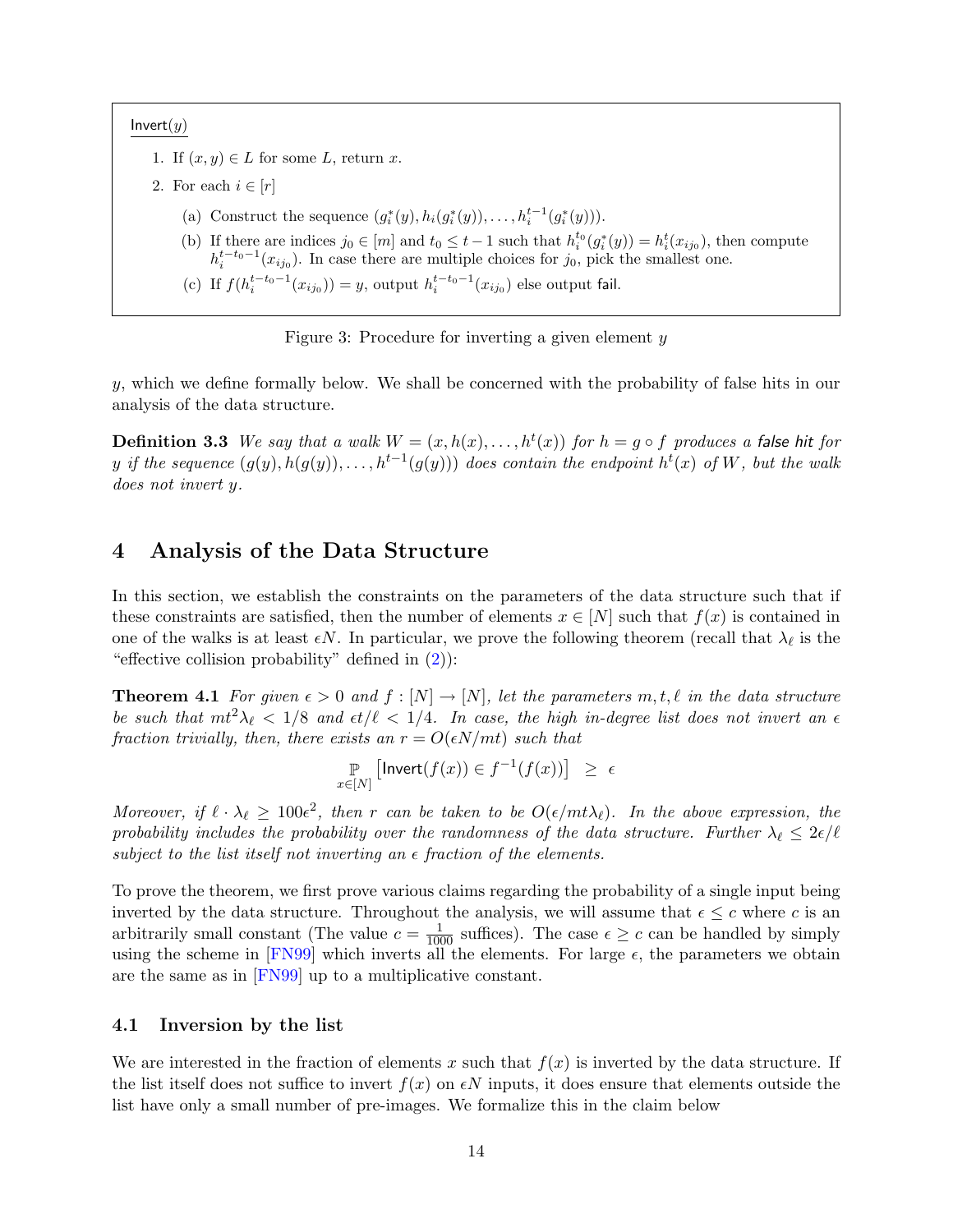**Claim 4.2** If the list L does not invert f on  $\epsilon$  fraction of the inputs i.e.  $\mathbb{P}_{x\in[N]}[f(x)\in L] < \epsilon$ , then

- 1.  $\sum_{y \notin L} I(y) \geq (1 \epsilon)N$
- 2. For all elements  $y \notin L$ ,  $I(y) \leq \epsilon N/\ell$
- 3.  $1/N \leq \lambda_{\ell} \leq 2\epsilon/\ell$

**Proof:** To prove the claim we simply need to observe that each element  $y \in L$  contributes exactly  $I(y)/N$  to  $\mathbb{P}_{x\in[N]}[f(x)\in L]$ . Since the probability is less than  $\epsilon$  by assumption, we get that  $\sum_{y\in L} I(y) < \epsilon N$ . Also, since f is a total function,  $\sum_{y\in[N]} I(y) = N$  which proves the first part.

To prove the second part, we note that since the list contains the  $\ell$  elements with the highest values of  $I(y)$ , for any element  $y \notin L$ ,  $I(y) \leq \mathbb{E}_{z \in L}[I(z)] < \epsilon N/\ell$ .

Recall that  $\tilde{N} = N - \sum_{y \in L} I(y)$  denotes set  $\{x \in [N] : f(x) \notin T\}$ . The following gives the desired upper bound on  $\lambda_{\ell}$ .

$$
\lambda_{\ell} = \sum_{y \notin \ell} \left(\frac{I(y)}{\tilde{N}}\right)^2 \le \left(\sum_{y \notin \ell} \frac{I(y)}{\tilde{N}}\right) \left(\max_{y \notin \ell} \frac{I(y)}{\tilde{N}}\right) \le \frac{\epsilon N}{\ell \tilde{N}} \le \frac{2\epsilon}{\ell}
$$

The last inequality uses that  $\tilde{N} \geq N/2$ . The lower bound on  $\lambda_{\ell}$  follows simply from the fact that  $\lambda_{\ell}$  is the collision probability of a function over a domain of size  $\tilde{N} \leq N$ . As collision probability of any function over a domain of size  $\tilde{N}$  is at least  $1/\tilde{N}$ , the lower bound follows. M

#### 4.2 Inversion by walks

We first restrict ourselves to the case  $r = 1$  and consider m walks  $W_1, \ldots, W_m$  according to a single function  $g \in \mathcal{F}$  and the corresponding partial function  $h = g^* \circ f$ .

We shall be interested in computing the expected (over the randomness in the construction of the data structure) number of elements x such that  $f(x)$  is inverted by the data structure. To this end, we first compute the probability that a single walk  $W = (x, h(x), \ldots h^{t}(x))$  inverts a given element  $y \notin L$ (and is well defined). Recall that we say that the walk inverts y if there is a point  $h^{j}(x)$  in the walk for  $j \leq t-1$  such that  $f(h^j(x)) = y$ . All probabilities below shall be over the construction of the data structure, unless specified otherwise.

<span id="page-15-0"></span>**Claim 4.3** Let  $W = (x, h(x), \ldots, h^t(x))$  be a walk constructed using randomly chosen x and h. For a given  $y \notin L$ 

$$
\mathbb{P}[W \text{ is not discarded and inverts } y] \geq \frac{tI(y)}{2\tilde{N}} \left(1 - \frac{tI(y)}{\tilde{N}} - t^2 \lambda_{\ell}\right)
$$

**Proof:** Recall that a walk is discarded if it is undefined i.e. for some  $j \in [t]$ ,  $h^{j}(x)$  is undefined. For a given input z,  $h(z)$  is undefined if  $f(g(x, u)) \in L$  for all  $u \in [(\log N)^2]$ . Using the fact that  $g(x, u)$  is uniformly distributed

$$
\mathbb{P}[f(g(x,u)) \in L] = \mathbb{P}_{x \in [N]}[f(x) \in L] < \epsilon
$$

Also, since g is  $2t \cdot (\log N)^2$ -wise independent,  $\mathbb{P}[g(z, u) \in T$  for all  $u] < \epsilon^{(\log N)^2}$ . By a union bound,  $\mathbb{P}[W]$  is undefined  $\leq t \cdot \epsilon^{(\log N)^2}$ .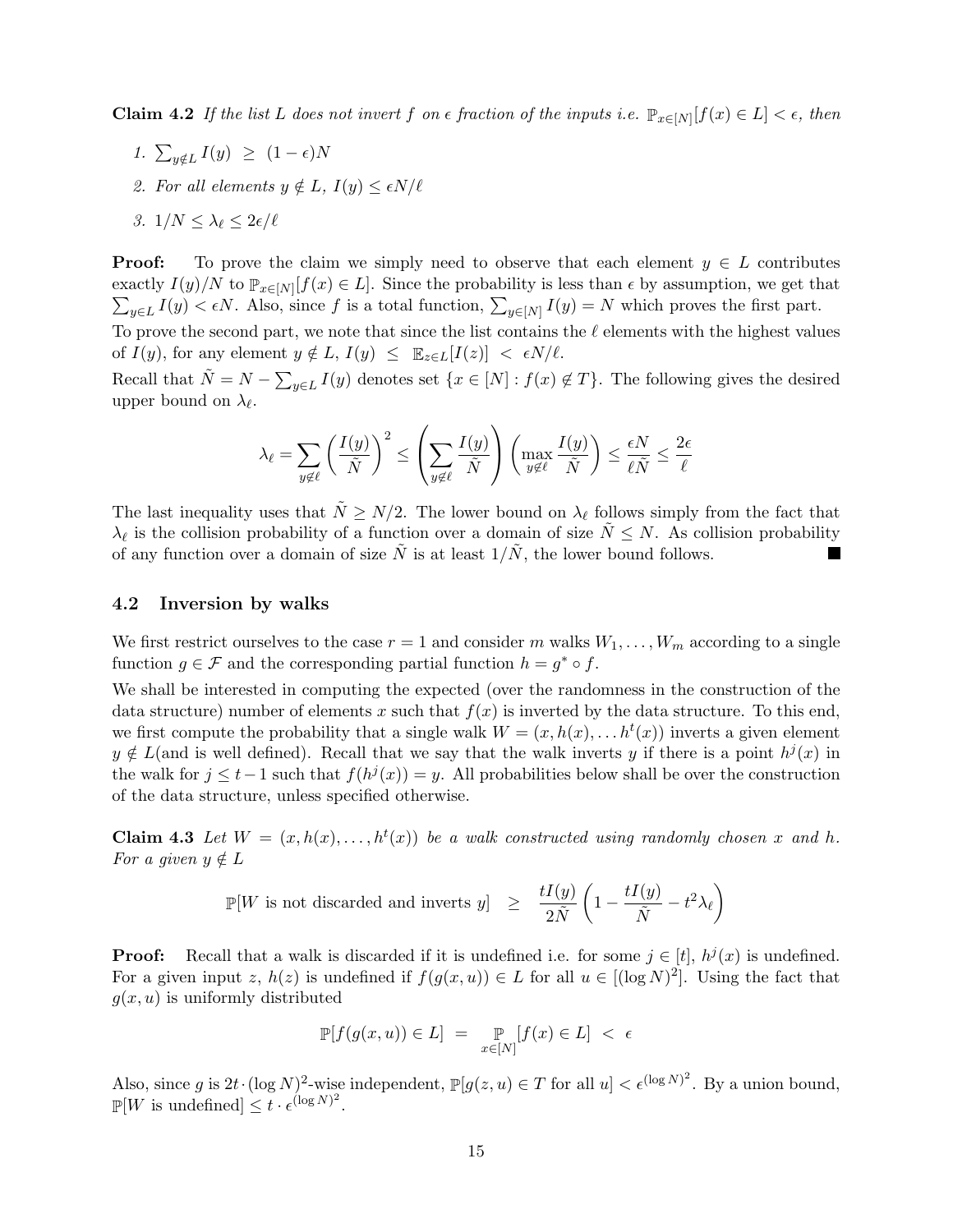We now compute the probability that the walk inverts  $y$  and does not cycle, given that it is defined at each point. We can split this event into events  $f(h^j(x)) = y$  for  $0 \le j \le t-1$ , which are disjoint since we also include the condition that the walk does not cycle. We then get

$$
\mathbb{P}\left[W \text{ does not cycle and inverts } y \mid W \text{ is defined}\right]
$$
\n
$$
= \sum_{j=0}^{t-1} \mathbb{P}\left[f(h^j(x)) = y \& W \text{ does not cycle} \mid W \text{ is defined}\right]
$$
\n
$$
= \sum_{j=0}^{t-1} \mathbb{P}\left[f(h^j(x)) = y \mid W \text{ is defined}\right] \cdot \mathbb{P}\left[W \text{ does not cycle} \mid f(h^j(x)) = y \& W \text{ is defined}\right]
$$
\n
$$
= \sum_{j=0}^{t-1} \frac{I(y)}{\tilde{N}} \cdot \mathbb{P}\left[W \text{ does not cycle} \mid f(h^j(x)) = y \& W \text{ is defined}\right]
$$

since  $f(h^j(x))$  is uniformly distributed outside the list L, when conditioned on W being defined (using uniform distribution of  $h^{j}(x)$ ).

We now consider the probalilty of cycling. Let  $j_1 < j_2$  be the smallest indices such that  $f(h^{j_1}(x)) =$  $f(h^{j_2}(x))$ . If either  $\min\{j_1, j_2\} \leq j$ , then there exists an index  $j' \leq 2t, j' \neq j$  such that  $f(h^{j'}(x)) =$  $f(h^{j}(x)) = y$ . We can bound this probability using the estimate above and a union bound.

$$
\mathbb{P}\left[\exists j'\leq 2t, j'>j \text{ s.t. } f(h^{j'}(x)) = y \mid f(h^{j}(x)) = y \&\ W \text{ is defined}\right] \leq \frac{2tI(y)}{\tilde{N}}
$$

We now need to bound the probability of cycling when  $f(h^{j_1}(x)) = f(h^{j_2}(x))$  for  $j < j_1 < j_2$ . But for  $j_1$  and  $j_2$  both greater than  $j$ ,  $f(h^{j_1}(x))$  and  $f(h^{j_2}(x))$  are both independently distributed images of f outside L, even when we condition on  $f(h^{j}(x)) = y$ . Hence the probability of their being equal is exactly  $\lambda_{\ell}$ , which was defined to be the collision probability of elements outside L. This gives

$$
\mathbb{P}\left[\exists j_1, j_2 > j \text{ s.t. } f(h^{j_1}(x)) = f(h^{j_1}(x)) \mid f(h^{j}(x)) \&\ W \text{ is defined}\right] \leq t^2 \cdot \lambda_\ell
$$

Thus we get a bound of  $2tI(y)/\tilde{N} + t^2\lambda_{\ell}$  on the probability of cycling. Using the previous bounds, this gives

$$
\mathbb{P}\left[W \text{ is not discarded and inverts } y\right] \geq (1 - t \cdot \epsilon^{(\log N)^2}) \cdot \frac{tI(y)}{\tilde{N}} \cdot \left(1 - \frac{2tI(y)}{\tilde{N}} - t^2 \cdot \lambda_{\ell}\right)
$$

which proves the claim since  $\epsilon < 1/2$  and  $t < N$  suffices to conclude  $t \cdot \epsilon^{(\log N)^2} < 1/2$ .

We will be interested in computing the probability that at least one of the walks inverts  $y$ . Two walks can interfere with each other in two ways in the inversion process. The first interference, which is in terms of the analysis, is that we need to account for the probability of two walks both inverting  $y$  to get a lower bound on the probability of at least one walk inverting  $y$ .

The second interference is in terms of the procedure of inversion. Let  $W_1$  and  $W_2$  be two walks generated according to the same function h and different starting points  $x_1$  and  $x_2$ . Then, if  $f(h^j(x_1)) = y$  and  $f(h^{j_1}(x_1)) = f(h^{j_2}(x_2))$  for some  $j_1 > j$ , then although the walk  $W_2$  does not invert y, we may see both the points  $f(h^t(x_1))$  and  $f(h^t(x_2))$  if we start in the inversion procedure from  $g^*(y)$  and take a t-step walk. This is the event we call a *false hit*, which affects the running time of the inversion procedure.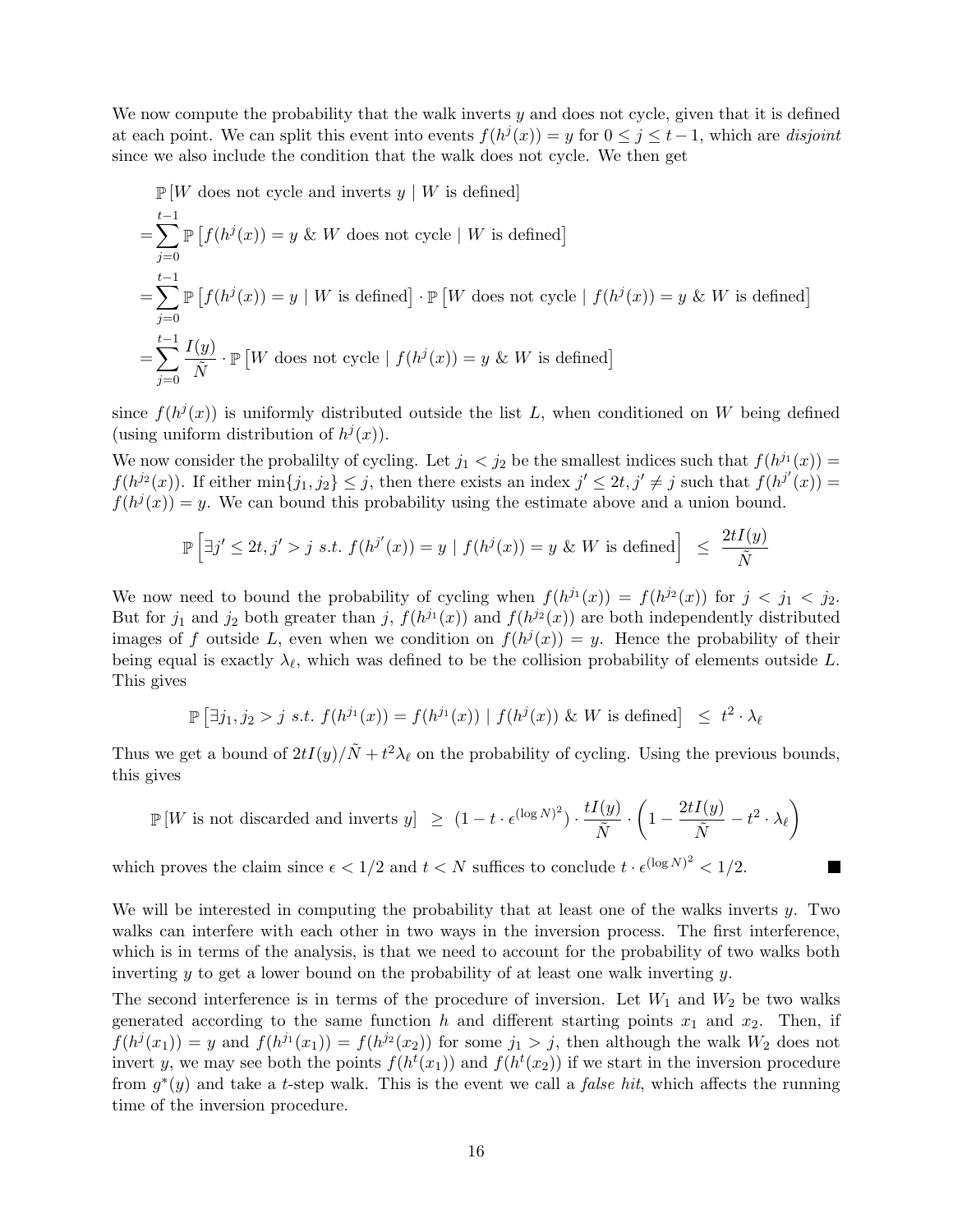In the claim below, we derive upper bounds on the probabilities of both kinds of interference mentioned above.

<span id="page-17-0"></span>**Claim 4.4** Let  $W_1 = (x_1, h(x_1), \ldots, h^t(x_1))$  and  $W_2 = (x_2, h(x_2), \ldots, h^t(x_2))$  be two walks generated according to randomly chosen h,  $x_1$  and  $x_2$ . Then for any  $y \notin L$ ,

1.  $\mathbb{P}[W_1, W_2]$  are not discarded and both invert  $y \leq \left( \frac{tI(y)}{\tilde{N}} \right)$  $\overline{\tilde{N}}$  $\setminus^2$ 

2.  $\mathbb{P}[W_1]$  inverts y &  $W_2$  generates a false hit $\leq \frac{t^3 I(y) \lambda_{\ell}}{\tilde{N}}$  $\overline{\tilde{N}}$ 

Proof: To prove the first part of the claim, we simply note that the 2t-positions in the two walks are independent. Also, conditioned on the walks being defined, the points in the walks are uniformly distributed over the pre-images of elements not in  $L$ . This gives

 $\mathbb{P}[W_1, W_2]$  are not discarded and both invert y

$$
\leq \sum_{j_1,j_2 < t} \mathbb{P}\left[ f(h^{j_1}(x_1)) = f(h^{j_2}(x_2)) = y \mid W_1, W_2 \text{ are defined} \right] = t^2 \cdot \left( \frac{I(y)}{\tilde{N}} \right)^2
$$

For  $W_1$  to invert y, for some index j we must have  $f(h^j(x_1)) = y$ . Also, to have a false hit, we must have two indices  $j_1, j_2$  such that  $j_1 > j$  and  $f(h^{j_1}(x_1)) = f(h^{j_2}(x_2))$  (which will not equal y if the walks do not cycle). Also, both the events are independent for fixed  $j, j_1, j_2$  and hence

 $\mathbb{P}[W_1]$  inverts y &  $W_2$  generates a false hit

$$
\leq \sum_{j,j_1,j_2} \mathbb{P}\left[\left(f(h^{j_1}(x_1)) = f(h^{j_2}(x_2))\right) \wedge \left(f(h^{j}(x_1)) = y\right) \wedge \left(W_1 \text{ doesn't cycle}\right) | W_1, W_2 \text{ are defined}\right]
$$
  

$$
\leq \sum_{j,j_1,j_2} \mathbb{P}\left[\left(f(h^{j_1}(x_1)) = f(h^{j_2}(x_2))\right) \wedge \left(f(h^{j}(x_1)) = y\right) | W_1, W_2 \text{ are defined}\right]
$$
  

$$
= \sum_{j,j_1,j_2} \lambda_{\ell} \cdot \frac{I(y)}{\tilde{N}} = \frac{t^3 I(y) \lambda_{\ell}}{\tilde{N}}
$$

We are now ready to prove a lower bound on the probability at least one of  $m$  walks constructed according to a single function g inverts a given input y. We say that y is *inverted without false hits* by the walks  $W_1, \ldots, W_m$ , if some  $W_i$  inverts y and none of the other walks produce a false hit.

<span id="page-17-1"></span>**Claim 4.5** Let  $W_1, \ldots, W_m$  be m walks of length t constructed according a function h chosen as before and independent random starting points  $x_1, \ldots, x_m$ . If  $m t^2 \lambda_\ell \leq 1/8$  and  $\epsilon t/\ell \leq 1/4$ , then for any  $y \notin L$ 

$$
\mathbb{P}\left[y \text{ is inverted without false hits by } W_1,\ldots,W_m\right] \geq \min\left(\frac{1}{32},\frac{mtI(y)}{4\tilde{N}}\right)
$$

**Proof:** We will bound this probability by inclusion-exclusion. To express the required probabilities, we first define the events  $E_i(y)$  and  $F_i(y)$  as below

$$
E_i(y) := [W_i \text{ inverts } y]
$$
  

$$
F_i(y) := [W_i \text{ produces a false hit for } y]
$$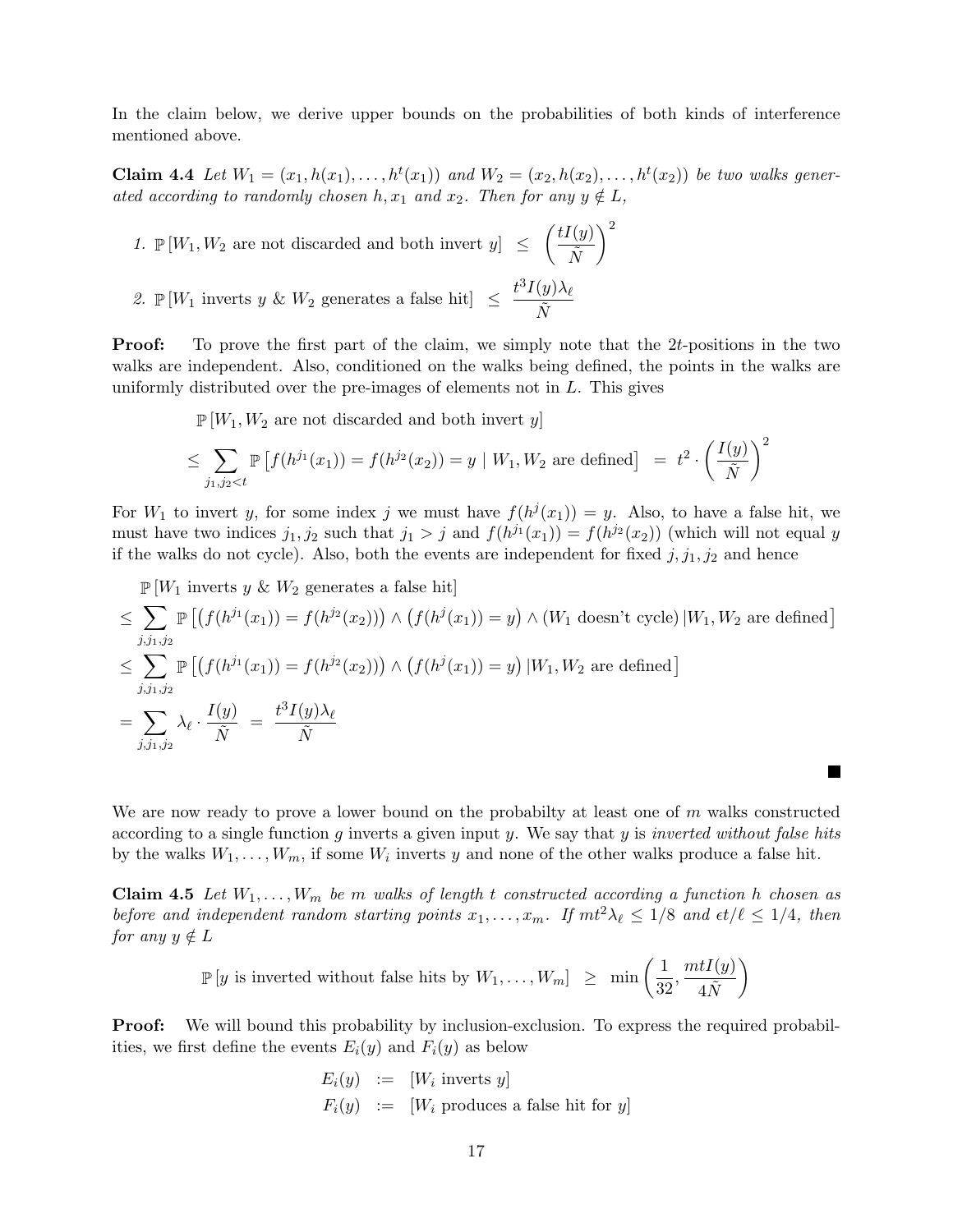It is clear that for any i, the events  $E_i$  and  $F_i$  are disjoint. We first express the required probability in terms of the above events.

$$
\mathbb{P}[y \text{ is inverted without false hits by } W_1,\ldots,W_m] = \mathbb{P}\left[\left(\bigvee_{i=1}^m E_i(y)\right) \wedge \overline{\left(\bigvee_{i=1}^m F_i(y)\right)}\right]
$$

For convenience of analysis, we will consider an  $m' \leq m$  and consider inversion only by the first  $m'$ walks (however, false hits are still ruled out for all the walks). In particular, for any  $m' \leq m$ 

$$
\mathbb{P}\left[\left(\bigvee_{i=1}^{m} E_i(y)\right) \wedge \overline{\left(\bigvee_{i=1}^{m} F_i(y)\right)}\right] \geq \mathbb{P}\left[\left(\bigvee_{i=1}^{m'} E_i(y)\right) \wedge \overline{\left(\bigvee_{i=1}^{m} F_i(y)\right)}\right]
$$

We can now use inclusion-exclusion to bound the expression on the right.

$$
\mathbb{P}\left[\left(\bigvee_{i=1}^{m'} E_i(y)\right) \wedge \overline{\left(\bigvee_{i=1}^{m} F_i(y)\right)}\right] \geq \sum_{i=1}^{m'} \mathbb{P}\left[E_i(y) \wedge \overline{\left(\bigvee_{i=1}^{m} F_i(y)\right)}\right] - \sum_{i < j \leq m'} \mathbb{P}\left[E_i(y) \wedge E_j(y)\right] \\
\geq \sum_{i=1}^{m'} \left(\mathbb{P}\left[E_i(y)\right] - \sum_{j=1, j\neq i}^{m} \mathbb{P}\left[E_i(y) \wedge F_j(y)\right]\right) \\
- \sum_{i < j \leq m'} \mathbb{P}\left[E_i(y) \wedge E_j(y)\right] \\
\geq m' \cdot \frac{tI(y)}{2\tilde{N}} \left(1 - \frac{tI(y)}{\tilde{N}} - t^2\lambda_\ell\right) - m'(m-1) \cdot \frac{t^3I(y)\lambda_\ell}{\tilde{N}} \\
- \left(\frac{m'}{2}\right) \cdot \left(\frac{tI(y)}{\tilde{N}}\right)^2 \\
\geq \frac{m'tI(y)}{2\tilde{N}} \left(1 - \frac{m'tI(y)}{\tilde{N}} - 2mt^2\lambda_\ell\right)
$$

In the above computation, we used the lower bound on  $\mathbb{P}[E_i(y)]$  from Claim [4.3](#page-15-0) and the upper bounds on  $\mathbb{P}[E_i(y) \wedge E_j(y)]$  and  $\mathbb{P}[E_i(y) \wedge F_j(y)]$  from Claim [4.4.](#page-17-0) If  $m t I(y)/N \leq 1/4$ , then we can simply take  $m' = m$  and use  $m t^2 \lambda_\ell \leq 1/8$  to conclude that the required probability is at least  $m t I(y)/4N$ .

If this is not the case, then choose an  $m' \leq m$  such that  $1/4 < m'tI(y)/\tilde{N} < 1/2$ . The upper bound of  $1/2$  is possible to achieve, as from Claim [4.2](#page-14-0) and the assumption  $\epsilon t/\ell < 1/4$ , we get that

$$
\frac{tI(y)}{\tilde{N}} \ \leq \ \frac{t}{\tilde{N}} \cdot \frac{\epsilon N}{\ell} \ < \ \frac{1}{2}
$$

H

Using this  $m'$  gives that the required probability is at least  $1/32$ .

We now consider r sets of m walks, each set  $W_i = \{W_{i1}, \ldots, W_{im}\}\)$  constructed according to pairwise independently and randomly chosen function  $g_i \in \mathcal{F}$ . We are interested in the probability that at least one set inverts a given y without false hits. Note that we only want to rule out false hits within each set (the probability for which we have already computed). We do not need to rule out the event that  $W_{ij}$  inverts y and  $W_{i'j'}$  produces a false hit for some  $i \neq i'$ , since if there are no false hits within  $W_i$ , our algorithm will find an inverse. The following claim is easy to prove using reasoning as before.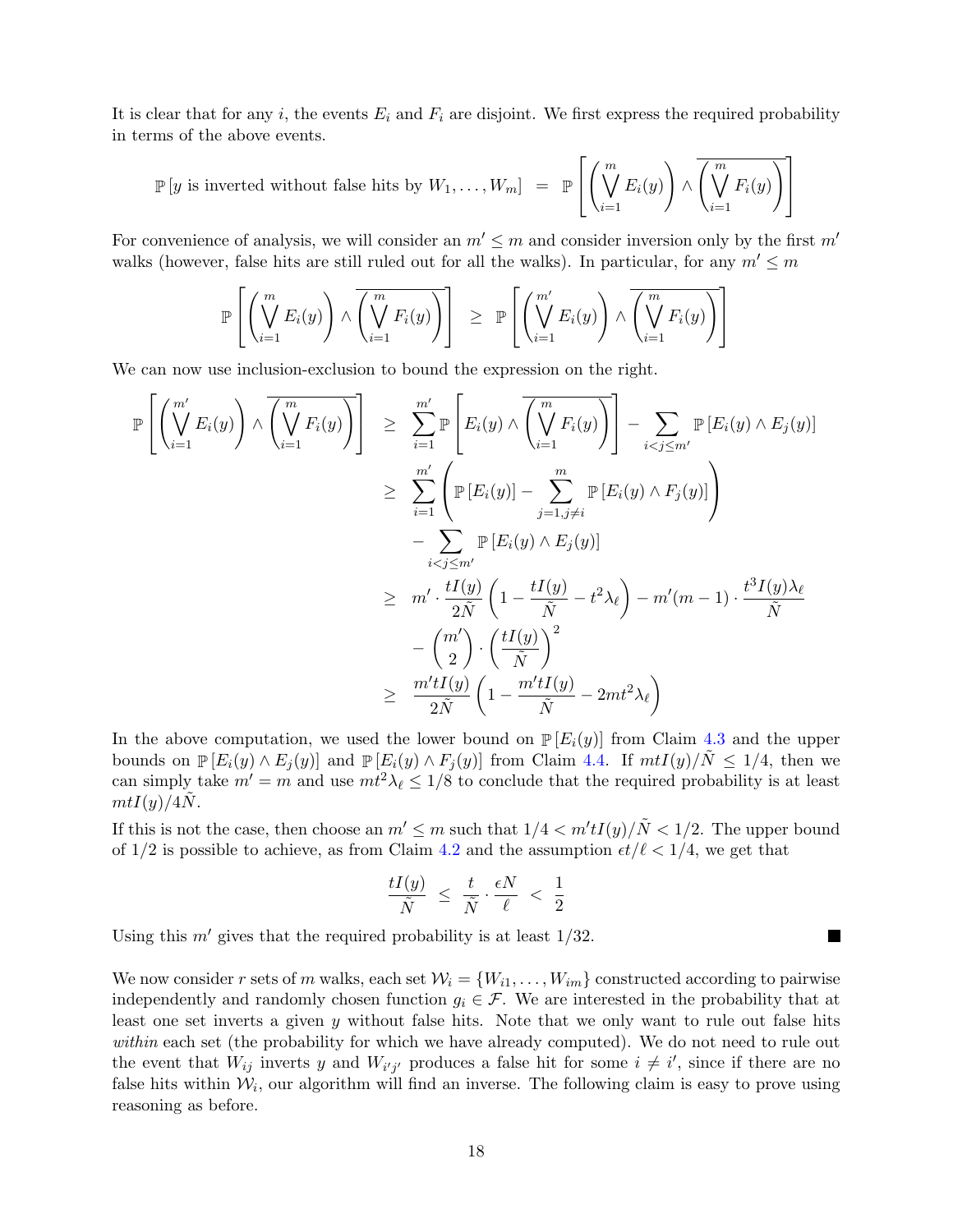Claim 4.6 Let  $W_1, \ldots, W_r$  be r sets of m walks each, as above. Also, let  $m t^2 \lambda_\ell \leq 1/8$  and  $\epsilon t/\ell < 1/4$ . Then, for any  $y \notin L$ 

 $\mathbb{P}[y]$  is inverted without false hits by one of the r sets  $\geq \min \left\{\frac{1}{2^n}\right\}$  $\frac{1}{32},\frac{rmtI(y)}{8\tilde{N}}$  $8\tilde{N}$  $\mathcal{L}$ 

**Proof:** Let  $p_y$  be the probability that y is inverted by a single set without false hits. Since the r sets are constructed according to pairwise independently chosen functions, for any  $r' \leq r$ 

> $\mathbb{P}[y \text{ is inverted without false hits by one of the } r \text{ sets}] \geq r' \cdot p_y - \binom{r'}{2}$ 2  $\Big) \cdot p_y^2$

Since the conditions for Claim [4.5](#page-17-1) are satisfied, we have  $p_y \ge \min\left\{1/32, mtI(y)/4\tilde{N}\right\}$ . We choose  $r' = 1$  if  $m t I(y)/4\tilde{N} \geq 1/32$  and  $r' = r$  if  $r m t I(y)/8\tilde{N} < 1/2$ . If neither of these is the case, then choosing an r' such that  $\frac{1}{4} \leq \frac{r'mtI(y)}{8\tilde{N}} < \frac{1}{2}$  $\frac{1}{2}$  proves the claim.

We can now complete the proof of Theorem [4.1.](#page-14-1)

**Proof (of Theorem [4.1\)](#page-14-1):** For an element y, let  $p(y)$  denote the the probability over the construction of the data structure that  $\text{Invert}(y) \in f^{-1}(y)$ . Since every y for which the inverse can be computed by the data structure contributes  $I(y)/N$  to the fraction of inputs x for which  $f^{-1}(f(x))$  can be computed, we get that

$$
\mathbb{E}\left[\mathop{\mathbb{P}}_{x\in [N]}\left[\mathsf{Invert}(f(x)) \in f^{-1}(f(x))\right]\right] = \sum_{y} p(y) \cdot \frac{I(y)}{N}
$$

where the expectation is taken over the construction of the data structure. For a fixed  $r$ , consider the set

$$
Q_r := \left\{ y \mid y \notin L \text{ and } \frac{rmtI(y)}{8\tilde{N}} > \frac{1}{32} \right\}
$$

Then it follows from Claim [4.5](#page-17-1) and the definition of the list L that

$$
\sum_{y} p(y) \cdot \frac{I(y)}{N} = \sum_{y \in L} \frac{I(y)}{N} + \sum_{y \in Q_r} \frac{I(y)}{32N} + \sum_{y \in \overline{Q_r \cup L}} \frac{rmtI(y)}{8\tilde{N}} \cdot \frac{I(y)}{N}
$$

$$
\geq \sum_{y \in Q_r} \frac{I(y)}{32N} + \frac{rmt}{10} \cdot \sum_{y \in \overline{Q_r \cup L}} \left(\frac{I(y)}{\tilde{N}}\right)^2
$$

where we used Claim [4.2](#page-14-0) to conclude that  $\tilde{N} \geq 4N/5$ . Let  $\lambda_1$  denote the quantity  $\sum_{y \in \overline{Q_r \cup L}} \left(\frac{I(y)}{\tilde{N}}\right)$  $\tilde{N}$  $\big)^2$ . For any r, either  $\sum_{y \in Q_r}$  $\frac{I(y)}{32N} \geq \epsilon$ , or using Claim [4.2](#page-14-0) we can get that

$$
\lambda_1 = \sum_{y \in \overline{Q_r \cup L}} \left(\frac{I(y)}{\tilde{N}}\right)^2 \ge \frac{1}{|\overline{Q_r \cup L}|} \cdot \left(\sum_{y \in \overline{Q_r \cup L}} \frac{I(y)}{\tilde{N}}\right)^2 \ge \frac{1}{|\overline{Q_r \cup L}|} \cdot \frac{(1-33\epsilon)^2 N^2}{(1-\epsilon)^2 N^2} \ge \frac{1}{2N}
$$

Hence, if we choose  $r = 20\epsilon N(mt)$ , then either  $\sum_{y \in Q_r}$  $\frac{I(y)}{32N} \geq \epsilon$  or  $rmt\lambda_1/10 \geq \epsilon$ . In either case, the data structure (in expectation) inverts f on  $\epsilon$  fraction of inputs.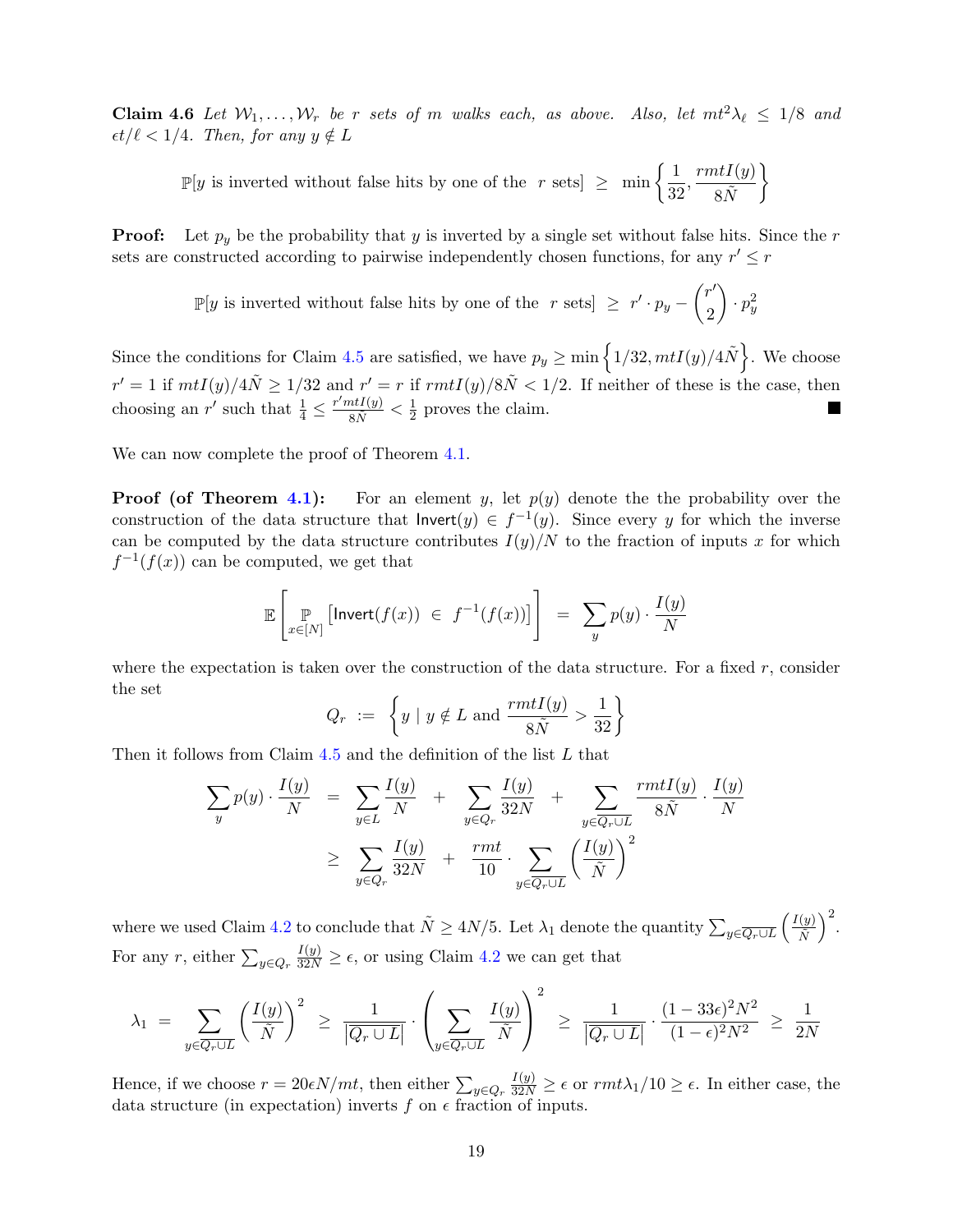If we know that  $\ell \cdot \lambda_{\ell} \geq 100\epsilon^2$ , then we can obtain a better bound on  $\lambda_1$  and hence on r. We observe (using Claim [4.2\)](#page-14-0) that

$$
\lambda_2 := \lambda_\ell - \lambda_1 \ = \ \sum_{y \in Q_r} \left( \frac{I(y)}{\tilde{N}} \right)^2 \ \le \ \frac{\epsilon N}{\ell \tilde{N}} \cdot \sum_{y \in Q_r} \frac{I(y)}{\tilde{N}} \ \le \ \frac{\epsilon N}{\ell \tilde{N}} \cdot \frac{32 \epsilon N}{\tilde{N}} \ \le \ \frac{50 \epsilon^2}{\ell}
$$

 $\overline{\phantom{a}}$ 

 $\blacksquare$ 

Thus, if  $\lambda_{\ell} \ge 100\epsilon^2/\ell$ , then  $\lambda_1 \ge \lambda_{\ell}/2$  and  $r = 20\epsilon/mt\lambda_{\ell}$  suffices.

## <span id="page-20-0"></span>5 Setting the parameters

In this section we argue the claimed time-space tradeoffs using the previous analysis. For a given choice of the space parameter S, we show how to achieve parameters  $\ell, m, t$  and r satisfying all the required constraints. Note that the actual space used by the data structure will be  $O(mr + t + \ell)$ , and we will ensure that  $mr + t + \ell = O(S)$ .

From the analysis in the previous section (Theorem [4.1\)](#page-14-1) and the above discussion, it follows that we need to satisfy the following constraints:

- 1.  $\ell, m, t \geq 1$ .  $r \geq 20\epsilon/(mt\lambda_{\ell})$  if  $\ell\lambda_{\ell} \geq 100\epsilon^2$  and  $r \geq 20\epsilon N(mt)$  otherwise.
- 2.  $mt^2\lambda_\ell \le 1/8$ .
- 3.  $\epsilon t / \ell \leq 1/4$ .
- 4.  $mr + t + \ell = O(S)$ .

We first note that to satisfy these constraints, the space cannot be extremely small.

**Claim 5.1** The above constraints are feasible for a parameter S only if  $S = \Omega(\sqrt{\epsilon N})$ .

**Proof:** For an arbitrary function f, we can always have that  $\lambda_{\ell} = 1/N$ . For a such a function, we will need to ensure that  $r \geq 20 \epsilon N/mt$ . The lower bound now follows by noting that

$$
S \cdot S = \Omega(mr) \cdot \Omega(t) = \Omega(mrt) = \Omega(\epsilon N)
$$

We now show how to achieve the tradeoffs for different ranges of S. We assume that  $S < (\epsilon N)/10$ , since otherwise inverting the function on  $\epsilon$  fraction of inputs is trivial using  $\tilde{O}(S)$  and  $\tilde{O}(1)$  time. We will also need the bound  $\lambda_\ell \leq 2\epsilon/\ell$  from Claim [4.2.](#page-14-0)

Achieving  $TS = O(\epsilon N)$  when  $S \in (\epsilon^2 N, \epsilon N/10)$ 

In this case, we set the parameters as below

$$
\ell = 100S,
$$
  $m = 8S$  and  $t = \frac{1}{80} \min \left\{ \frac{\epsilon N}{S}, \frac{10}{\sqrt{S\lambda_{\ell}}} \right\}$ 

We take  $r = 20\epsilon/(mt\lambda_\ell)$  if  $\ell \cdot \lambda_\ell \geq 100\epsilon^2$  and  $20\epsilon N/mt$  otherwise. It is now easy to verify the constraints.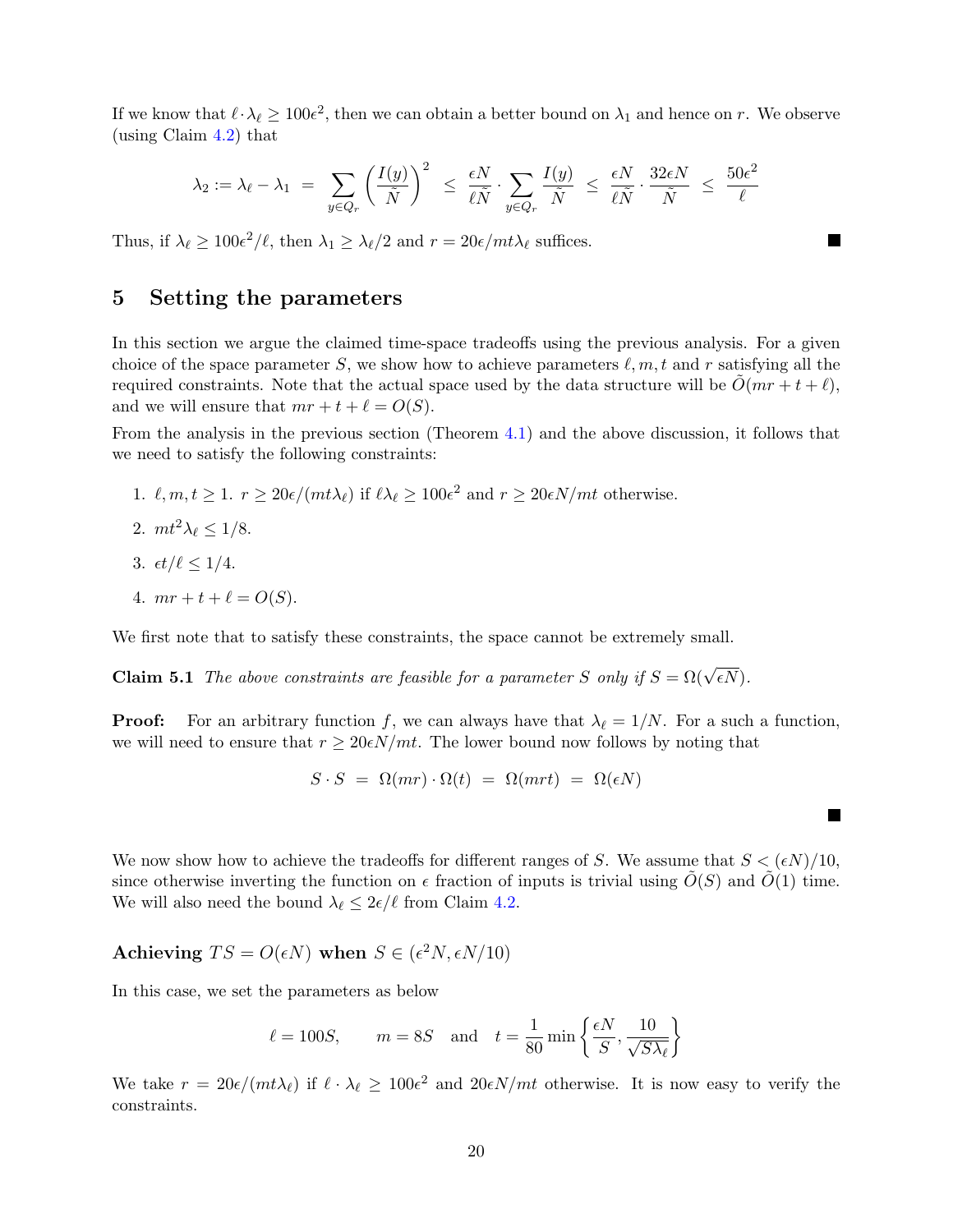- 1. We only need to check  $t \geq 1$ . This follows because  $\epsilon N/(80S) \geq 10$  by assumption and We omly need to check  $t \geq 1$ . This for<br> $1/(8\sqrt{5\lambda_\ell}) \geq 1/\sqrt{2\epsilon} \geq 1$  using Claim [4.2.](#page-14-0)
- 2.  $mt^2\lambda_S \leq 8S \cdot \frac{1}{64S}$  $\frac{1}{64S\lambda_{\ell}}\cdot \lambda_{\ell} \leq 1/8.$ 3.  $\epsilon t/\ell \leq \frac{\epsilon}{100}$  $\frac{\epsilon}{100S} \cdot \frac{\epsilon N}{80S}$  $\frac{\epsilon N}{80 S}$  <  $\frac{1}{80}$  $\frac{1}{80S} \leq 1/4.$
- 4.  $t = O(S)$  as  $t \le \epsilon N/(80S)$  and  $\epsilon N = O(S^2)$ . To get the bound on r, consider the following two cases:
	- If  $t = O(\epsilon N/S)$ , then by Claim [4.2,](#page-14-0) we can always get  $r = O(\epsilon N/mt) = O(1)$  upon plugging the values of  $m$  and  $t$ .
	- Now assume  $t = (1/8)\sqrt{1/S\lambda_\ell}$ . Further, observe that  $\ell \lambda_\ell = 100S\lambda_\ell \geq 100S/N \geq 100\epsilon^2$ . The penultimate inequality uses that  $\lambda_{\ell} \geq 1/N$  while the last one uses  $S \geq \epsilon^2 N$ . Hence, The pendicularity uses that  $\lambda \ell \leq 1/N$  while the last one uses  $S \leq \epsilon N$ . Hence,<br>we can take  $r = O(\epsilon/mt\lambda_\ell) = O(\epsilon/\sqrt{S\lambda_\ell})$  after plugging the values of m and t. Again using  $S\lambda_\ell \geq \epsilon^2$ , we get that  $r = O(1)$ .

Thus we can always make r, a suitably large constant and note that  $mr = O(S)$ . Hence,  $mr + t + \ell = O(S)$  which verifies the fourth constraint.

To verify the tradeoff, note that since  $r = O(1)$ , we have  $T = O(t)$  and hence,

$$
TS = O(m \cdot t) = O(8S \cdot (\epsilon N/S)) = O(\epsilon N).
$$

Achieving  $TS^3 = O(\epsilon^5 N^3)$  when  $S \in ($ √  $\overline{\epsilon N}, \epsilon^2 N)$ 

We divide this case into two subcases, depending on the value of  $S \cdot \lambda_{\ell}$ .

Case 1:  $S \cdot \lambda_{\ell} \ge 100 \epsilon^2$ In this case, we can in fact achieve  $TS = O(\epsilon N)$  using the following parameters:

$$
l = S
$$
,  $m = S$ ,  $t = \frac{2\epsilon}{S\lambda_{\ell}}$  and  $r = \frac{20\epsilon}{m t \lambda_{\ell}} = 5$ 

We now verify the constraints:

- 1. We only need to verify  $t \ge 1$  which follows from  $\lambda_{\ell} \le 2\epsilon/S$ .
- 2.  $mt^2\lambda_\ell = S \cdot \frac{4\epsilon^2}{\zeta^2}$  $S^2\lambda_\ell^2$  $\cdot \lambda_{\ell} \leq \frac{4\epsilon^2}{100}$  $\frac{4\epsilon^2}{100\epsilon^2} < \frac{1}{8}$  $\frac{1}{8}$ .
- 3.  $\epsilon t/\ell = \frac{\epsilon}{c}$  $rac{\epsilon}{S} \cdot \frac{2\epsilon}{S\lambda}$  $\frac{2\epsilon}{S\lambda_\ell} = \frac{2\epsilon^2}{S\cdot(100)}$  $\frac{2\epsilon^2}{S\cdot (100\epsilon^2)}$  <  $\frac{1}{4}$ 4
- 4. We only need to verify  $t = O(S)$  which follows from  $t = \frac{2\epsilon}{\epsilon N}$  $\frac{2\epsilon}{S\lambda_\ell}\leq \frac{1}{50}$  $\frac{1}{50\epsilon} = \frac{S}{50}$  $rac{S}{50} \cdot \frac{\epsilon N}{S^2}$  $\frac{\epsilon N}{S^2} \cdot \frac{S}{\epsilon^2 I}$  $\frac{S}{\epsilon^2 N} \leq \frac{S}{50}$  $\frac{6}{50}$ . The above uses that  $S^2 \geq \epsilon N$  and  $S \leq \epsilon^2 N$ .

Since  $r = O(1)$ ,  $T = O(t)$  and  $TS = O(\epsilon/\lambda_{\ell}) = O(\epsilon N)$  using  $\lambda_{\ell} = \Omega(1/N)$  from Claim [4.2.](#page-14-0) Note that this also implies  $TS^3 = \epsilon^5 N^3$  since  $S \leq \epsilon^2 N$ .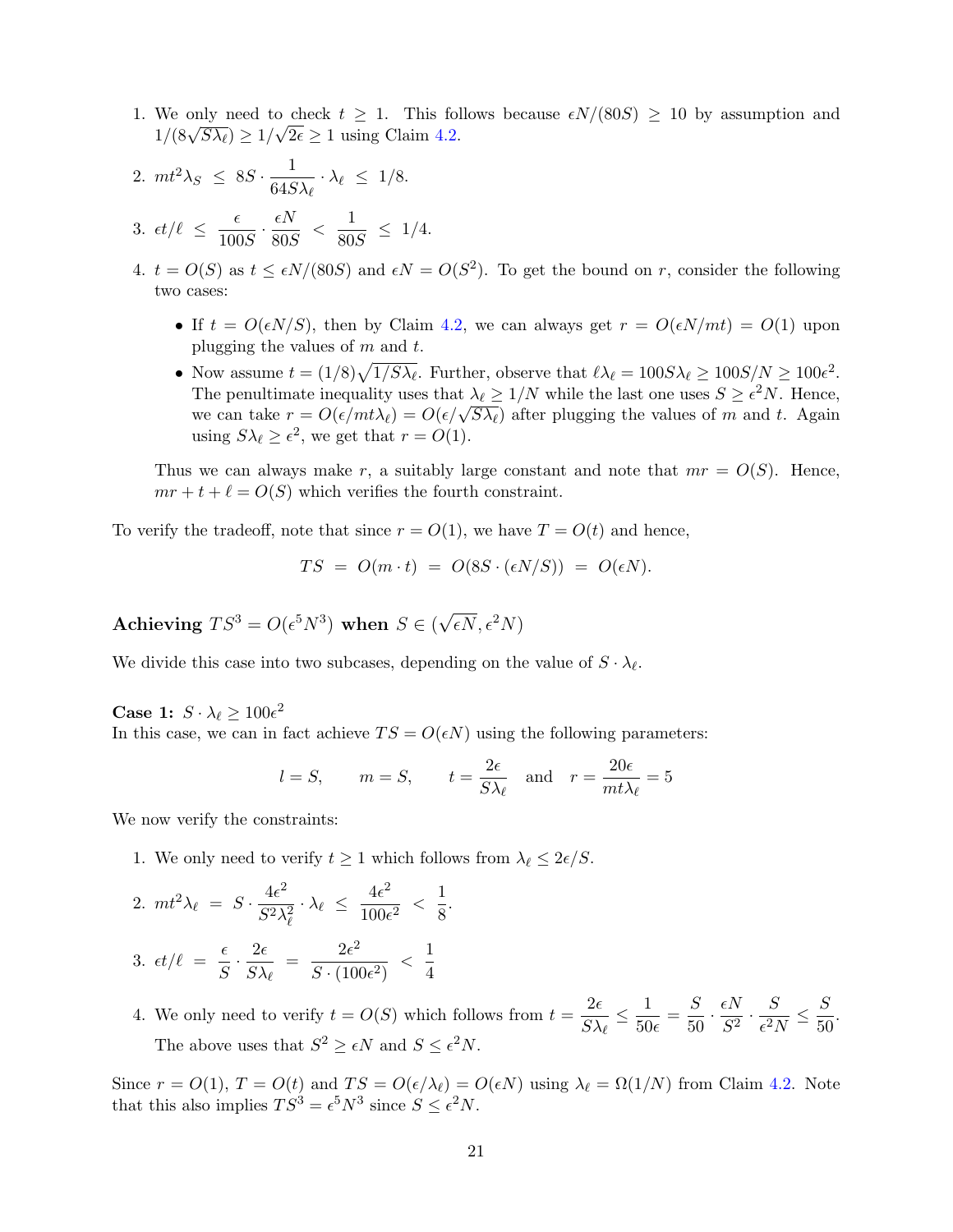## Case 2:  $S \cdot \lambda_{\ell} < 100\epsilon^2$

In this case, we will assume that  $S^3 \geq 800 \epsilon^4 N^2$ , since otherwise we can simply achieve the claimed tradeoff by setting  $T = \epsilon N$ . We choose the parameters as below:

$$
\ell = S
$$
,  $m = \frac{S^2}{8\epsilon^2 N^2 \lambda_{\ell}}, \qquad t = \frac{\epsilon N}{S}$  and  $r = \frac{20\epsilon N}{mt}$ 

It remains to verify the required conditions.

1. We only need to check  $m \geq 1$ . This follows from the assumptions above since

$$
m = \frac{S^3}{8\epsilon^2 N^2 \cdot S\lambda_\ell} \ge \frac{S^3}{8\epsilon^2 N^2 \cdot (100\epsilon^2)} \ge 1
$$

2.  $m t^2 \lambda_\ell = \frac{S^2}{8 \epsilon^2 N^2}$  $\frac{S^2}{8\epsilon^2N^2\lambda_\ell}\cdot\frac{\epsilon^2N^2}{S^2}$  $\frac{1}{S^2} \cdot \lambda_\ell \leq 1/8.$ 3.  $\epsilon t/\ell = \frac{\epsilon}{c}$  $\frac{\epsilon}{S} \cdot \frac{\epsilon N}{S}$  $\frac{\epsilon N}{S} = \frac{\epsilon^2 N}{S^2}$  $\frac{\epsilon^2 N}{S^2} \leq \frac{\epsilon^2 N}{\epsilon N}$  $\frac{1}{\epsilon N} \leq 1/4.$ 

- 4. We have  $t = O(S)$  since  $\epsilon N = O(S^2)$ . Also, note that  $mr = \frac{20\epsilon N}{I}$  $\frac{dx}{t}$  = 20S = O(S).
- 5. Note that in this particular case, we also need to verify that  $r \geq 1$  (as in all other cases, we were setting r to be a constant). Note that because  $mr = 20S$ , it suffices to verify that  $m \leq 20S$ . To see this,

$$
m = \frac{S^2}{8\epsilon^2 N^2 \lambda_\ell} \le \frac{100S\epsilon^2}{8\epsilon^2 N^2 \lambda_\ell^2} < \frac{7S}{N^2 \lambda_\ell^2} < 7S
$$

The last inequality uses  $\lambda_{\ell} \ge 1/N$  and the first inequality uses  $S \cdot \lambda_{\ell} < 100 \epsilon^2$ .

To calculate the tradeoffs, we note that for  $T = tr$ ,

$$
T = \frac{20\epsilon N}{m} = \frac{(20\epsilon N)(8\epsilon^2 N^2 \lambda_\ell)}{S^2} = \frac{(160\epsilon^3 N^3)(S\lambda_\ell)}{S^3} < \frac{16000 \cdot \epsilon^5 N^3}{S^3}
$$

which proves the claim that  $TS^3 = O(\epsilon^5 N^3)$ .

### 6 Final time space tradeoffs

In this section, we write down the final time-space trade-offs that can be obtained in the RAM model for inverting functions. The following is the main theorem of this section.

**Theorem 6.1** Let  $f : \{0,1\}^n \rightarrow \{0,1\}^n$  be a function such that there is a data structure with parameters  $\ell$ , m, t and r such that

<span id="page-22-0"></span>
$$
\mathop{\mathbb{P}}_{x \in [N]} [\mathsf{Invert}(f(x)) \in f^{-1}(f(x))] \geq \epsilon
$$

where the meaning of the symbols is same as in Theorem [4.1.](#page-14-1) Then assuming that  $(\ell + mr + t) =$  $O(S)$  and  $tr = O(T)$ , there is an algorithm (in the RAM model) which uses space  $\tilde{O}(S)$  and time  $\tilde{O}(T)$  and inverts f on an  $\epsilon$  fraction of inputs. Here  $\tilde{O}$  hides factors of  $2^{\text{polylog log}} N$ .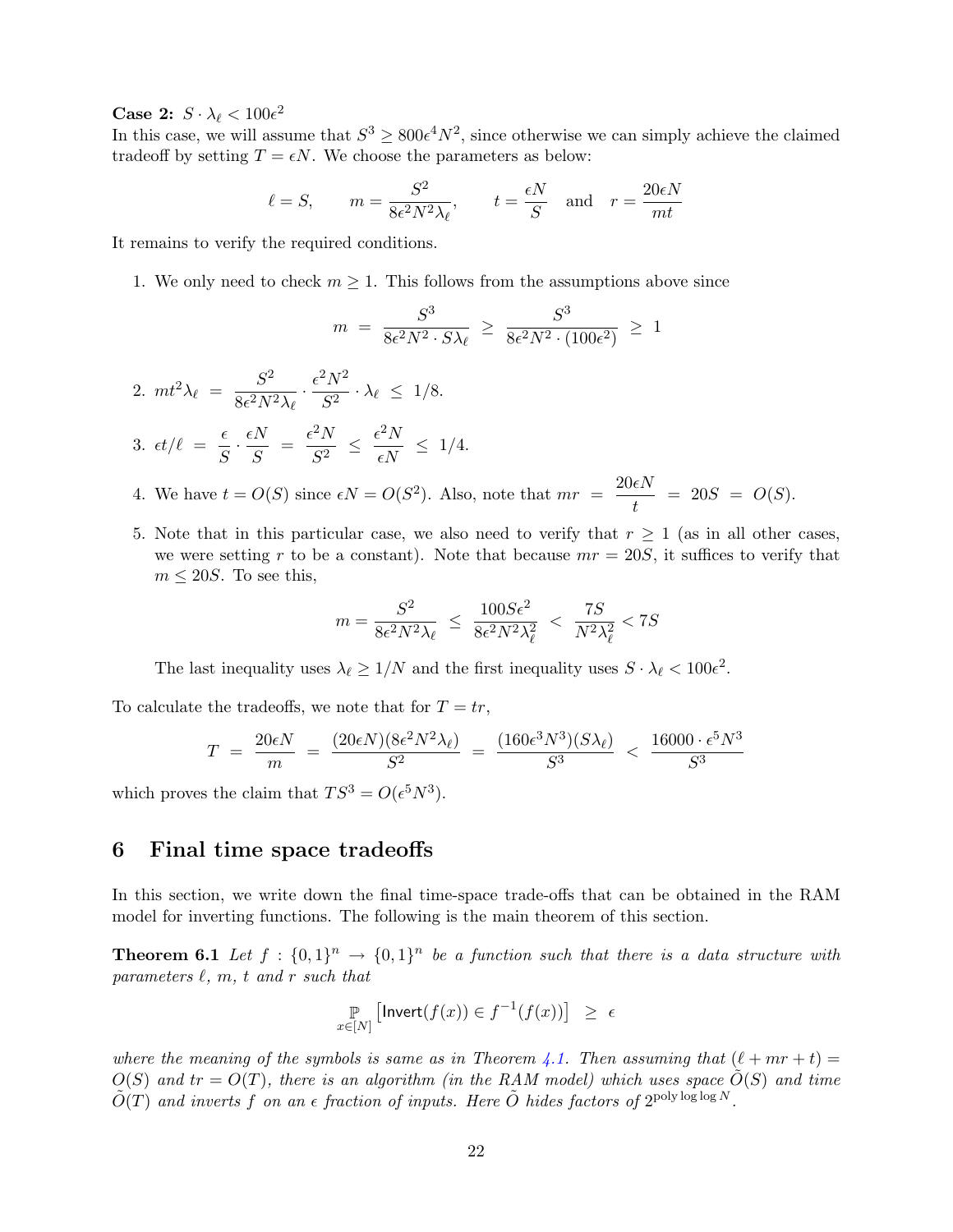**Proof:** We first note that Theorem [4.1](#page-14-1) gives us that over the randomness of the data structure, the algorithm Invert inverts an  $\epsilon$  fraction of the inputs. This implies that there is a fixed value of randomness (call it 'good' value) for which Invert inverts an  $\epsilon$  fraction of the inputs. Note that the randomness used in the data structure is just the randomness used to sample the functions  $g_1, \ldots, g_r : [N] \times [N'] \to [N]$  where  $N' = O(\log^2 N)$ . As these functions are t wise independent, and we pick these functions pairwise independently, the total randomness used to sample these functions is  $t \cdot \log r \cdot 2^{\Theta((\log \log N + \log \log N')^3)}$  (using Corollary [A.9\)](#page-39-0). This is actually just  $\tilde{O}(t)$  (because  $r \le N$ ). Hence, we can fix the randomness to a good value using  $\tilde{O}(t)$  bits.

Now, we describe the final algorithm. It is just the algorithm Invert with a fixed value of randomness. Clearly, the total space required for the algorithm is the space consumed by the data structure which is  $\tilde{O}(\ell + mr)$ , plus the space used to store the value of randomness which is  $\tilde{O}(t)$  along with total run-time space used by the algorithm which we will see is  $\tilde{O}(r+t)$ . Hence, the total space used by the RAM algorithm is  $\tilde{O}(mr + t + \ell) = \tilde{O}(S)$ .

To find the total run time of the algorithm, note that it has three steps:

- Search in the high in-degree list
- Given the value of randomness, getting the succinct representation of  $g_i$ 's
- Executing the algorithm Invert

The first step clearly takes  $O(\log \ell) = O(1)$  time by binary search. Also, by Corollary [A.9,](#page-39-0) to get a succinct representation of the different  $g_i$ 's, the total time and space required is  $O(r + t)$ . The final step means doing r walks of length t each to find a hit and possibly another r walks of length  $t$  to find the inverse (or find that its a false hit). Each step of the walk involves at most  $2n^2 = O(\log^2 N)$  evaluations of one of the  $g_i$ 's and each evaluation clearly this takes time 2<sup>poly log log</sup> N (by Corollary [A.9\)](#page-39-0). Thus the total time required is  $\tilde{O}(rt) = \tilde{O}(T)$ . We note that the only significant space consumption during execution of lnvert is  $O(r + t)$ . Hence, we get the theorem.

<span id="page-23-0"></span>Corollary 6.2 For any  $f : [N] \to [N]$ ,  $\epsilon > 0$  and  $S = \tilde{\Omega}(\sqrt{N})$  $\epsilon N),$  there is an algorithm making oracle calls to f which inverts f on an  $\epsilon$  fraction of inputs and runs in time T such that  $TS^3 = \tilde{O}(\epsilon^5 N^3)$ 

**Proof:** This is simply obtained by combining theorem [6.1](#page-22-0) with time-space trade-offs in the second part of section [5.](#page-20-0)

<span id="page-23-1"></span>Corollary 6.3 For any  $f : [N] \to [N], \epsilon > 0$  and  $S = \max{\{\tilde{\Omega}(\sqrt{\epsilon N}), \tilde{\Omega}(\epsilon^2 N)\}}$ , there is an algorithm making oracle calls to f which inverts f on an  $\epsilon$  fraction of inputs and runs in time  $T$ such that  $TS = O(\epsilon N)$ 

**Proof:** This is obtained by combining theorem [6.1](#page-22-0) with time-space trade-offs in the first part of section [5.](#page-20-0)

#### Some canonical tradeoff points

We now describe some canonical trade-offs possible with our scheme. We first list down two corollaries for which it is somewhat simpler to understand the time-space trade-off curve.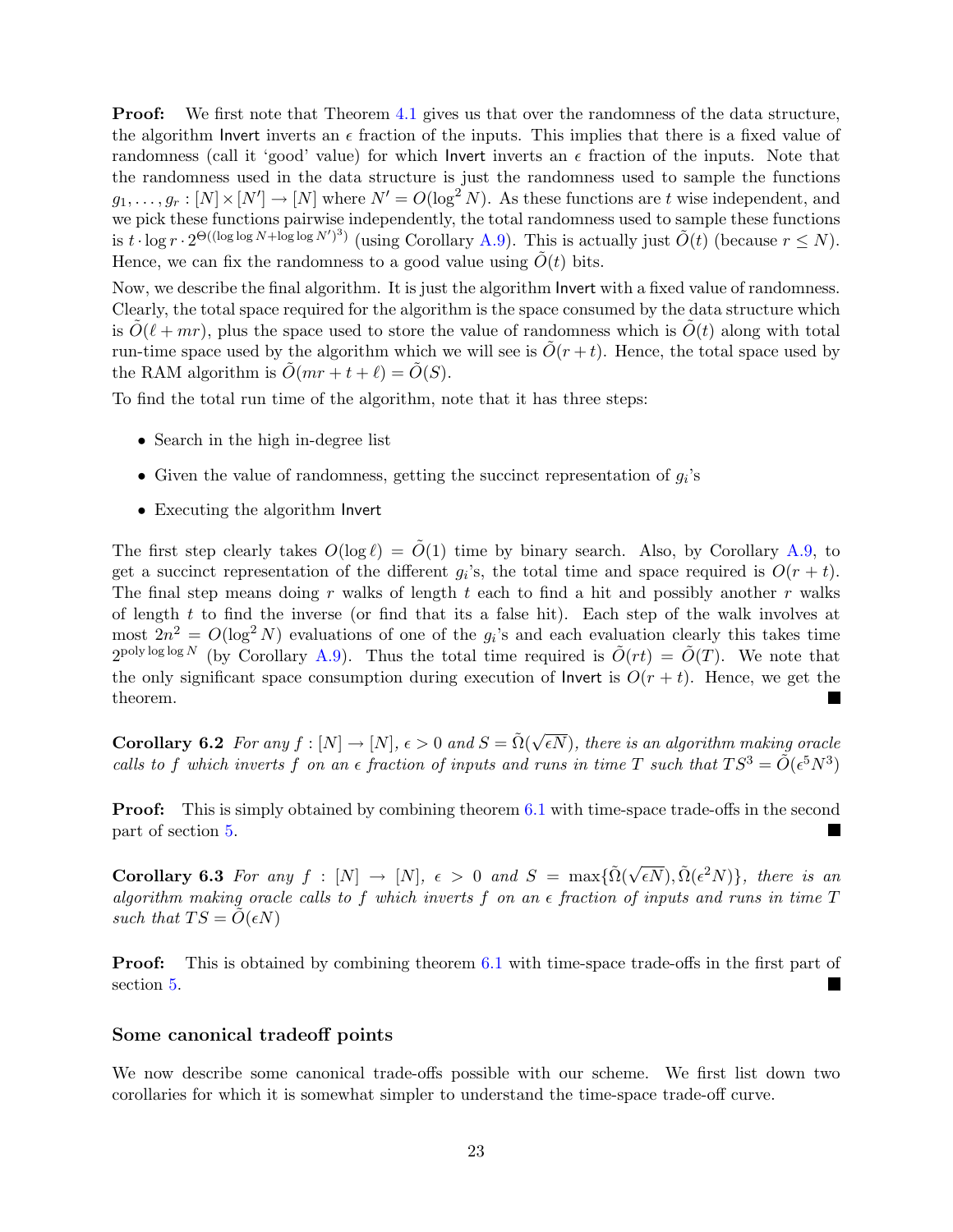**Corollary 6.4** For any  $f : [N] \to [N]$ ,  $\epsilon > 1/N^{1/5}$ , there is an algorithm making oracle calls to f which inverts f on an  $\epsilon$  fraction of inputs and runs in time T such that  $TS^3 = \tilde{O}(\epsilon^5 N^3)$ .

**Proof:** This follows from corollary [6.2.](#page-23-0) In particular, for the problem to be non-trivial, as we have noted before,  $S^3 \ge \epsilon^4 N^2$ . However, for  $\epsilon > 1/N^{1/5}$ , this condition implies  $S \ge \sqrt{\epsilon N}$ .

<span id="page-24-1"></span>**Corollary 6.5** For any  $f : [N] \to [N]$ ,  $\epsilon > 1/N^{1/3}$  and  $S = \Omega(\epsilon^2 N)$ , there is an algorithm making oracle calls to f which inverts f on an  $\epsilon$  fraction of inputs and runs in time T such that  $TS = \tilde{O}(\epsilon N).$ 

**Proof:** This follows from corollary [6.3.](#page-23-1) The condition  $S = \Omega(\epsilon^2 N)$  implies  $S = \Omega(\sqrt{\epsilon N})$  when  $\epsilon > 1/N^{1/3}.$ 

Among interesting points that can be achieved on the curve, it follows by Corollary [6.5](#page-24-1) that on  $1/N^{1/3}$  fraction of inputs, the function f can be inverted by an oracle algorithm running in time  $T = \tilde{\Omega}(N^{1/3})$  and space  $S = \tilde{\Omega}(N^{1/3})$ . As a generalization of the this, we now prove the following statement which was stated in the abstract.

**Corollary 6.6** For any  $f : [N] \to [N]$  and  $\epsilon > 0$ , it is possible to get a time space trade-off scheme such that  $T = S = \max\{\tilde{O}(\sqrt{\epsilon N}), \tilde{O}(\epsilon^{\frac{5}{4}}N^{\frac{3}{4}})\}.$ 

**Proof:** Note that  $\sqrt{\epsilon N} \geq \epsilon^2 N$  iff  $\epsilon \leq N^{-1/3}$ . Hence, in this case, we can apply corollary [6.3,](#page-23-1) to get a time space trade-off scheme with  $T = \tilde{O}(\sqrt{\epsilon N}) = S$ . If  $\epsilon \ge N^{-1/3}$ , then note that  $\epsilon^{5/4}N^{3/4} \geq \sqrt{\epsilon N}$ . Also observe that if we set  $T = \tilde{O}(\epsilon^{5/4}N^{3/4}) = S$ , then  $TS^3 \geq \epsilon^{5}N^3$ . Hence, for  $\epsilon > N^{-1/3}$ , both the conditions for corollary [6.2](#page-23-0) are satisfied if we set  $S = \tilde{O}(\epsilon^{5/4} N^{3/4}) = T$  which proves the result. П

## <span id="page-24-0"></span>7 Distinguishers for Pseudorandom Generators

In this section we prove the following result

**Theorem 7.1** Given any two distributions  $D_1$  and  $D_2$  over  $\{0,1\}^n$  such that their statistical distance is  $\delta$  and  $\epsilon \leq 2^{n/2}$ , there is a circuit C of size  $O(\epsilon^2 \cdot 2^n)$  such that

<span id="page-24-2"></span>
$$
\mathbb{P}[C(D_1) = 1] - \mathbb{P}[C(D_2) = 1] \ge 2\epsilon\delta
$$

The following is a simple corollary which follows by using that the output of a pseudorandom generator mapping  $n-1$  bits to n bits is at a statistical distance of at least  $1/2$  from the uniform distribution over *n* bits.

**Corollary 7.2** For every  $\epsilon \leq 2^{n/2}$  and every length-increasing function  $G: \{0,1\}^{n-1} \to \{0,1\}^n$ , there is a circuit C of size  $O(\epsilon^2 \cdot 2^n)$  such that

$$
\mathbb{P}[C(G(U_{n-1}))=1]-\mathbb{P}[C(U_n)=1]\geq \epsilon
$$

We first show that a slightly weaker bound of  $O(\epsilon^2 \cdot n \cdot 2^n)$  can be achieved via a very simple construction and analysis. Over the complete basis of fan-in two gates, the circuit has size at most  $n + \epsilon^2 \cdot 2n \cdot 2^n$ . The tight bound is achieved by a construction that is still rather simple, but whose analysis involves a rather technical fourth-moment calculation about the *large* deviation of four-wise independent distributions.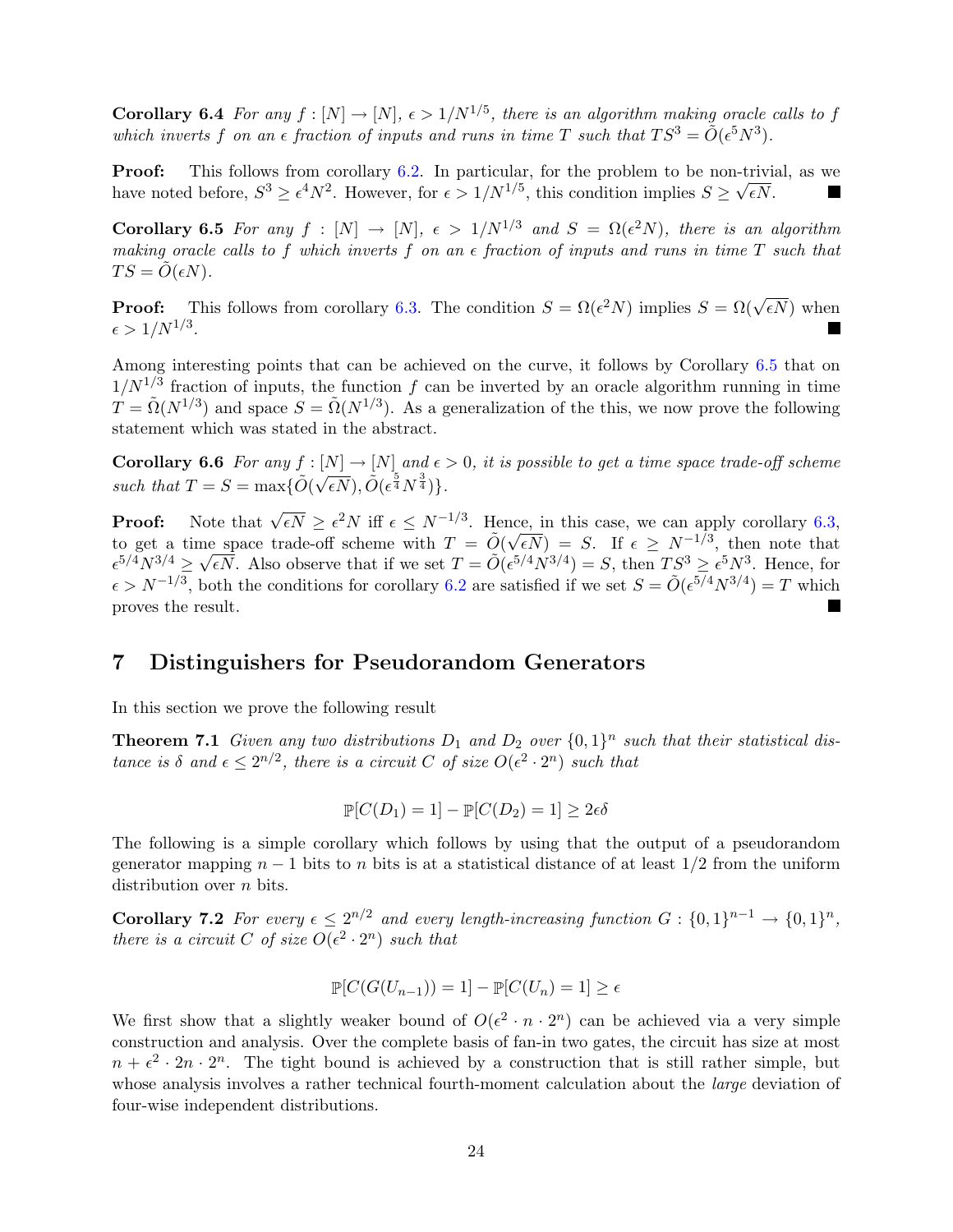### <span id="page-25-1"></span>7.1 A Simpler Construction and Analysis

The construction in this section is based on the well known fact, which goes back at least to [\[AGHP92\]](#page-36-3), that if a random variable X ranging over  $\{0,1\}^k$  has constant statistical distance from the uniform distribution  $U_k$  over  $\{0,1\}^k$ , then there is a linear function that distinguishes  $U_k$  from X with advantage at least  $\Omega(2^{-k/2})$ . The standard proof proceeds via Fourier analysis. Here we observe a more general proof that works for any family of pairwise independent hash functions.

<span id="page-25-0"></span>**Lemma 7.3** Let H be a pairwise independent family of functions  $h : \Omega \to \{-1,1\}$  and  $g : \Omega \to \mathbb{R}$ be any real-valued function, then there exists a function  $h \in H$  such that

$$
\left|\sum_{x\in\Omega} h(x)g(x)\right| \ge \frac{1}{\sqrt{|\Omega|}}\sum_{x}|g(x)|
$$

**Proof:** Consider the random variable  $s_h := \sum_{x \in \Omega} h(x)g(x)$  defined over the random choices of h from H. Note that this is a sum of pairwise independent random variables and that  $\mathbb{E} s_h = 0$ , so we have

$$
\mathbb{E} s_h^2 = \text{Var} s_h
$$
  
= 
$$
\sum_x \text{Var} h(x) g(x)
$$
  
= 
$$
\sum_x g^2(x) \text{Var} h(x)
$$
  
= 
$$
\sum_x g^2(x)
$$

This implies that there is at least one function  $h_0 \in H$  such that

$$
s_{h_0}^2 \ge \sum_x g^2(x)
$$

and so

$$
|s_{h_0}| \ge \sqrt{\sum_x g^2(x)} \ge \frac{1}{\sqrt{|\Omega|}} \sum_x |g(x)|
$$

 $\blacksquare$ 

Where the last inequality is an application of Cauchy Schwarz.

**Theorem 7.4** For every  $\epsilon \leq 2^{n/2}$  and distributions  $D_1$  and  $D_2$  over  $\{0,1\}^n$  with statistical distance δ, there is a circuit C of size  $O(ε<sup>2</sup> · 2<sup>n</sup>)$  such that

$$
\mathbb{P}[C(D_1) = 1] - \mathbb{P}[C(D_2) = 1] \ge 2\epsilon\delta
$$

**Proof:** Fix  $k = 2 + 2 \log(1/\epsilon)$ , and for each  $z \in \{0, 1\}^{n-k}$  define the set

$$
S_z := \{x \in \{0,1\}^n : z \text{ is a prefix of } x\}
$$

Consider the (pairwise independent) family  $H$  of affine functions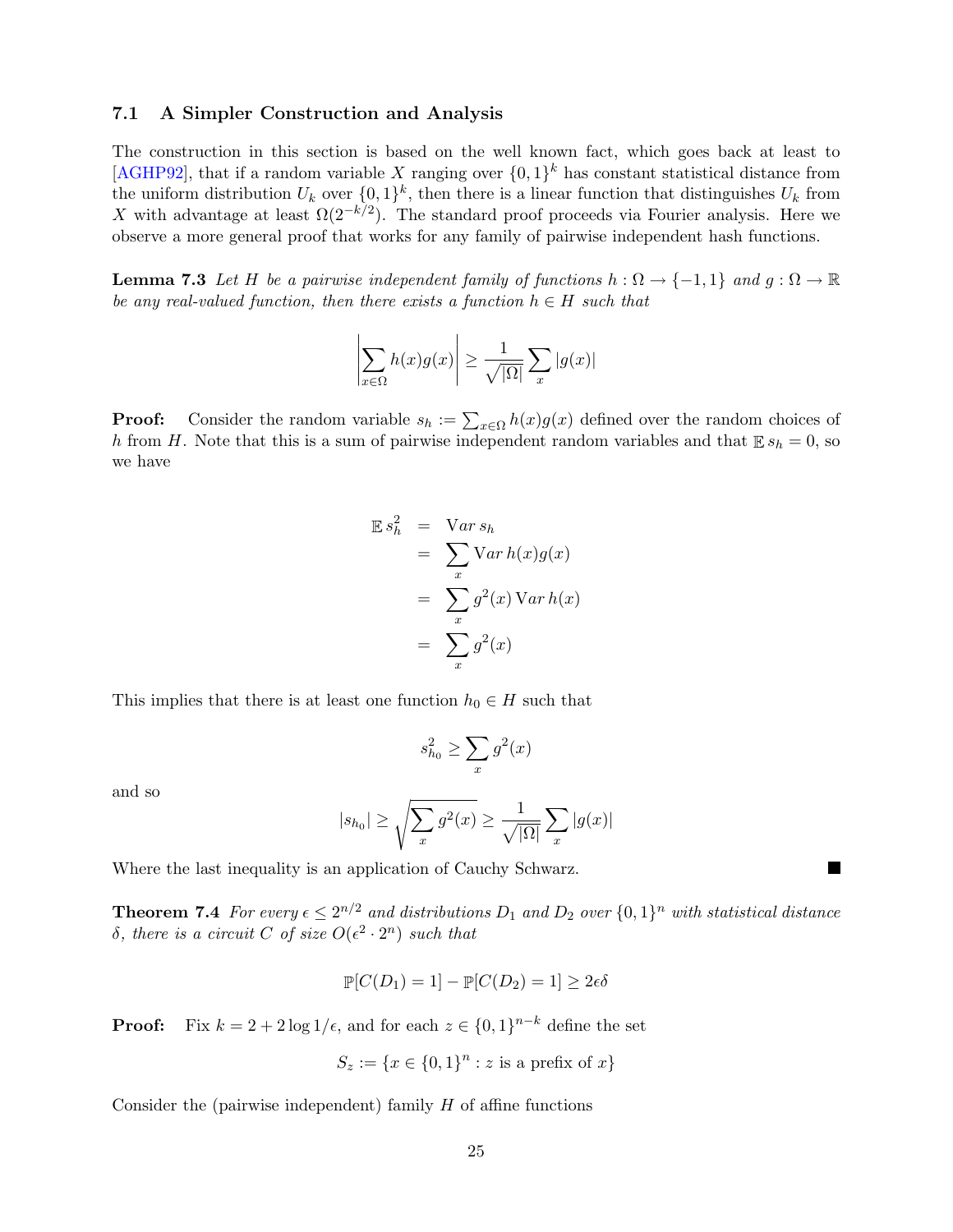$$
h_{b,a_1,\dots,a_n}(x_1,\dots,x_n) := (-1)^{b+a_1x_1+\dots+a_nx_n}
$$

Note that each function in the family is computable by a circuit of size  $O(n)$ . We observe that

$$
\sum_{x} |D_1(x) - D_2(x)| \ge 2\delta
$$

because the left-hand side is twice the statistical distance between  $D_1$  and  $D_2$ .

For every z, by applying Lemma [7.3](#page-25-0) to  $\Omega := S_z$  and  $g(x) := D_1(x) - D_2(x)$ , we are guaranteed the existence of a function  $h^{(z)} \in H$  such that

$$
\sum_{x \in S_z} h^{(z)}(x)(D_1(x) - D_2(x)) \ge 2^{-k/2} \sum_{x \in S_z} |D_1(x) - D_2(x)|
$$

(We do not need the absolute value on the left-hand side, because  $h \in H \Leftrightarrow -h \in H$ .) Now define

$$
C(x) := \sum_z \mathbf{1}_{S_z}(x) h^{(z)}(x)
$$

and note that C can be realized by a circuit of size at most  $O(2^{n-k} \cdot n) = O(\epsilon^2 \cdot n \cdot 2^n)$ . Also, observe that C is  $\pm 1$  *i.e.*, a boolean valued circuit. We have

$$
\sum_{x} C(x) \cdot (D_1(x) - D_2(x)) \ge \sum_{x} 2^{-\frac{k}{2}} \sum_{x \in S_x} |D_1(x) - D_2(x)| \ge 2^{-\frac{k}{2}} \sum_{x} |D_1(x) - D_2(x)| \ge 2 \cdot 2^{-k/2} \cdot \delta
$$

that is

$$
\mathop{\mathbb{E}}_{x \sim D_1} C(x) - \mathop{\mathbb{E}}_{x \sim D_2} C(x) \ge 2 \cdot 2^{-k/2} \cdot \delta
$$

which is equivalent to

$$
\mathop{\mathbb{P}}_{x \sim D_1} [C(x) = 1] - \mathop{\mathbb{P}}_{x \sim D_2} [C(x) = 1] \ge \frac{1}{2} \cdot 2^{-k/2} \cdot 2\delta \ge 2\epsilon\delta
$$

Ш

### 7.2 The Optimal Construction

<span id="page-26-0"></span>We begin by proving the following stronger form of Lemma [7.3](#page-25-0) for four-wise independent families of functions.

**Lemma 7.5** Let H be a four-wise independent family of functions  $h : \Omega \to \{-1,1\}$  and  $g : \Omega \to \mathbb{R}$ be any real-valued function, then

$$
\mathop{\mathbb{P}}_{h \sim H} \left[ \left| \sum_{x \in \Omega} h(x) g(x) \right| \ge \frac{1}{3\sqrt{|\Omega|}} \sum_{x} |g(x)| \right] \ge .15
$$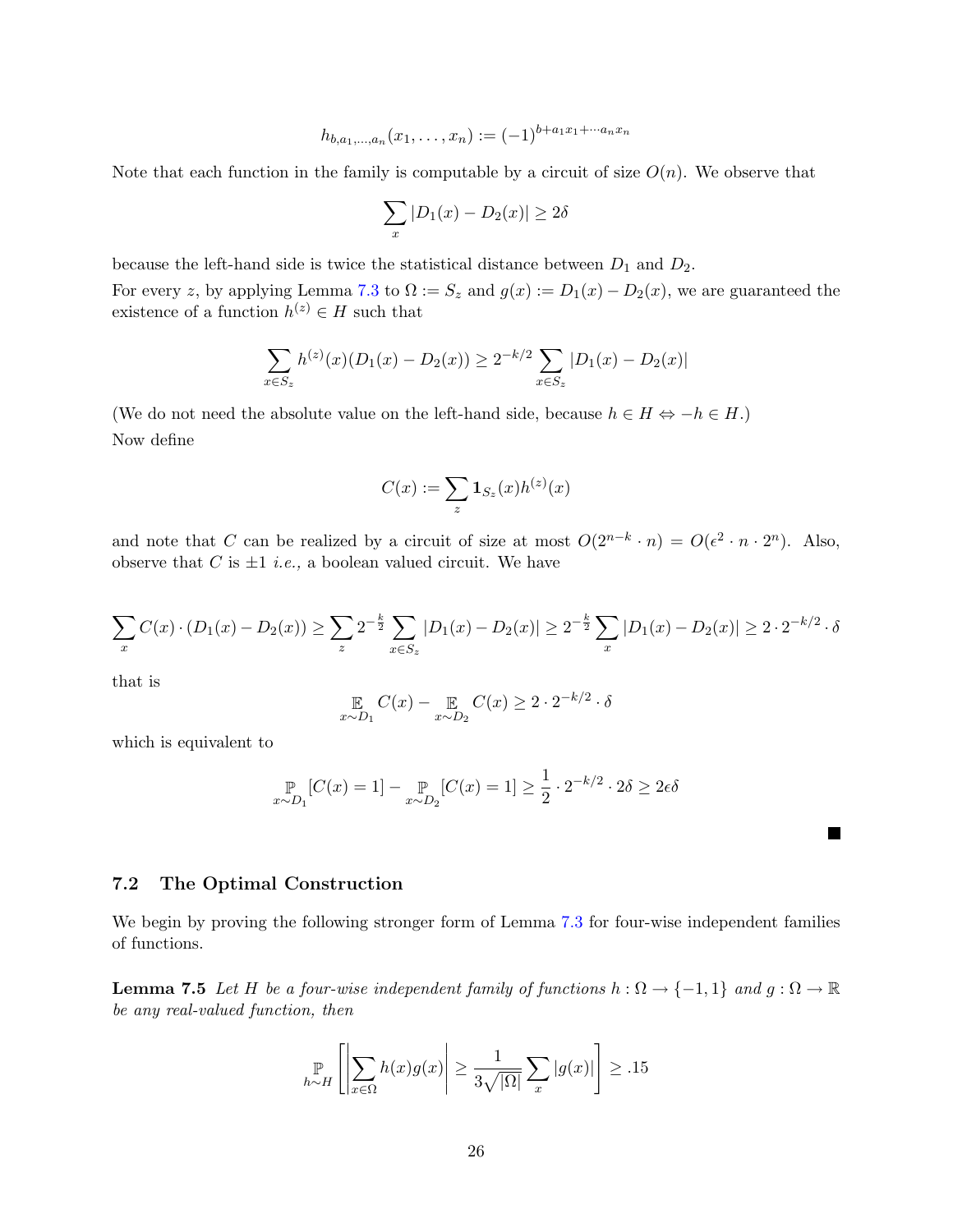**Proof:** Consider the random variable, dependent on the choice of  $h$  from  $H$ ,

$$
s_h := \left| \sum_{x \in \Omega} h(x)g(x) \right|
$$

Then we have

$$
\mathbb{E}\,s_h^2 = \sum_x g^2(x) = ||g||_2^2
$$

and

$$
\mathbb{E}\,s_h^4 = 3\left(\sum_x g^2(x)\right)^2 - 2\sum_x g^2(x) = 3||g||_2^4 - 2||g||_2^2
$$

so

$$
\mathbb{E}(s_h^2 - 2||g||_2^2)^2 = 3||g||_2^4 - 2||g||_2^2 \le 3||g||_2^4
$$

and, using CauchySchwarz at the beginning and Markov's inequality at the end,

$$
\mathop{\mathbb{P}}_{h \sim H} \left[ \left| \sum_{x \in \Omega} h(x) g(x) \right| \le \frac{1}{3\sqrt{|\Omega|}} \sum_{x} |g(x)| \right] \le \mathop{\mathbb{P}}_{x} \left[ \left| \sum_{x \in \Omega} h(x) g(x) \right| \le \frac{1}{3} \sum_{x} g^{2}(x) \right]
$$
(3)

$$
= \mathbb{P}\left[s_h \le \frac{1}{3}||g||_2\right] \tag{4}
$$

$$
= \mathbb{P}\left[s_h^2 \le \frac{1}{9}||g||_2^2\right] \tag{5}
$$

$$
= \mathbb{P}\left[2||g||_2^2 - s_h^2 \le \frac{17}{9}||g||_2^2\right] \tag{6}
$$

$$
= \mathbb{P}\left[\left(2||g||_2^2 - s_h^2\right)^2 \le \left(\frac{17}{9}\right)^2 ||g||_2^4\right] \tag{7}
$$

$$
\leq \frac{3||g||_2^4}{\left(\frac{17}{9}\right)^2||g||_2^4} \tag{8}
$$

$$
= .0.8408\cdots \tag{9}
$$

 $\blacksquare$ 

We can now prove our main result of this section, the existence of a generator of complexity  $O(\epsilon^2 2^n)$ .

**Proof:** [Of Theorem [7.1\]](#page-24-2) Fix  $k = 2\log_2 1/40\epsilon$ . Partition  $\{0, 1\}^n$  into  $2^{n-k}$  sets  $S_z$  of size  $2^k$  each, by defining, for every string  $z \in \{0,1\}^{n-k}$ ,  $S_z$  to be the set of strings that have z as a prefix. Let H be an efficiently computable family of 4-wise independent functions  $h: \{0,1\}^n \to \{0,1\}$ . For every  $y \in \{0,1\}^n$ , define  $g(y) := \mathbb{P}[D_1(x) = y] - \mathbb{P}[D_2(x) = y]$ .

From Lemma [7.5,](#page-26-0) we have that for every set  $S_z$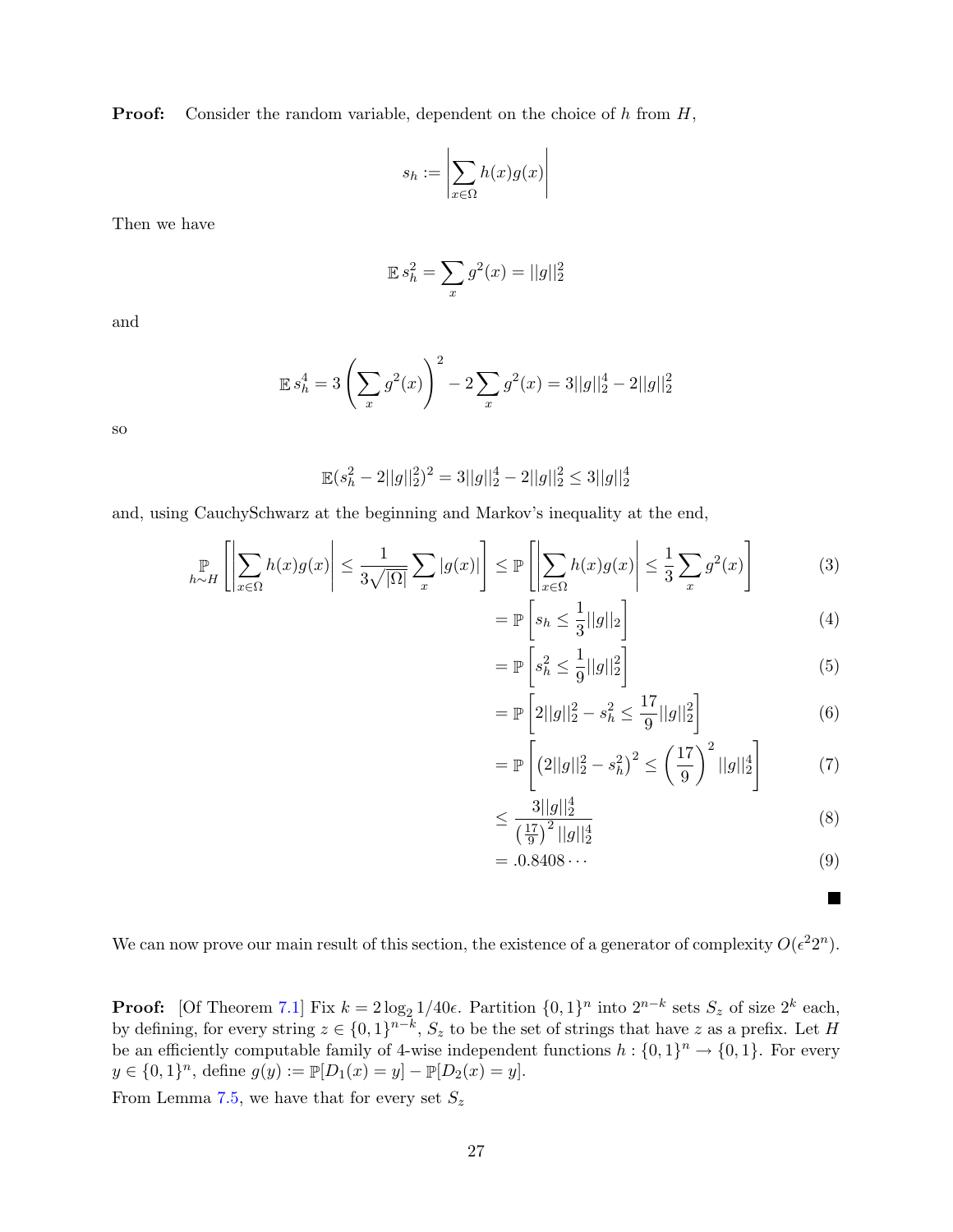$$
\mathop{\mathbb{P}}_{h \sim H} \left[ \left| \sum_{x \in S_z} g(x) h(x) \right| \ge \frac{1}{3\sqrt{2^k}} \sum_{x \in S_z} |g(x)| \right] \ge .15
$$

<span id="page-28-1"></span>So that

$$
\mathop{\mathbb{E}}_{h \sim H} \left[ \sum_{z} \left| \sum_{x \in S_z} g(x) h(x) \right| \right] \geq .05 \cdot \frac{1}{\sqrt{2^k}} \sum_{x \in \{0, 1\}^n} |g(x)| \geq \frac{1}{10} \cdot \frac{1}{\sqrt{2^k}} \cdot \delta
$$

where the last inequality is due to the fact that  $\sum_{x \in \{0,1\}^n} |g(x)|$  is twice the statistical distance between  $D_1$  and  $D_2$ .

In particular, there is a function  $h \in H$  such that

$$
\sum_{z} \left| \sum_{x \in S_z} g(x)h(x) \right| \ge \frac{1}{10} \cdot \frac{1}{\sqrt{2^k}} \cdot \delta
$$

Define the function  $b: \{0,1\}^{n-k} \to \{-1,1\}$  such that  $b(z) = 1$  if  $\sum_{x \in S_z} g(x)h(x)$  is positive, and  $b(z) = -1$  otherwise. Then

$$
\sum_{x} b(x_{|n-k})h(x)g(x) = \sum_{z} \left| \sum_{x \in S_z} g(x)h(x) \right| \ge 4\epsilon\delta
$$

Note that h is computable in  $n^{O(1)}$  size, and h is computable in  $O(2^{n-k}) = O(\epsilon^2 2^n)$  size, so that there is a circuit C of size  $O(\epsilon^2 2^n + n^{O(1)})$  (giving outputs in  $\pm 1$ ) such that

$$
\sum_{x} C(x)g(x) \ge 4\epsilon \delta
$$

which is the same as

$$
\mathop{\mathbb{P}}_{x \sim D_1} [C(x) = 1] - \mathop{\mathbb{P}}_{x \sim D_2} [C(x) = 1] \ge 2\epsilon\delta
$$

 $\blacksquare$ 

## <span id="page-28-0"></span>8 Lower Bounds

In this section we show a  $T \cdot S \geq \epsilon N$  trade-off lower bound for the complexity of an inverter for oneway permutations which succeeds on an  $\epsilon$  fraction of inputs. This was already established by Wee [\[Wee05\]](#page-37-3), but here we present a slightly simpler proof based on a randomized compression scheme which is easier to adapt to prove the other three results in this section, which are new. Also, Wee established the optimal lower bound only when  $T = \tilde{O}(\sqrt{\epsilon N})$  whereas we prove the lower bound for the full range of parameters.

• For a family of one-way permutations indexed by a set  $[K]$  of keys, we have that either  $T \geq \epsilon N$ , showing the optimality of the brute-force algorithm, or  $ST \geq \epsilon KN$ , showing the optimality of Hellman's approach applied to the permutation  $(k, x) \rightarrow (k, f(k, x))$ .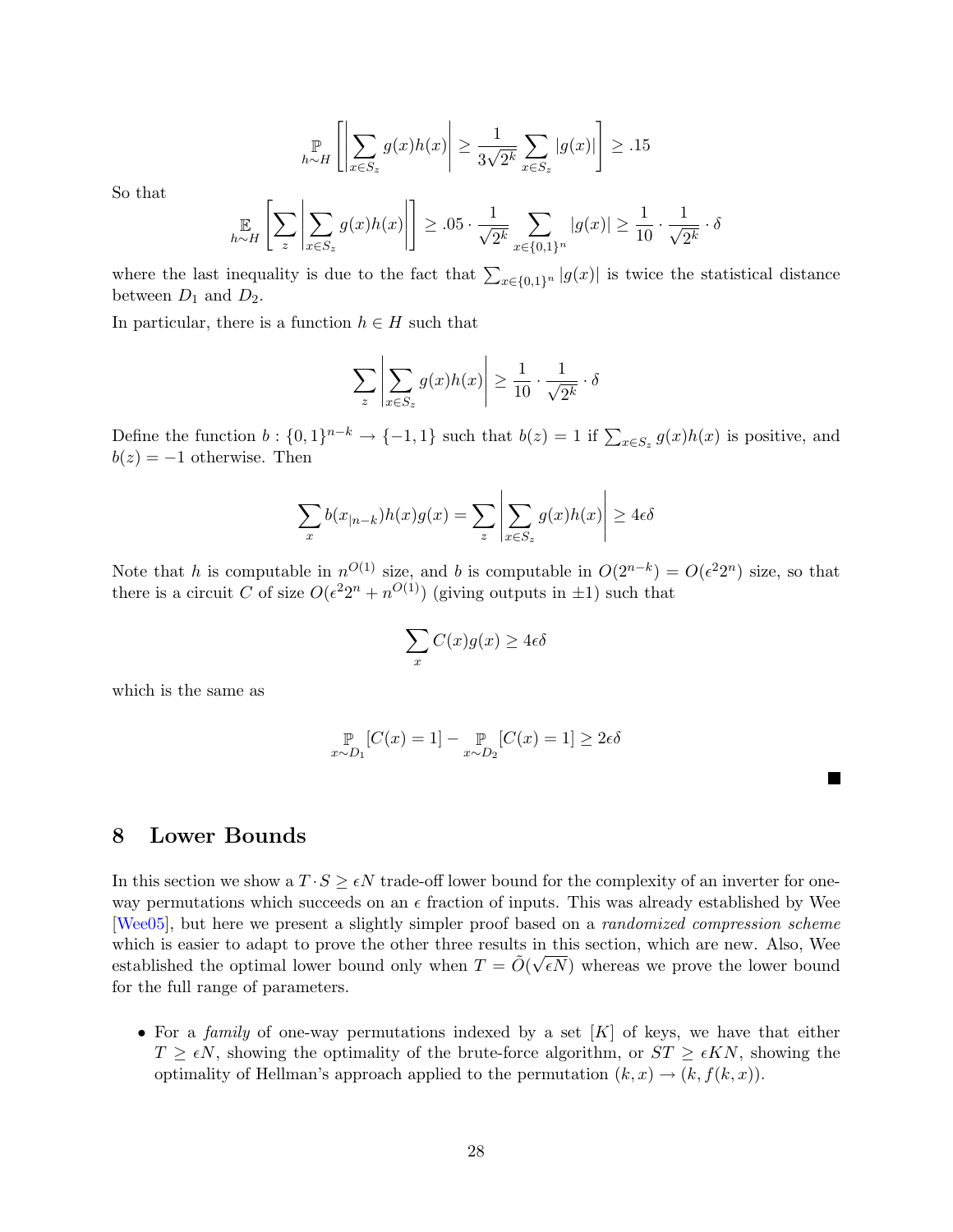- For length-increasing generator  $G : [N] \to [2N]$ , we show a trade-off lower bound  $ST \geq \epsilon^2 N$ . This is known to be tight only in the case of very small time. (Via the construction that we provide in Appendix [7.](#page-24-0))
- For a family of length-increasing generators, we show that either  $T \geq \epsilon^2 N$  or  $ST \geq \epsilon^2 KN$ .

We begin with the proof of the trade-off for lower bound for permutations. The idea of the proof is to show that if every permutation can be inverted on an  $\epsilon$  fraction of inputs by an oracle algorithm that uses time  $T$  (and, in particular, makes at most  $T$  oracle queries) and space  $S$  (so that its advice is also bounded by  $S$ ), then every permutation has a randomized encoding scheme that succeeds with constant probability and compresses the permutation by  $S - \epsilon^2 N/T + O(\log N)$  bits. The following fact helps us to get a lower bound on  $T$  and  $S$  from such a probabilistic encoding.

**Fact 8.1** Suppose there is a randomized encoding procedure  $Enc: \{0,1\}^N \times \{0,1\}^r \rightarrow \{0,1\}^m$  and a decoding procedure  $Dec: \{0,1\}^m \times \{0,1\}^r \rightarrow \{0,1\}^N$  such that

<span id="page-29-0"></span>
$$
\mathop{\mathbb{P}}_{r\in U_r}[Dec(Enc(x,r),r)=x]\geq \delta
$$

Then  $m \geq N - \log 1/\delta$ .

**Proof:** By a standard averaging argument, we get that there is a r such that for at least a  $\delta$  fraction of the x's,  $Dec(Enc(x, r), r) = x$ . However, that means that  $Enc(x, r)$  must attain at least  $\delta 2^N$  values as x varies over  $\{0,1\}^N$ . As the total number of values that  $Enc(x,r)$  can take is bounded by  $2^m$ ,  $2^m \leq \delta 2^N$ , thus giving us the required inequality.

Using the above fact and that the encoding scheme succeeds with constant probability, we get  $S \geq \epsilon^2 N/T - O(\log N).$ 

<span id="page-29-1"></span>**Theorem 8.2** Fix an oracle algorithm A which makes at most  $T$  oracle queries and which takes an advice string of length S. Fix a parameter  $\epsilon$ .

There are randomized encoding and decoding procedures E, D which use shared randomness and such that if f is a permutation and adv is an advice string such that

$$
\mathbb{P}[A_{adv}^f(f(x)) = x] \ge \epsilon
$$

then

$$
\mathop{\mathbb{P}}_r[D(r, E(r, f)) = f] \geq .9
$$

and the length of  $E(R, f)$  is at most

$$
\log N! - \frac{\epsilon N}{100T} + S + O(\log N)
$$

bits.

**Proof:** We use the shared randomness r to generate a random subset  $R \subseteq [N]$  such that each element of  $[N]$  is independently chosen to be in R with probability  $1/10T$ .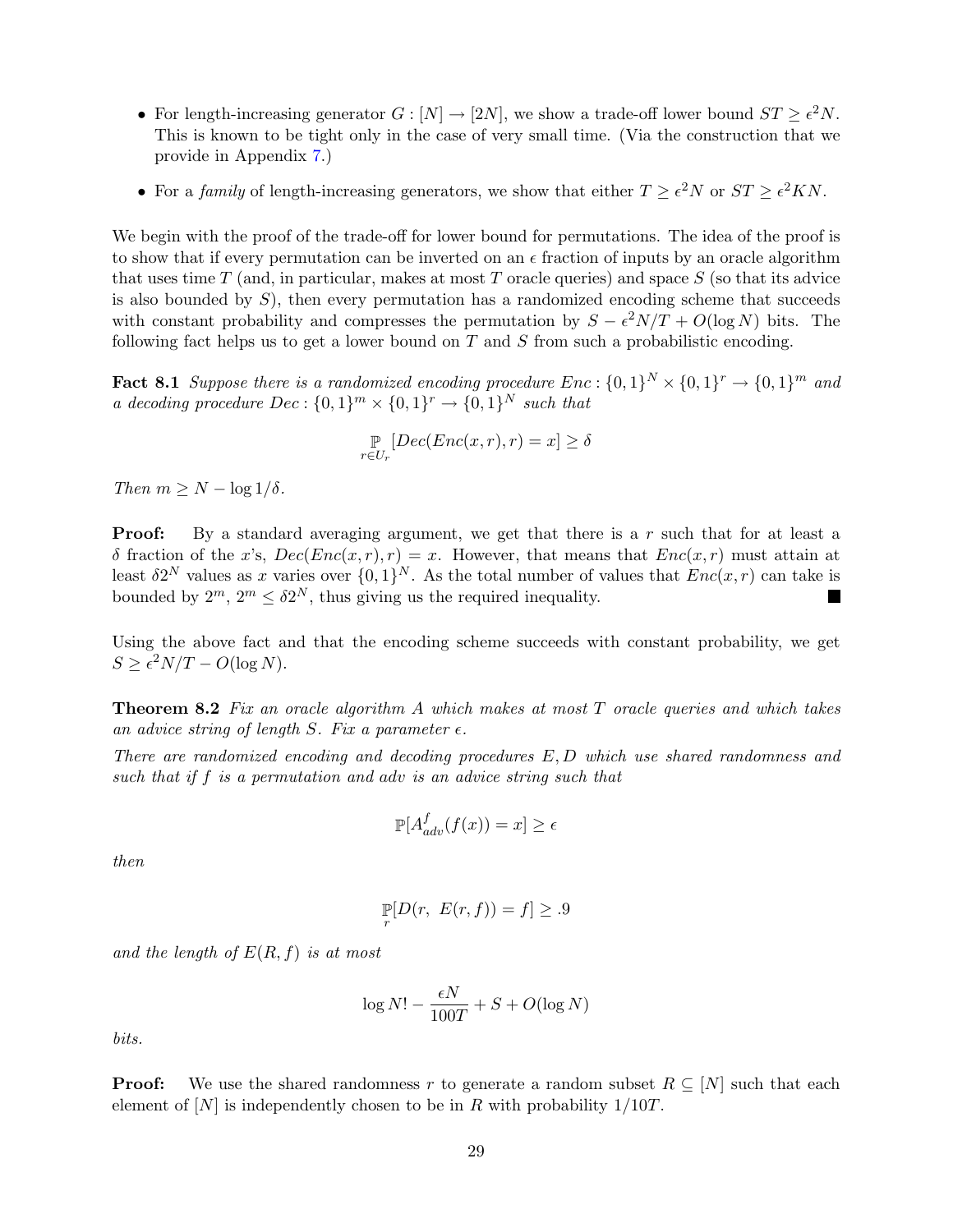We say that an element  $x \in R$  is good if: (i)  $A_{adv}^f(f(x)) = x$  and (ii) none of the oracle queries in the computation  $A_{adv}^{f}(f(x))$  are in R, except possibly for the query x. Let G be the set of good elements of R.

We claim that, with probability at least .9 over the choice of R,  $|G| \geq \epsilon N/100T$ . To prove the claim, note that, for a fixed  $x \in [N]$ ,

- the probability that x is in R is exactly  $1/10T$ , and
- the probability that all queries (except possibly x) in the computation of  $A_{adv}^{f}(f(x))$  are outside of R is at least  $1 - (1 - 1/10T)^T \approx 1 - e^{-10}$ , and it is more than  $1 - 1/100$  for large enough T.

Note also that the two events are independent, so the average number of x in R such that A inverts  $f(x)$  but makes queries inside of R is at most  $I/1,000T$ , where I is the number of elements of [N] which are inverted by  $A$ . By Markov's inequality, with probability at least  $.95$  this quantity is at most  $I/50T$ , and by Chernoff bound the probability that R contains at least  $I/20T$  elements of [N] that A can invert is also at least .95, and so with probability at least .9, R contains at least  $3I/100T \ge \epsilon N/100T$  good elements, proving the claim.

From now we describe the encoding assuming  $|G| \geq \epsilon N/100T$ .

The encoding contains the following information:

- The advice string adv
- The cardinality of the set  $G$  of good elements of  $R$
- The set  $f(R)$ , encoded using  $log\binom{N}{|R|}$  bits
- The values of f restricted to  $f : [N] R \rightarrow [N] f(R)$ , encoded using  $log(N |R|)!$  bits.<sup>[6](#page-30-0)</sup>
- The set  $f(G)$  of images of good elements of R, encoded using  $log\binom{|R|}{|G|}$  bits
- The values of f restricted to  $f : R G \to f(R G)$ , encoded using  $log(|R| |G|)!$  bits.<sup>[7](#page-30-1)</sup>

The decoding proceeds as follows: it initializes an empty table to store the values of  $f$ , and it fills up the mapping from  $[N] - R$  to  $[N] - f(R)$ . Next, for every element  $y \in f(G)$ , it finds its inverse (because all oracle queries can be answered). At this point, we know the set  $G$  as well as the value of f on every point in  $([N] - R) \cup G$ . To compute f on  $R - G$ , note that we (now) know G, R, the set  $f(R - G)$  as well as the permutation restricted to  $R - G$ . Hence, we can compute f on the remaining points *i.e.*,  $R-G$ . This describes a complete decoding procedure for f. All that remains is to compute the length of the encoding.

$$
S + \log \left( \frac{N!}{(N - |R|)!|R|!} \cdot (N - |R|)! \cdot \frac{|R|!}{(|R| - |G|)!|G|!} \cdot (|R| - |G|)! \right) + O(logN)
$$

<span id="page-30-0"></span><sup>&</sup>lt;sup>6</sup>That is, this part of the encoding is a permutation  $g: [N - |R|] \to [N - |R|]$ , with the meaning that if  $g(i) = j$ , then f maps the i-th element of the set  $[N] - R$  to the j-th element of the set  $[N] - f(R)$ . Note that knowledge of the sets R and  $f(R)$  is needed to decode this part of the encoding. This will not be a problem because the decoder knows R, which is part of the common random string, and is given  $f(R)$ .

<span id="page-30-1"></span><sup>&</sup>lt;sup>7</sup>Similar remarks hold as we made in the previous footnote. The decoder needs to know the sets  $R - G$  and  $f(R - G)$  to decode this part of the encoding. Although we have not explicitly specified the set G, it is possible for decoder to reconstruct G from the encoding. See the description of the decoding procedure below.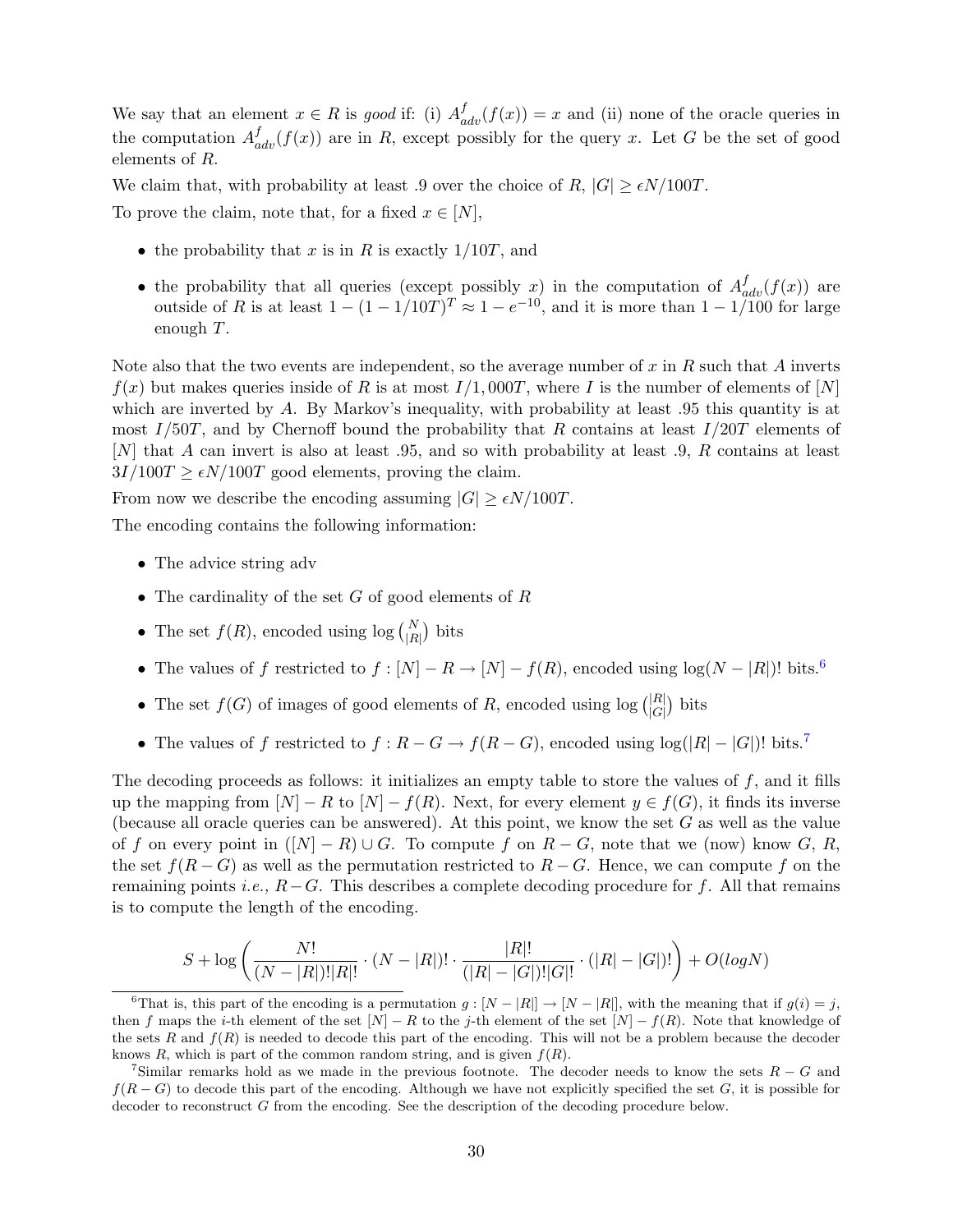$$
= S + \log N! - \log |G|! + O(\log N)
$$

 $\blacksquare$ 

H

<span id="page-31-1"></span>**Corollary 8.3** If A is an oracle algorithm that runs in time at most  $T$  and such that for every permutation f there is a data structure adv of size  $\leq S$  such that

$$
\mathop{\mathbb{P}}_x[A_{adv}^f(f(x)) = x] \ge \epsilon
$$

Then

$$
S \cdot T = \tilde{\Omega}(\epsilon N)
$$

**Proof:** Since the randomized encoding procedure compresses representation by  $S - (\epsilon N/100T)$ −  $O(\log N)$  bits and succeeds with constant probability, using fact [8.1](#page-29-0) we get,

$$
S - (\epsilon N / 100T) - O(\log N) < 1 \qquad \Rightarrow \qquad ST = \Omega(\epsilon N)
$$

To prove lower bounds on pseudorandom generators, we first prove the following lemma. A special case of this lemma (for  $\epsilon = 1/2$ ) was proven by Yao [\[Yao90\]](#page-37-1).

**Lemma 8.4** Fix an oracle algorithm A which makes at most  $T$  oracle queries, which is not allowed to query its input to the oracle, and which takes an advice string of length S. Fix a parameter  $\epsilon$ . There are randomized encoding and decoding procedures E, D which use shared randomness such that if  $p : [N] \rightarrow \{0, 1\}$  satisfies

<span id="page-31-0"></span>
$$
\mathbb{P}[A_{adv}^p(x) = p(x)] \ge \frac{1}{2} + \epsilon
$$

Then

$$
\mathop{\mathbb{P}}_r[D(r, E(r,p)) = p] \ge \Omega(\epsilon/T)
$$

and the length of  $E(r, p)$  is always at most

$$
N - \frac{\epsilon^2 N}{10T} + S + O(1)
$$

**Proof:** We first modify A so that it makes exactly T distinct queries while never querying its input. Clearly, the same success probability can be maintained by simply ignoring the oracle's answers on the extra queries.

Pick a random subset  $R \subseteq [N]$  by independently placing each element of  $[N]$  in R with probability 1/10T. An element  $x \in R$  is good if the computation  $A_{adv}^f(x)$  makes no query inside R. Let G be the set of good elements. Let  $G_0$  be the set of elements of G on which A is correct and  $G_1$  the set on which it is incorrect. We say that  $R$  is good if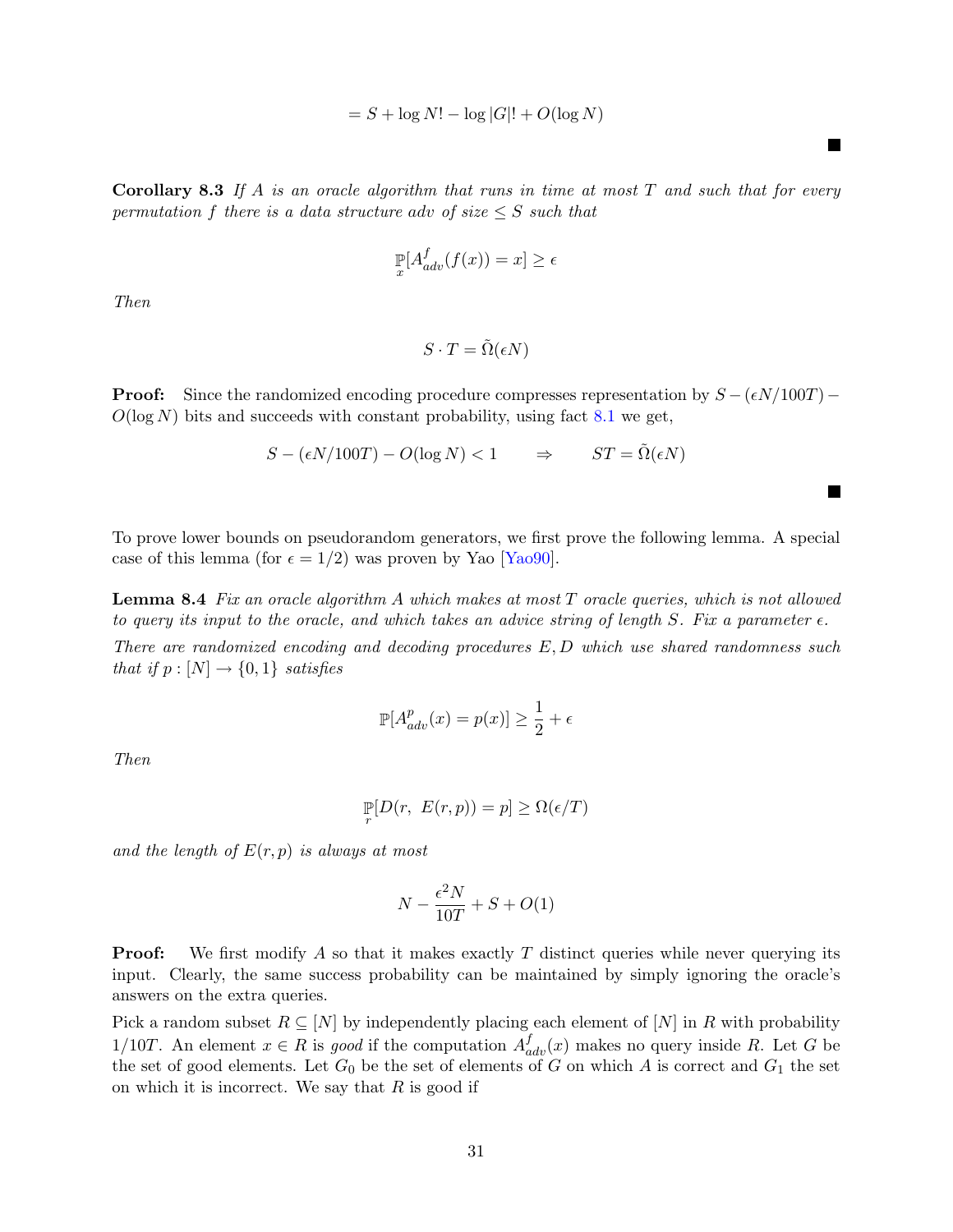$$
|G_0| - |G_1| \ge \frac{\epsilon N}{20T}
$$
 and  $|G| = \Omega\left(\frac{N}{T}\right)$ 

We prove that R is good with probability at least  $\epsilon/20T$ , and that given a good R we can achieve the required compression.

Note that for each  $x$  we have

$$
\mathbb{P}[x \in G] = \left(1 - \frac{1}{10T}\right)^T \cdot \frac{1}{10T}
$$

Then the average, over the choice of R of the difference between  $|G_0|$  and  $|G_1|$  is

$$
\mathop{\mathbb{E}}_R[|G_0| - |G_1|] \ge \left(1 - \frac{1}{10T}\right)^T \cdot \frac{1}{10T} \cdot 2 \cdot \epsilon \cdot N \ge \frac{\epsilon N}{10T}
$$

On the other hand, for every choice of R we have  $|G_0| - |G_1| \leq N$ , so with probability at least  $\epsilon/20T$  we have

$$
|G_0| - |G_1| \ge \epsilon N / 20T
$$

Further, note that  $\mathbb{E}_R[[G]] = \Theta(N/T)$ . Hence, a simple application of the Chernoff bound gives us that

$$
\mathop{\mathbb{P}}_R[|G| = O(N/T)] \ge 1 - e^{-\frac{2N}{T}}
$$

Hence, we get that R is good with probability at least  $\epsilon/20T - \exp(-2N/T) \geq \epsilon/40T$ . To see this, clearly  $T \leq \epsilon N$  to prove any non-trivial result while we can safely assume that  $T \geq N/\log N$ . Assuming now that we have a good  $R$ , the encoding contains

- p restricted to  $[N] R$ , taking  $N |R|$  bits;
- p restricted to  $R G$ , taking  $|R| |G|$  bits; note that knowledge of the set G is needed to decode this information, but given R and the values of f outside R then the set G is completely specified.
- the set  $G_0$ , taking  $|G| \cdot \mathbb{H}(1/2 + \epsilon N/40T|G|)$  bits, which is at most  $|G| \frac{\epsilon^2 N^2}{O(T^2|G|)}$  $\overline{O(T^2|G|)}$

We now explain briefly how the decoding algorithm works. It initializes an empty table for  $p$ , and then fills all the entries corresponding to  $[N] - R$ . Next it computes G as follows: For every  $x \in R$ , it runs the algorithm A. If A makes any query outside  $R$ , we already know the answer and hence A can continue. If A makes any queries outside R, then  $x \notin G$ . Clearly, this test is both sound and complete. Now, that we know G, we know  $R - G$  and hence the value of p can be computed on  $R - G$  as well. The only remaining part of the reconstruction is computation of p on G. Since, by definition G makes queries only outside R, clearly, we can compute  $A(x)$  for  $x \in G$ . Subsequently, we flip all the answers on  $G - G_0$  to get the complete truth table of p. Overall the length of the encoding is

$$
S+N+O(1)-\epsilon^2N^2/T^2O(|G|)\leq S+N+O(1)-\Omega(\epsilon^2N/T)
$$

 $\blacksquare$ 

because  $|G| = O(N/T)$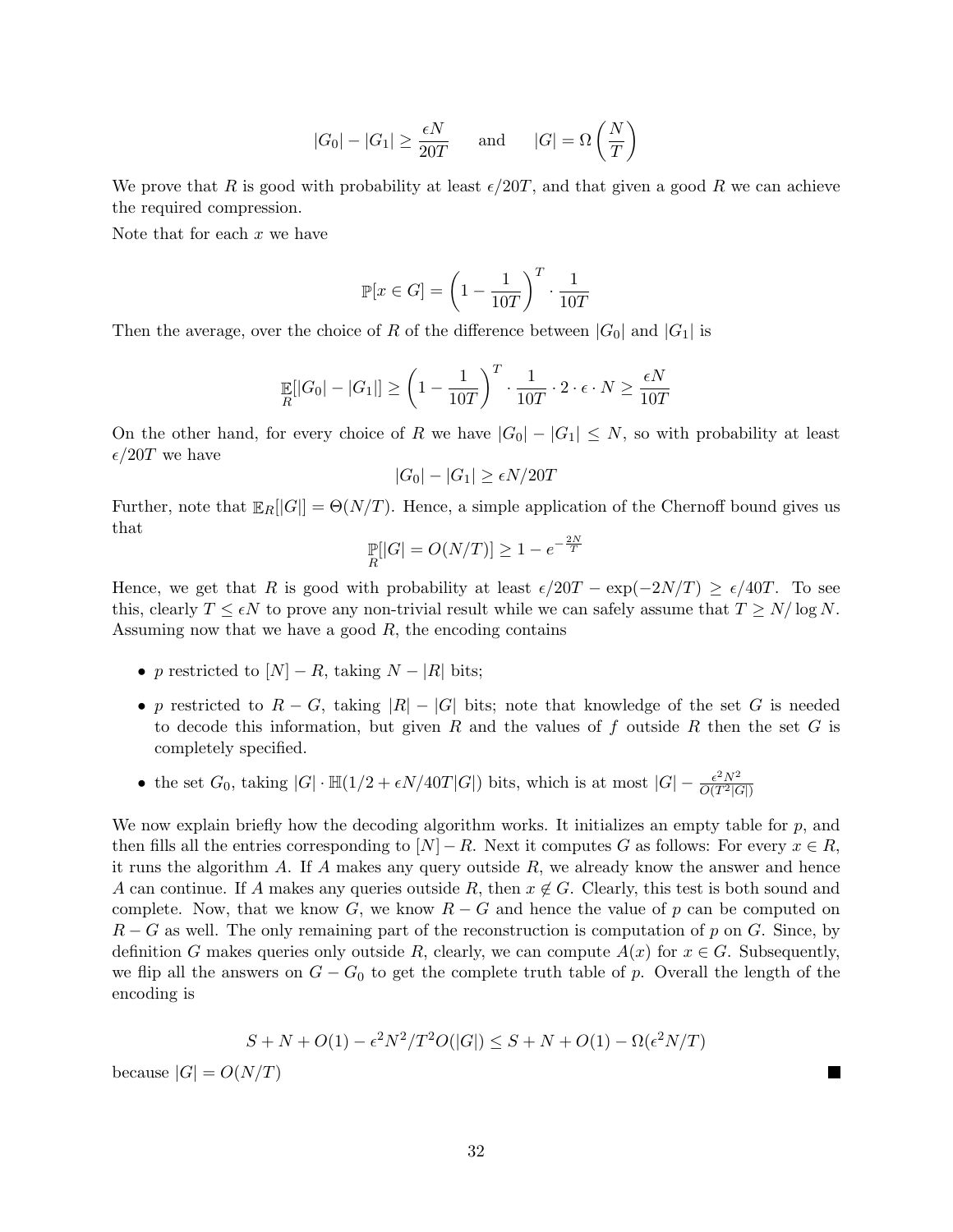<span id="page-33-1"></span>**Theorem 8.5** Suppose that A is an oracle algorithm that makes T queries, uses a S-bit advice string, and is such that for every length-increasing function  $G : [N] \to [N] \times \{0,1\}$  there is an advice string adv such that

$$
|\mathop{\mathbb{P}}[A_{adv}^G(G(x)) = 1] - \mathop{\mathbb{P}}[A_{adv}^G(y) = 1]| \ge \epsilon
$$

Then  $S \cdot T \geq \tilde{\Omega}(\epsilon^2 N)$ 

**Proof:** Consider the set of  $2^N \cdot N!$  pairs  $f, p$  where  $f : [N] \rightarrow [N]$  is a permutation and p is a predicate. We show that  $(f, p)$  can be encoded using less than log  $N! + N + S + O(1) - \Omega(\epsilon^2 N/T)$  bits. To see why proving this suffices, note that we achieve a total compression of  $\Omega(\epsilon^2 N/T) - S - O(1)$ which should be at most 0 implying that  $S \cdot T \ge \tilde{\Omega}(\epsilon^2 N)$ .

To get the encoding, we first apply Yao's reduction of distinguishers to predictors [\[Yao82\]](#page-37-7) to obtain an algorithm B that uses at most  $S + 1$  bits of advice and such that

$$
P[B_{adv}^G(f(x)) = p(x)] \ge \frac{1}{2} + \epsilon
$$

Clearly, one of the following two cases must be true:

- With probability at least  $\epsilon/2$ ,  $B_{adv}^G(f(x))$  queries x. We can give the entire truth table of p as advice by adding N additional random bits, and then this gives us a circuit which queries  $x$ , and hence inverts  $f(x)$  on at least an  $\epsilon/2$  fraction of the inputs. By Theorem [8.2,](#page-29-1) this implies that there is a randomized encoding for f using  $\log N!+S+O(1)-\Omega(\epsilon N/T)$  bits. Since, we also have an encoding of p, this gives an encoding of  $(f \circ p)$  using  $\log N! + N + S + O(1) - \Omega(\epsilon^2 N/T)$ bits.
- Otherwise, we give the entire truth table of f as advice to  $B_{adv}$  using an additional log N! bits. Because  $B_{adv}$  has the truth table of f, we can interpret  $B_{adv}$  as a circuit, which satisfies

$$
P[B_{adv}^p(x) = p(x)] \ge \frac{1}{2} + \epsilon
$$

with the additional property that it does not query x on at least a  $1 - \epsilon/2$  fraction of the inputs. Now, we construct a modified circuit  $C_{adv}$  which is same as  $B_{adv}$  except whenever  $B_{adv}$  queries p on x,  $C_{adv}$  outputs a random answer. Then we get  $C_{adv}$ 

$$
P[C_{adv}^{p}(x) = p(x)] \ge \frac{1}{2} + \frac{\epsilon}{2}
$$

with the additional property that  $C_{adv}$  never queries its inputs. We now use Lemma [8.4](#page-31-0) to get a randomized encoding of  $(f \circ p)$  with  $N + S + \log N! + O(1) - \Omega(\epsilon^2 N/T)$ 

In either of the cases, the encoding succeeds with probability at least  $\epsilon/T$ , we get that  $S + \log(\epsilon/T) \ge \Omega(\epsilon^2 N/T) - O(1)$  and hence  $S \cdot T \ge \tilde{\Omega}(\epsilon^2 N)$ .

 $\blacksquare$ 

<span id="page-33-0"></span>We say that a function  $f : [K] \times [N] \to [N]$  is a *family of permutations* if, for every  $k \in [K]$ , the mapping  $x \to f(k, x)$  is a permutation.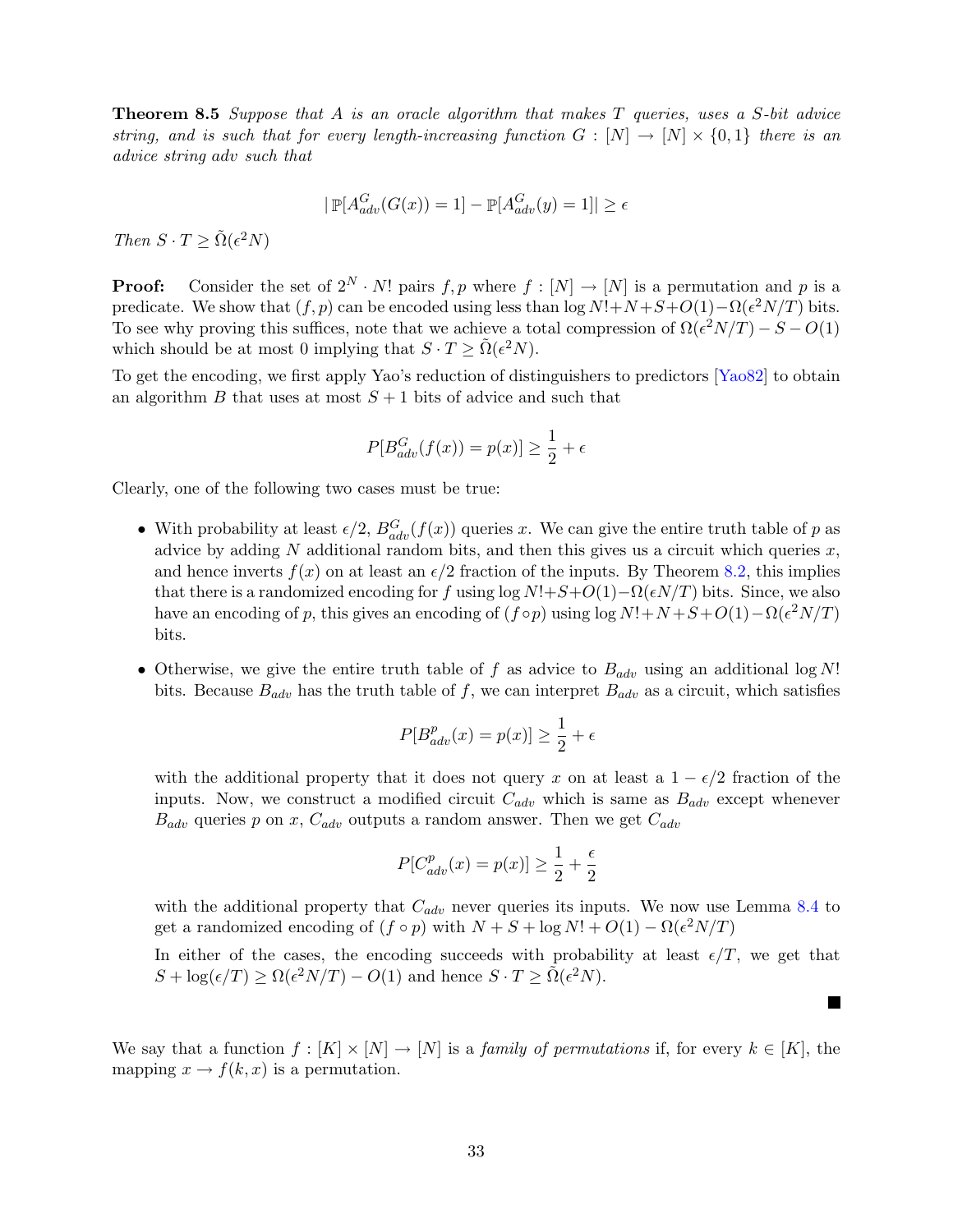Lemma 8.6 Let A be a non-uniform oracle algorithm that takes S bits of advice and makes at most T oracle queries. Then there are randomized encoding and decoding procedures such that for every family of permutations  $f : [K] \times [N] \rightarrow [N]$  such that there is an advice string adv such that

$$
\mathbb{P}_{k \in [K], x \in [N]}[A_{adv}^f(k, f(k, x)) = x] \ge \epsilon
$$

The encoding is decodable with probability at least .9 and has length at most  $K \log N! + S +$  $O(K \log N) - K\epsilon N/T$ .

**Proof:** Choose a subset  $R \subseteq [K] \times [N]$  by selecting each element independently with probability  $\epsilon N/10T$ . We say that an element  $(k, x) \in R$  is good if  $A^f(k, f(k, x))$  makes oracle queries outside of  $R-\{(k,x)\}\$ and successfully inverts  $f(k,x)$ . Let G be the set of good elements. Then, as proved before in Theorem [8.2,](#page-29-1) with probability at least .9 the set G has cardinality at least  $\epsilon K N/100T$ . The description of the family of permutations is given by providing, for every  $k$ :

- The advice string *adv*
- The cardinality of the set  $G_k$  for each k
- The set  $f^{-1}(R_k)$ , where  $R_k := \{y : (k, y) \in R\}$
- The set  $f^{-1}(G_k)$ , where  $G_k := \{y : (k, y) \in G\}$
- The inverse of f on  $\{k\} \times ([N] R_k)$
- The inverse of f on  $\{k\} \times (R_k G_k)$

We note that the above description is basically just providing the description for reconstructing the permutation restricted to each member of the family. The reconstruction follows exactly the same steps as in Theorem [8.2.](#page-29-1) By previous calculation, this has length

$$
\sum_k \log N! + O(K \log N) + S - \sum_k \log |G_k|! \leq \log KN! + O(K \log N) + S - |G|
$$

Assuming R is good, the above quantity is bounded by  $\log KN! + O(K \log N) + S - K\epsilon N/T$ . ш

Corollary 8.7 Suppose that A is an oracle algorithm that makes T queries, uses an S-bit advice string, and is such that for every family of permutations  $f : [K] \times [N] \rightarrow [N]$  there is an advice string adv such that

$$
\mathbb{P}_{k \in [K], x \in [N]}[A_{adv}^f(k, f(k, x)) = x] \ge \epsilon
$$

Then  $S \cdot T \geq \tilde{\Omega}(\epsilon KN) - \tilde{O}(KT)$ 

**Proof:** Using Lemma [8.6,](#page-33-0) we get a total compression of  $K\epsilon N/T - O(K \log N)$  with probability at least 0.9. Using Fact [8.1,](#page-29-0) immediately gives us

$$
S \ge K\epsilon N/T - O(K \log N) - O(1) \qquad \Rightarrow \qquad S \cdot T \ge \tilde{\Omega}(\epsilon KN) - \tilde{O}(KT)
$$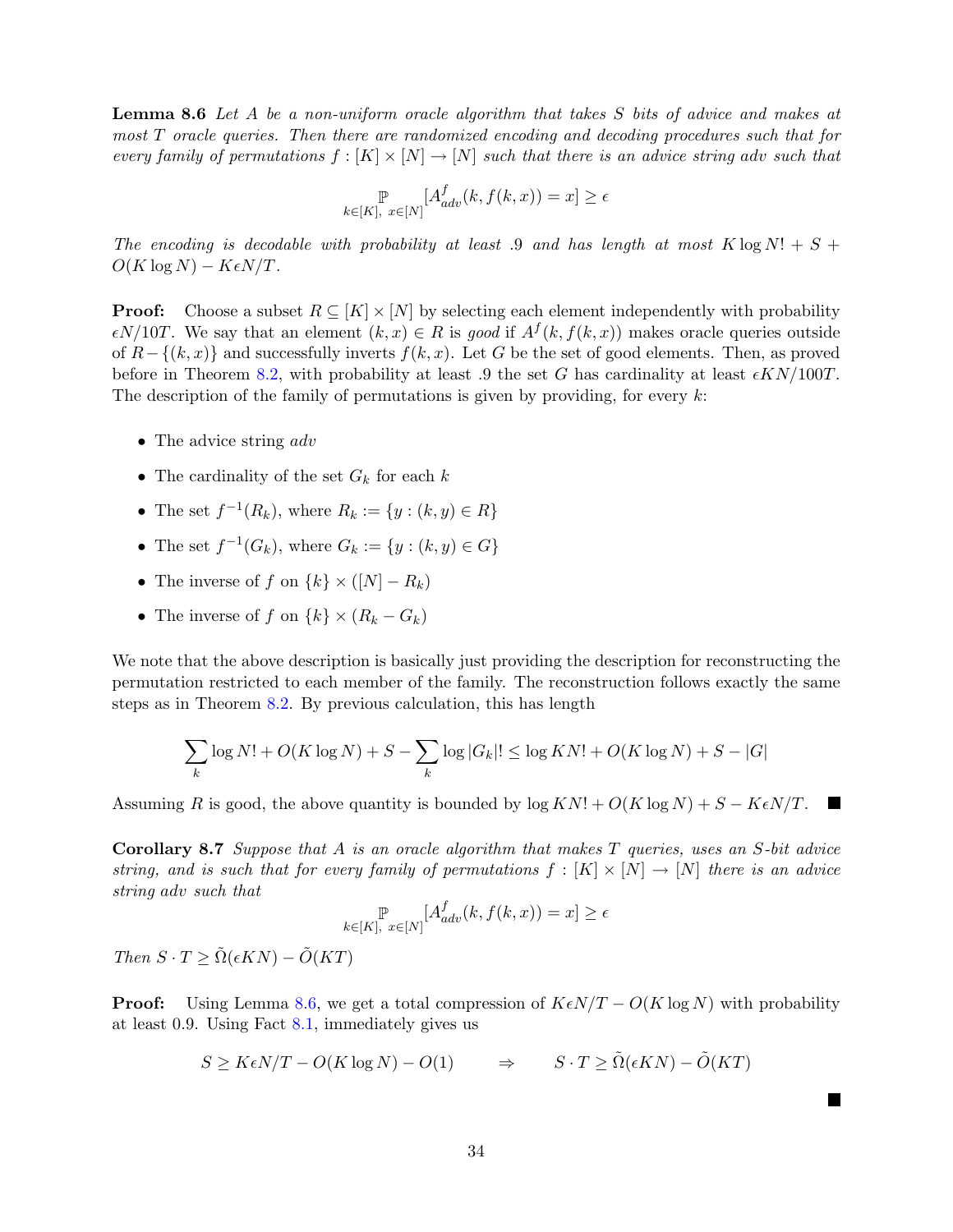**Theorem 8.8** Suppose that A is an oracle algorithm that makes T queries, uses an S-bit advice string, and is such that for every family of length-increasing functions  $G : [K] \times [N] \rightarrow [N] \times \{0,1\}$ there is an advice string adv such that

$$
|\mathop{\mathbb{P}}_{x \in [N]}[A_{adv}^G(k, G(k, x)) = 1] - \mathop{\mathbb{P}}_{y \in [2N]}[A_{adv}^G(k, y) = 1]| \ge \epsilon
$$

Then  $S \cdot T \geq \tilde{\Omega}(\epsilon^2 KN) - \tilde{O}(KT)$ , that is,

$$
T \geq \tilde{\Omega} \min \left\{ \epsilon^2 N, \ \frac{\epsilon^2 KN}{S} \right\}
$$

**Proof:** Let  $f : [K] \times [N] \rightarrow [N]$  be a family of permutations and  $p : [K] \times [N] \rightarrow \{0, 1\}$  be a family of predicates. Consider the family of length-increasing functions  $G(k, x) := (f(k, x), p(k, x))$ . By Yao's equivalence of indistinguishability and predictability we have an algorithm B using  $S+1$  bits of advice such that

$$
\mathbb{P}[B_{adv}^{f,p}(k, f(k, x)) = p(k, x)] \ge \frac{1}{2} + \epsilon
$$

We distinguish two cases. If B queries  $(k, x)$  for at least an  $\epsilon/2$  fraction of the inputs  $(k, x)$ , then we add the entire truth table of  $p$  as advice. Note that now  $B$  can be seen as inverting a family of permutations on an  $\epsilon/2$  fraction of the inputs. Consequently, we can use the probabilistic encoding given in Lemma [8.6](#page-33-0) and get a probabilistic encoding of the pair  $(f, p)$  which achieves a compression of  $\epsilon N K/T - O(K \log N)$ . In case, B queries  $(k, x)$  on less than  $\epsilon/2$  fraction of the inputs, we do the following. We first give the entire truth table of  $f$  as advice to  $B$ . Then  $B$  can be seen as a circuit computing p on at least  $1/2 + \epsilon$  fraction of inputs and making queries to p on  $(k, x)$  on at most an  $\epsilon/2$  fraction of the inputs. From this, we consider the modified circuit C which behaves the same as B except on inputs where B queries  $p$  on the input, C just makes a random guess. It is clear that C satisfies

$$
\mathbb{P}[C^p(k, x) = p(k, x)] \ge \frac{1}{2} + \frac{\epsilon}{2}
$$

We sample a subset  $R \subseteq [K] \times [N]$  by picking each element with probability 1/10T. We say that an element  $(k, x)$  is good if C makes queries outside R. We let  $G_0$  be the set of good elements on which C is correct and  $G_1$  the set of good elements on which it is incorrect. As in Lemma [8.4,](#page-31-0) it can shown that with probability at least  $(\epsilon/100T)$  we have

$$
|G_0| - |G_1| \ge \epsilon KN/100T
$$
 and  $|G_k| \le \frac{N}{T}$ 

where  $G_k$  denotes  $G \cap \{k\} \times [N]$ . Now assume that, we have a R which is good. With this, we encode  $p$  with the following bits of information:

- For all k,  $p(k, x)$  such that  $x \in N R_k$  where  $R_k := \{x : (k, x) \in R\}$
- For all k,  $p(k, x)$  such that  $x \in R_k G_k$
- The set  $G_{0k}$  where  $G_{0k} = G_0 \cap \{k\} \times [N]$ .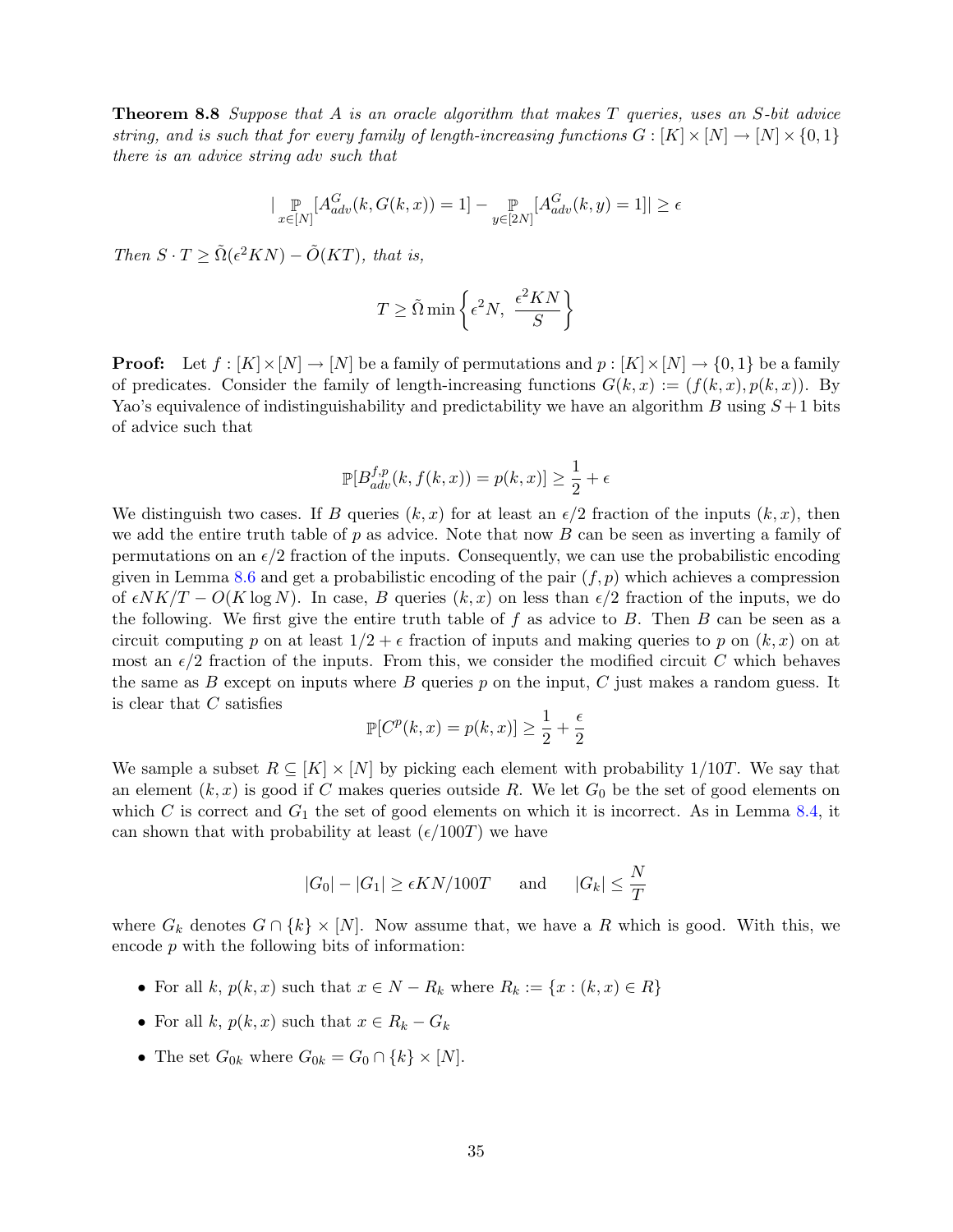To do the reconstruction, we apply the decoding procedure used in Lemma [8.4](#page-31-0) restricted to  $[N], R_k, G_k$ . We do not re-describe it here as it is identical. Let  $d_k$  denote

$$
d_k := |G_{0,k}| - |G_{1,k}|
$$

Then, the calculation in Lemma [8.4](#page-31-0) shows that for each k, we achieve a compression of  $d_k^2/|G_k|$ . Also, note that  $\sum_k d_k = \epsilon K N / 100T$ . Hence, the total compression is

$$
\sum_{k} d_{k}^{2} / |G_{k}| \ge \sum_{k} d_{k}^{2} / (N/T) \ge \frac{T}{KN} (\sum_{k} d_{k})^{2} = \epsilon^{2} KN/10,000T
$$

bits. Here the first inequality uses that  $G_k \leq N/T$  and the second is an application of Cauchy-Schwarz inequality. As the compression succeeds with probability  $\epsilon/T$  and compresses at least  $\Omega(\epsilon^2 N K/T)$  bits in one case and  $\epsilon N K/T - O(K \log N)$  in the other, we get that  $S \ge \Omega(\epsilon^2 N K/T) O(K \log N) - \log(T/\epsilon)$  giving us the final result (We use that  $\log(T/\epsilon) = O(\log N)$ .)

 $\blacksquare$ 

### Acknowledgements

We would like to thank Daniel Wichs for suggesting the study of the common random string model, and Cynthia Dwork, Omer Reingold, Udi Wieder and Hoeteck Wee for pointers to the literature.

## References

- <span id="page-36-4"></span>[ACR97] Alexander E. Andreev, Andrea E.F. Clementi, and José D.P. Rolim. Optimal bounds for the approximation of boolean functions and some applications. Theoretical Computer Science, 180:243–268, 1997. [2,](#page-2-0) [9](#page-9-1)
- <span id="page-36-3"></span>[AGHP92] Noga Alon, Oded Goldreich, Johan Håstad, and René Peralta. Simple constructions of almost k-wise independent random variables. Random Structures and Algorithms, 3(3):289–304, 1992. [2,](#page-2-0) [8,](#page-8-1) [9,](#page-9-1) [25](#page-25-1)
- <span id="page-36-5"></span>[BBBV97] Charles Bennett, Ethan Bernstein, Gilles Brassard, and Umesh Vazirani. Strengths and weaknesses of quantum computing. SIAM Journal on Computing, 26(5):1510– 1523, 1997. [4](#page-4-1)
- <span id="page-36-2"></span>[BBS06] Elad Barkan, Eli Biham, and Adi Shamir. Rigorous bounds on cryptanalytic time/memory tradeoffs. In *Proceedings of CRYPTO'06*, pages 1–[2](#page-2-0)1, 2006. 2
- <span id="page-36-6"></span>[CRVW02] Michael R. Capalbo, Omer Reingold, Salil P. Vadhan, and Avi Wigderson. Randomness conductors and constant-degree lossless expanders. In Proceedings of the 34th ACM Symposium on Theory of Computing, pages 659–668, 2002. [7,](#page-7-1) [12,](#page-12-1) [38](#page-38-0)
- <span id="page-36-0"></span>[FN99] Amos Fiat and Moni Naor. Rigorous time/space trade-offs for inverting functions. SIAM Journal on Computing, 29(3):790–803, 1999. [1,](#page-0-0) [3,](#page-3-0) [6,](#page-6-0) [11,](#page-11-0) [12,](#page-12-1) [14](#page-14-2)
- <span id="page-36-1"></span>[Gol09] Alexander Golynski. Cell probe lower bounds for succinct data structures. In Proceedings of the 20th ACM-SIAM Symposium on Discrete Algorithms, pages 625–634, 2009. [1](#page-0-0)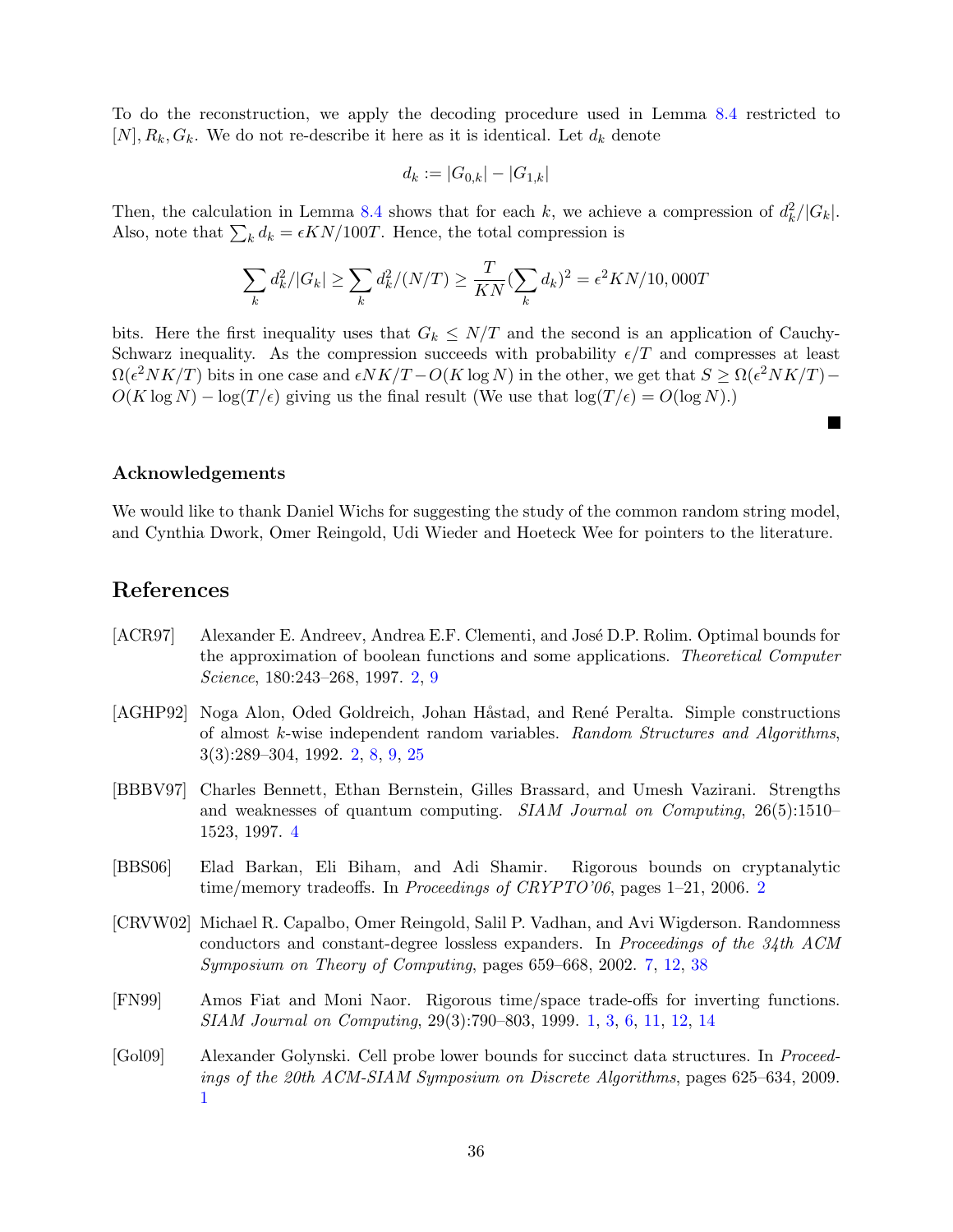<span id="page-37-6"></span><span id="page-37-4"></span><span id="page-37-2"></span><span id="page-37-0"></span>

| [Gro96]              | Lov Grover. A fast quantum mechanical algorithm for database search. In <i>Proceedings</i><br>of the 28th ACM Symposium on Theory of Computing, pages 212–219, 1996. 4                                                                |
|----------------------|---------------------------------------------------------------------------------------------------------------------------------------------------------------------------------------------------------------------------------------|
| [GT00]               | Rosario Gennaro and Luca Trevisan. Lower bounds on the efficiency of generic cryp-<br>tographic constructions. In Proceedings of the 41st IEEE Symposium on Foundations<br>of Computer Science, pages $305-313$ , 2000. 3, 9          |
| [Hel80]              | Martin Hellman. A cryptanalytic time-memory trade-off. IEEE Transactions on In-<br>formation Theory, $26(4):401 - 406$ , 1980. 1, 5                                                                                                   |
| [OP03]               | Anna Ostlin and Rasmus Pagh. Uniform hashing in constant time and linear space.<br>In Proceedings of the 35th ACM Symposium on Theory of Computing, pages 622–628,<br>2003. 7, 38                                                     |
| [Sie89]              | Alan Siegel. On universal classes of fast high performance hash functions, their time-<br>space tradeoff, and their applications. In Proceedings of the 30th IEEE Symposium on<br>Foundations of Computer Science, pages 20–25, 1989. |
| [Wee05]              | Hoeteck Wee. On obfuscating point functions. In Proceedings of the 37th ACM Sym-<br>posium on Theory of Computing, pages $523-532$ , $2005.$ 3, 9, 28                                                                                 |
| [Ya <sub>0</sub> 82] | Andrew C. Yao. Theory and applications of trapdoor functions. In <i>Proceedings of the</i><br>23th IEEE Symposium on Foundations of Computer Science, pages 80–91, 1982. 33                                                           |
|                      |                                                                                                                                                                                                                                       |

<span id="page-37-7"></span><span id="page-37-3"></span><span id="page-37-1"></span>[Yao90] Andrew Yao. Coherent functions and program checkers. In Proceedings of the 22nd ACM Symposium on Theory of Computing, pages 84–94, 1990. [1,](#page-0-0) [3,](#page-3-0) [9,](#page-9-1) [10,](#page-10-0) [31](#page-31-1)

## <span id="page-37-5"></span>A Construction of k-wise independent distributions with local computability

A very important primitive required in our constructions is a family of k-wise independent functions which are formally defined below.

**Definition A.1** A family F of functions  $D \to R$  is said to be k-wise independent if for any  $b, b_1, \ldots, b_{k-1} \in [D], a, a_1, \ldots, a_{k-1} \in [R]$  satisfying  $\forall t \lt k, b \neq b_t$ , the following holds:

<span id="page-37-8"></span>
$$
Pr_{f \in \mathcal{F}}[f(b) = a|f(b_1) = a_1, \ldots, f(b_{k-1}) = a_{k-1}] = \frac{1}{|R|}
$$

Without loss of generality, we assume that the range is  $\{0,1\}^r$ . Once the range is  $\{0,1\}^r$ , it suffices to consider family of k-wise independent functions  $\mathcal{F}_1 : D \to \{0,1\}$  and take its direct product. More formally, we have the following.

**Lemma A.2** Let  $\mathcal{F}_1 : D \to \{0,1\}$  be a family of k-wise independent functions. Let F be defined to be a family of functions mapping D to  $\{0,1\}^r$  where each  $f \in \mathcal{F}$  is a r-tuple of functions from  $\mathcal{F}_1$ . Also, the map of f is defined as

$$
f \equiv (f_1, \ldots, f_r) : (x_1, \ldots, x_r) \mapsto (f_1(x_1), \ldots, f_r(x_r))
$$

Then the family  $\mathcal F$  is a k-wise independent. Further, if the randomness to sample an element of  $\mathcal{F}_1$  be w, then the randomness to sample an element of  $\mathcal F$  is rw. Similarly, if the time required to evaluate  $f_1 \in \mathcal{F}_1$  is t, then the time required to evaluate  $f \in \mathcal{F}$  is rt.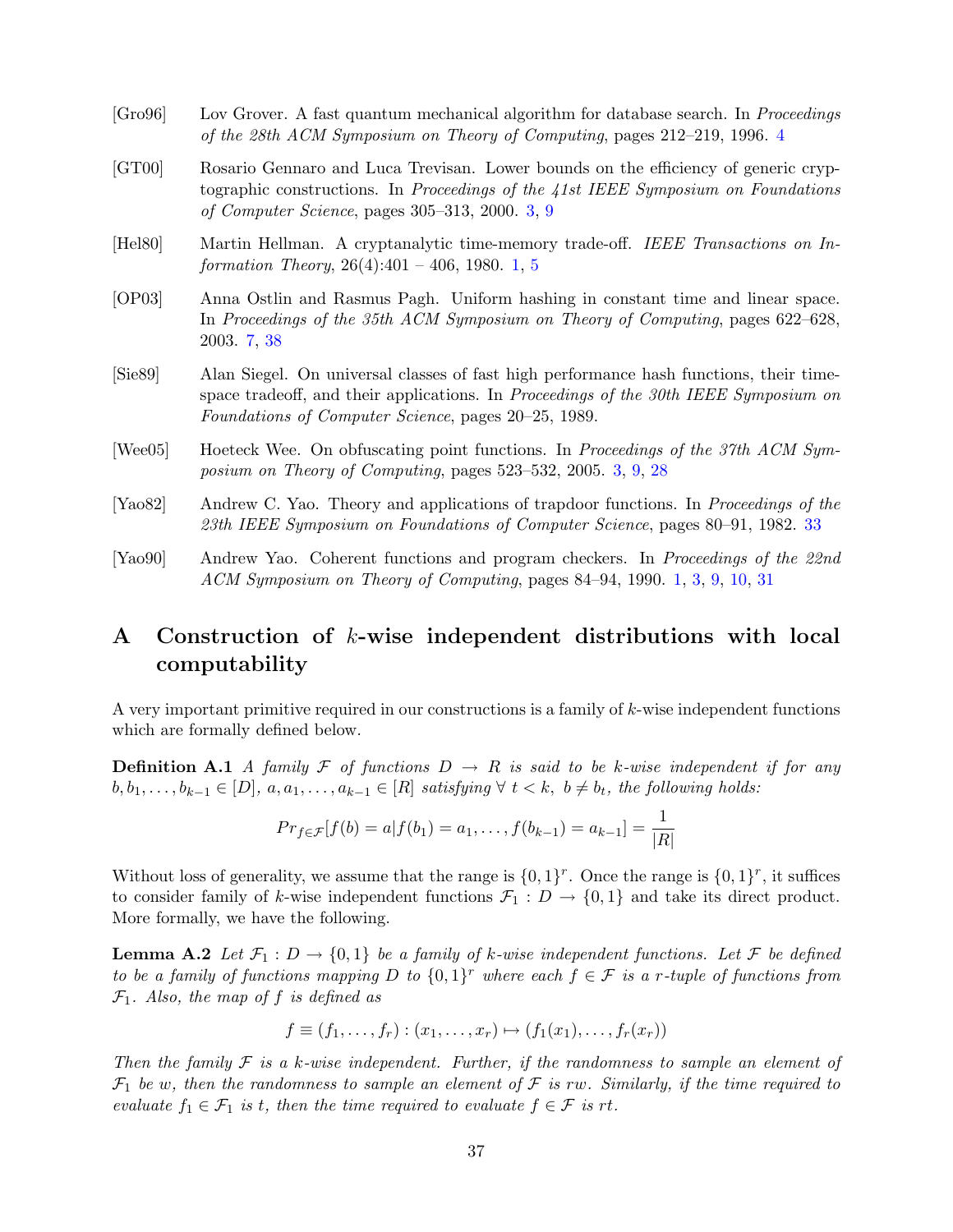<span id="page-38-0"></span>In light of the above lemma, from now on, we focus on constructing family of  $k$ -wise independent functions with a boolean range. There are many known constructions of k-wise independent functions with optimal randomness requirement (i.e.,  $\Theta(k \log D)$ ) but most of them require time  $\Omega(k)$ for evaluation. In contrast, we would like to have an evaluation time  $(kD)^{o(1)}$  with near-optimal randomness requirement. The only one known to us which satisfies this requirement, is a construction by Ostlin and Pagh [\[OP03\]](#page-37-6) . While the randomness required in their construction is optimal, and they also achieve a constant evaluation time in the RAM model, the construction may deviate from being uniformly random on any set of size k by up to  $\frac{1}{k^c}$  for some constant c. However, an inverse polynomial error is not acceptable for our purpose.

<span id="page-38-1"></span>Instead, we use a construction which is based on the following theorem proven by Siegel [?] :

**Lemma A.3** Let  $G = (L, R, E)$  be a d left-regular bipartite graph i.e. any vertex  $l \in L$  has degree d. Also for any  $V_1 \subset L$  with  $|V_1| \leq k$ , the size of neighborhood of  $V_1$  is bigger than  $\frac{|V_1|d}{2}$ . For any string  $s \in \{0,1\}^{|R|}$ , define  $f_s: L \to \{0,1\}$  as a function mapping x to the bit-wise XOR of the bits corresponding to its neighbors in R i.e.  $f_s(x) = \bigoplus_{i \in \Gamma(x)} s_i$ . Then the family  $\mathcal{F} = \{f_s : s \in \{0,1\}^{|R|}\}\$ is a k-wise independent family of functions. Also if the time for evaluating a neighbor in the graph is t, then the function is computable in time  $O(t_d)$  and the randomness required to sample a function from  $\mathcal F$  is  $|R|$ .

Thus, we are left with the task of constructing bipartite graphs which have extremely good expansion. For this, we use the construction by Capalbo *et al.* in  $[CRVW02]$ . While their main theorem gives a construction which achieves optimal expansion, it is slightly non-constructive in the sense that it requires construction of an auxillary graph which is hard to construct for extremely unbalanced expanders. We use a different result from the same paper which is more efficient to compute though slightly slack in terms of expansion.

**Theorem A.4 ([\[CRVW02\]](#page-36-6), Theorem 7.3)** For any N and  $K \leq N$  and  $\epsilon > 0$ , there exists a D left-regular bipartite graph  $G = (L, R, E)$  such that  $|L| = N$ ,  $|R| = K$  and  $D = O(2^{\left(\frac{\log \log N}{\epsilon}\right)^3})$ such that every set of size  $K_m \leq K_{max}$  has a neighborhood of size at least  $DK_m(1 - \epsilon)$  where  $K_{max} = \Theta(\frac{\epsilon K}{D})$ . Further, given  $v \in L$  and  $i \in D$ , the i<sup>th</sup> neighbor of v is computable in time  $poly(\log N)$ .

For our application, we can put  $\epsilon = \frac{1}{4}$  $\frac{1}{4}$  and  $K = CkD$  for a sufficiently large constant C, to get the following family of expanders.

**Theorem A.5** For any N and  $k \le N^{0.99}$ , there exists a D left-regular bipartite graph  $G = (L, R, E)$ such that  $|L| = N$ ,  $|R| = Ck2^{\Theta((\log \log N)^3)}$  and  $D = 2^{\Theta(\log \log N)^3}$  such that every set of size  $K_m \leq k$ has a neighborhood of size at least  $DK_m(1-\epsilon)$ . Further, given  $v \in L$  and  $i \in D$ , the i<sup>th</sup> neighbor of v is computable in time  $poly(\log N)$ .

Applying Lemma [A.3,](#page-38-1) we get the following construction of family of k-wise independent functions.

**Theorem A.6** For any  $N \in \mathbb{N}$  and  $k \leq N^{0.99}$ , there exists an explicit construction of a family  $\mathcal{F}: [N] \to \{0,1\}$  of k-wise independent functions such that the randomness required to sample  $f \in \mathcal{F}$  is  $k2^{\Theta((\log \log N)^3)}$ . Further, for any such  $f \in \mathcal{F}$ , on any input x,  $f(x)$  can be computed in time  $2^{\Theta((\log \log N)^3)}$ .

<span id="page-38-2"></span>Applying lemma [A.2,](#page-37-8) we get the following corollary.